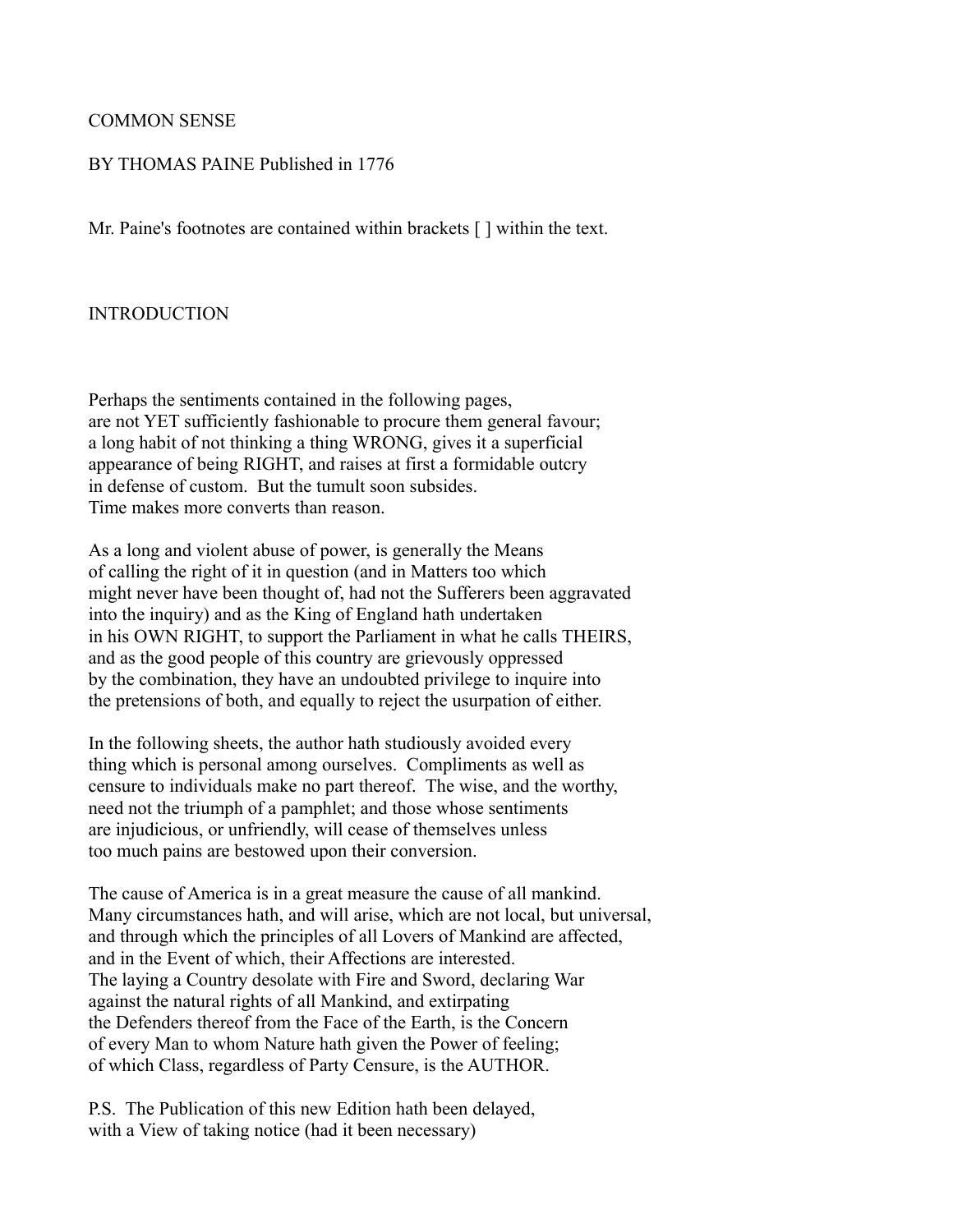of any Attempt to refute the Doctrine of Independance: As no Answer hath yet appeared, it is now presumed that none will, the Time needful for getting such a Performance ready for the Public being considerably past.

Who the Author of this Production is, is wholly unnecessary to the Public, as the Object for Attention is the DOCTRINE ITSELF, not the MAN. Yet it may not be unnecessary to say, That he is unconnected with any Party, and under no sort of Influence public or private, but the influence of reason and principle.

Philadelphia, February 14, 1776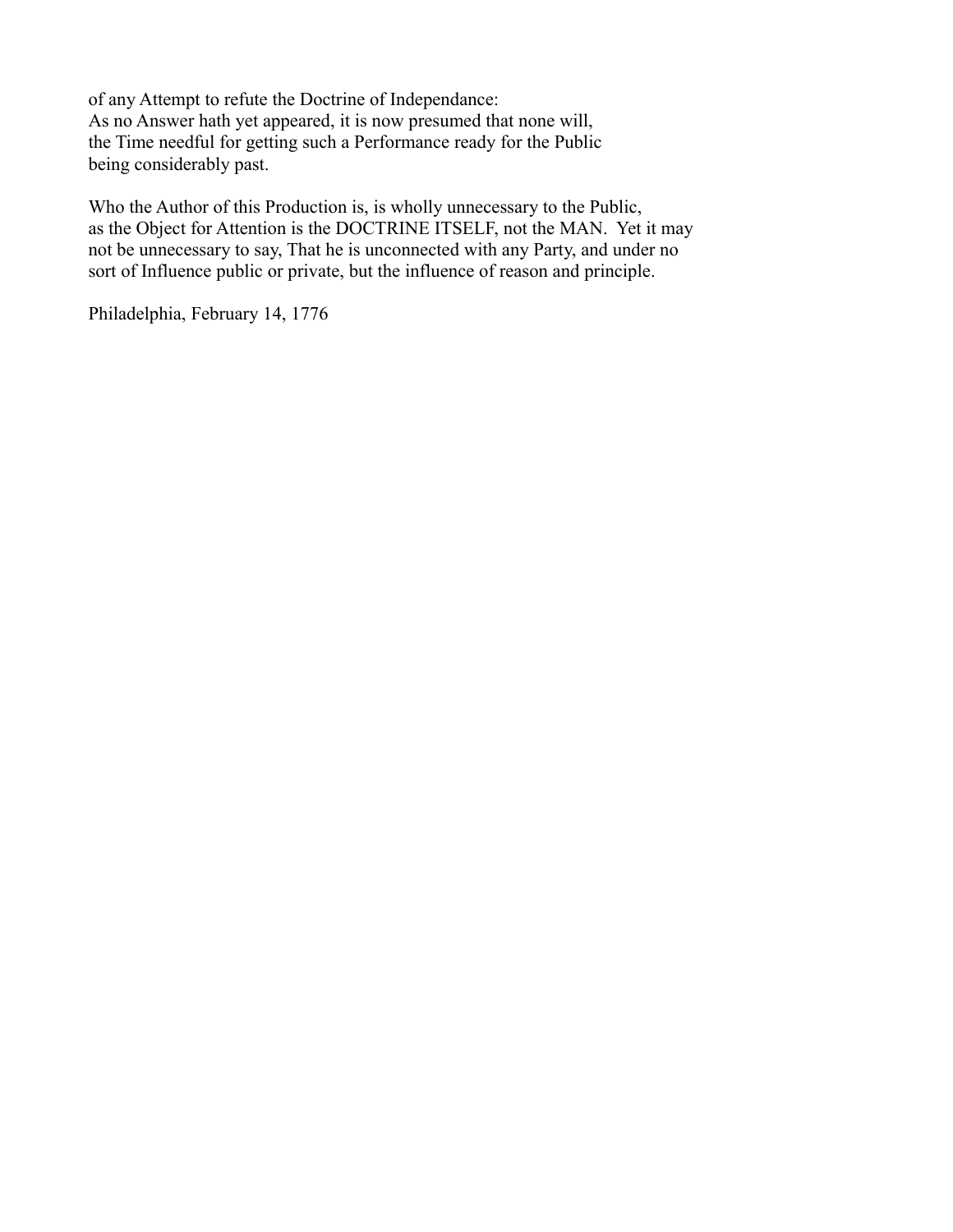## OF THE ORIGIN AND DESIGN OF GOVERNMENT IN GENERAL. WITH CONCISE REMARKS ON THE ENGLISH CONSTITUTION

Some writers have so confounded society with government, as to leave little or no distinction between them; whereas they are not only different, but have different origins. Society is produced by our wants, and government by our wickedness; the former promotes our POSITIVELY by uniting our affections, the latter NEGATIVELY by restraining our vices. The one encourages intercourse, the other creates distinctions. The first a patron, the last a punisher.

Society in every state is a blessing, but government even in its best state is but a necessary evil; in its worst state an intolerable one; for when we suffer, or are exposed to the same miseries BY A GOVERNMENT, which we might expect in a country WITHOUT GOVERNMENT, our calamity is heightened by reflecting that we furnish the means by which we suffer. Government, like dress, is the badge of lost innocence; the palaces of kings are built on the ruins of the bowers of paradise. For were the impulses of conscience clear, uniform, and irresistibly obeyed, man would need no other lawgiver; but that not being the case, he finds it necessary to surrender up a part of his property to furnish means for the protection of the rest; and this he is induced to do by the same prudence which in every other case advises him out of two evils to choose the least. WHEREFORE, security being the true design and end of government, it unanswerably follows, that whatever FORM thereof appears most likely to ensure it to us, with the least expense and greatest benefit, is preferable to all others.

In order to gain a clear and just idea of the design and end of government, let us suppose a small number of persons settled in some sequestered part of the earth, unconnected with the rest, they will then represent the first peopling of any country, or of the world. In this state of natural liberty, society will be their first thought. A thousand motives will excite them thereto, the strength of one man is so unequal to his wants, and his mind so unfitted for perpetual solitude, that he is soon obliged to seek assistance and relief of another, who in his turn requires the same. Four or five united would be able to raise a tolerable dwelling in the midst of a wilderness, but one man might labour out of the common period of life without accomplishing any thing; when he had felled his timber he could not remove it, nor erect it after it was removed; hunger in the mean time would urge him from his work, and every different want call him a different way. Disease, nay even misfortune would be death, for though neither might be mortal, yet either would disable him from living, and reduce him to a state in which he might rather be said to perish than to die.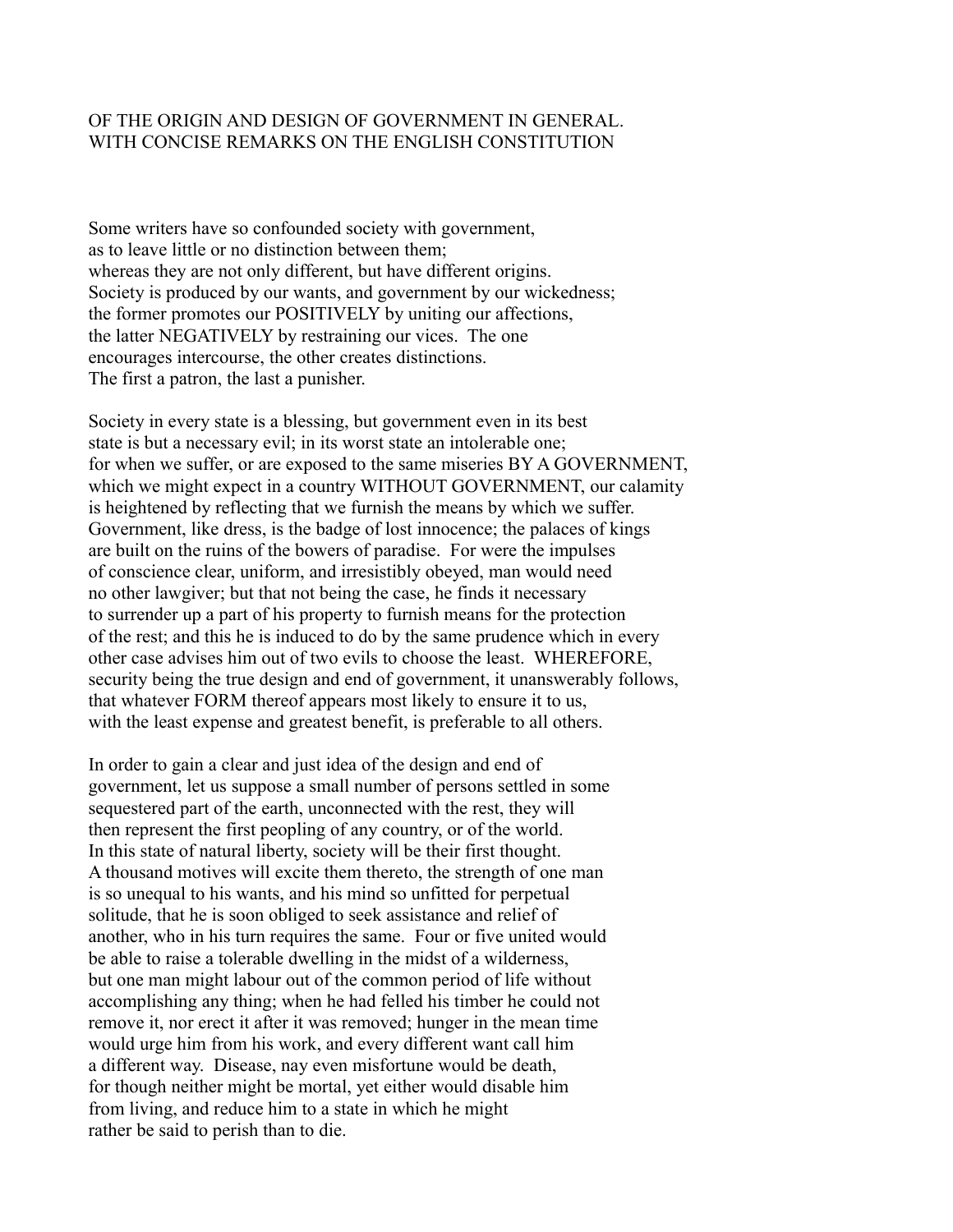Thus necessity, like a gravitating power, would soon form our newly arrived emigrants into society, the reciprocal blessings of which, would supersede, and render the obligations of law and government unnecessary while they remained perfectly just to each other; but as nothing but heaven is impregnable to vice, it will unavoidably happen, that in proportion as they surmount the first difficulties of emigration, which bound them together in a common cause, they will begin to relax in their duty and attachment to each other; and this remissness will point out the necessity of establishing some form of government to supply the defect of moral virtue.

Some convenient tree will afford them a State-House, under the branches of which, the whole colony may assemble to deliberate on public matters. It is more than probable that their first laws will have the title only of REGULATIONS, and be enforced by no other penalty than public disesteem. In this first parliament every man, by natural right, will have a seat.

But as the colony increases, the public concerns will increase likewise, and the distance at which the members may be separated, will render it too inconvenient for all of them to meet on every occasion as at first, when their number was small, their habitations near, and the public concerns few and trifling. This will point out the convenience of their consenting to leave the legislative part to be managed by a select number chosen from the whole body, who are supposed to have the same concerns at stake which those who appointed them, and who will act in the same manner as the whole body would act, were they present. If the colony continues increasing, it will become necessary to augment the number of the representatives, and that the interest of every part of the colony may be attended to, it will be found best to divide the whole into convenient parts, each part sending its proper number; and that the ELECTED might never form to themselves an interest separate from the ELECTORS, prudence will point out the propriety of having elections often; because as the ELECTED might by that means return and mix again with the general body of the ELECTORS in a few months, their fidelity to the public will be secured by the prudent reflection of not making a rod for themselves. And as this frequent interchange will establish a common interest with every part of the community, they will mutually and naturally support each other, and on this (not on the unmeaning name of king) depends the STRENGTH OF GOVERNMENT, AND THE HAPPINESS OF THE GOVERNED.

Here then is the origin and rise of government; namely, a mode rendered necessary by the inability of moral virtue to govern the world; here too is the design and end of government, viz. freedom and security. And however our eyes may be dazzled with show, or our ears deceived by sound; however prejudice may warp our wills, or interest darken our understanding,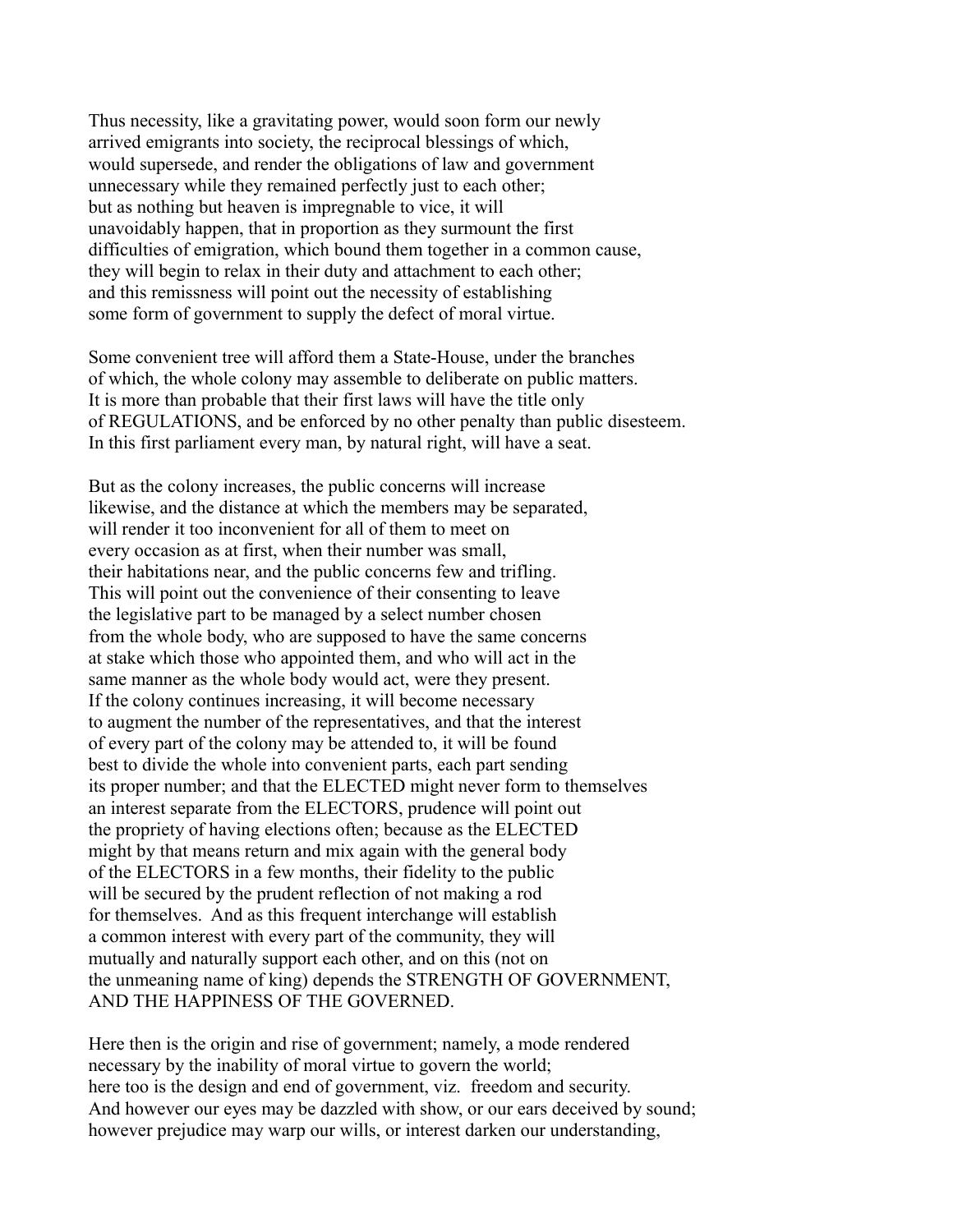the simple voice of nature and of reason will say, it is right.

I draw my idea of the form of government from a principle in nature, which no art can overturn, viz. that the more simple any thing is, the less liable it is to be disordered; and the easier repaired when disordered; and with this maxim in view, I offer a few remarks on the so much boasted constitution of England. That it was noble for the dark and slavish times in which it was erected, is granted. When the world was overrun with tyranny the least remove therefrom was a glorious rescue. But that it is imperfect, subject to convulsions, and incapable of producing what it seems to promise, is easily demonstrated.

Absolute governments (tho' the disgrace of human nature) have this advantage with them, that they are simple; if the people suffer, they know the head from which their suffering springs, know likewise the remedy, and are not bewildered by a variety of causes and cures. But the constitution of England is so exceedingly complex, that the nation may suffer for years together without being able to discover in which part the fault lies; some will say in one and some in another, and every political physician will advise a different medicine.

I know it is difficult to get over local or long standing prejudices, yet if we will suffer ourselves to examine the component parts of the English constitution, we shall find them to be the base remains of two ancient tyrannies, compounded with some new republican materials.

FIRST - The remains of monarchial tyranny in the person of the king. SECONDLY - The remains of aristocratical tyranny in the persons of the peers. THIRDLY - The new republican materials in the persons of the commons, on whose virtue depends the freedom of England.

The two first, by being hereditary, are independent of the people; wherefore in a CONSTITUTIONAL SENSE they contribute nothing towards the freedom of the state.

To say that the constitution of England is a UNION of three powers reciprocally CHECKING each other, is farcical, either the words have no meaning, or they are flat contradictions.

To say that the commons is a check upon the king, presupposes two things:

FIRST - That the king is not to be trusted without being looked after, or in other words, that a thirst for absolute power is the natural disease of monarchy.

SECONDLY - That the commons, by being appointed for that purpose, are either wiser or more worthy of confidence than the crown.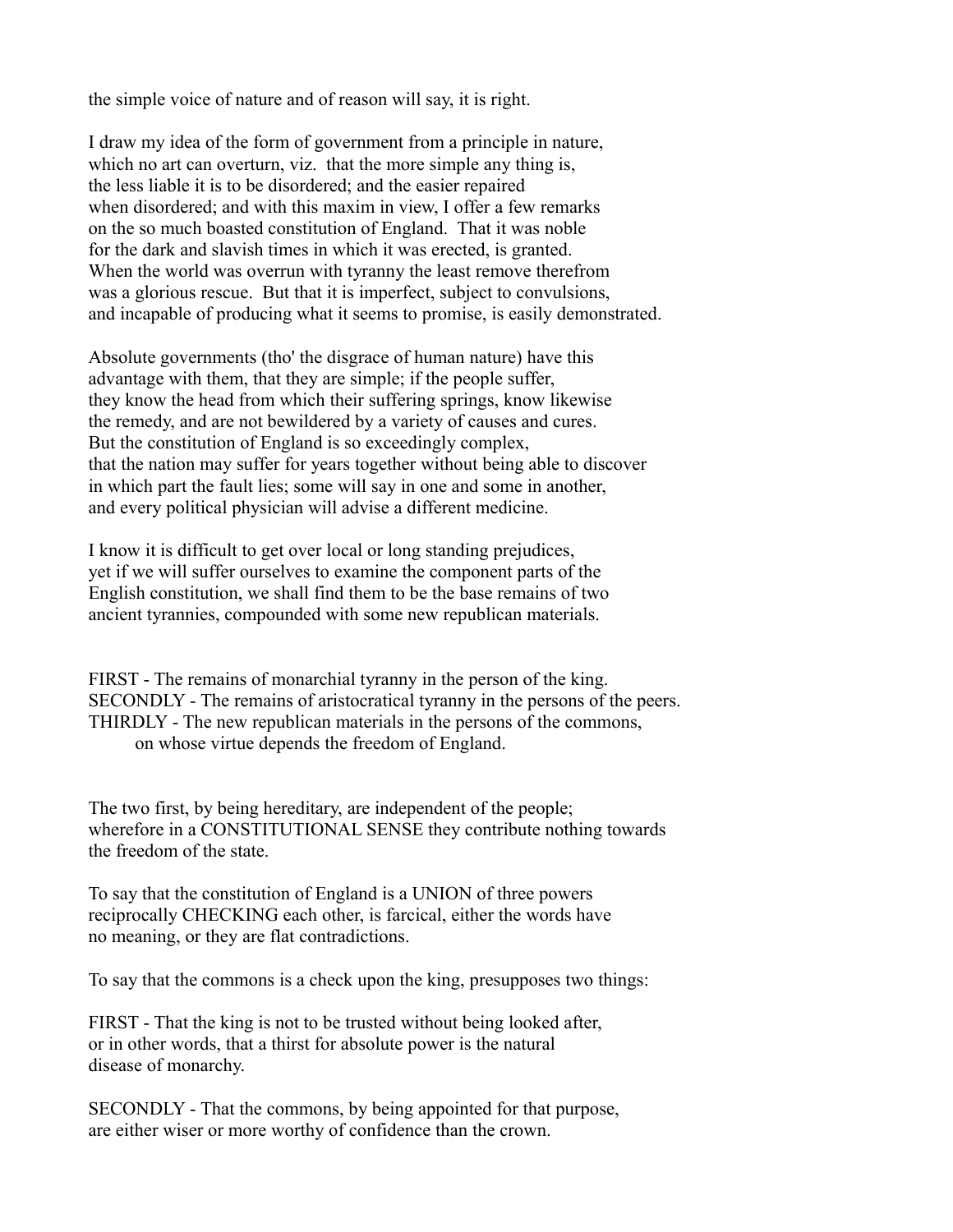But as the same constitution which gives the commons a power to check the king by withholding the supplies, gives afterwards the king a power to check the commons, by empowering him to reject their other bills; it again supposes that the king is wiser than those whom it has already supposed to be wiser than him. A mere absurdity!

There is something exceedingly ridiculous in the composition of monarchy; it first excludes a man from the means of information, yet empowers him to act in cases where the highest judgment is required. The state of a king shuts him from the world, yet the business of a king requires him to know it thoroughly; wherefore the different parts, by unnaturally opposing and destroying each other, prove the whole character to be absurd and useless.

Some writers have explained the English constitution thus: The king, say they, is one, the people another; the peers are a house in behalf of the king, the commons in behalf of the people; but this hath all the distinctions of a house divided against itself; and though the expressions be pleasantly arranged, yet when examined, they appear idle and ambiguous; and it will always happen, that the nicest construction that words are capable of, when applied to the description of some thing which either cannot exist, or is too incomprehensible to be within the compass of description, will be words of sound only, and though they may amuse the ear, they cannot inform the mind, for this explanation includes a previous question, viz. HOW CAME THE KING BY A POWER WHICH THE PEOPLE ARE AFRAID TO TRUST, AND ALWAYS OBLIGED TO CHECK? Such a power could not be the gift of a wise people, neither can any power, WHICH NEEDS CHECKING, be from God; yet the provision, which the constitution makes, supposes such a power to exist.

But the provision is unequal to the task; the means either cannot or will not accomplish the end, and the whole affair is a felo de se; for as the greater weight will always carry up the less, and as all the wheels of a machine are put in motion by one, it only remains to know which power in the constitution has the most weight, for that will govern; and though the others, or a part of them, may clog, or, as the phrase is, check the rapidity of its motion, yet so long as they cannot stop it, their endeavours will be ineffectual; the first moving power will at last have its way, and what it wants in speed, is supplied by time.

That the crown is this overbearing part in the English constitution, needs not be mentioned, and that it derives its whole consequence merely from being the giver of places and pensions, is self-evident, wherefore, though we have been wise enough to shut and lock a door against absolute monarchy, we at the same time have been foolish enough to put the crown in possession of the key.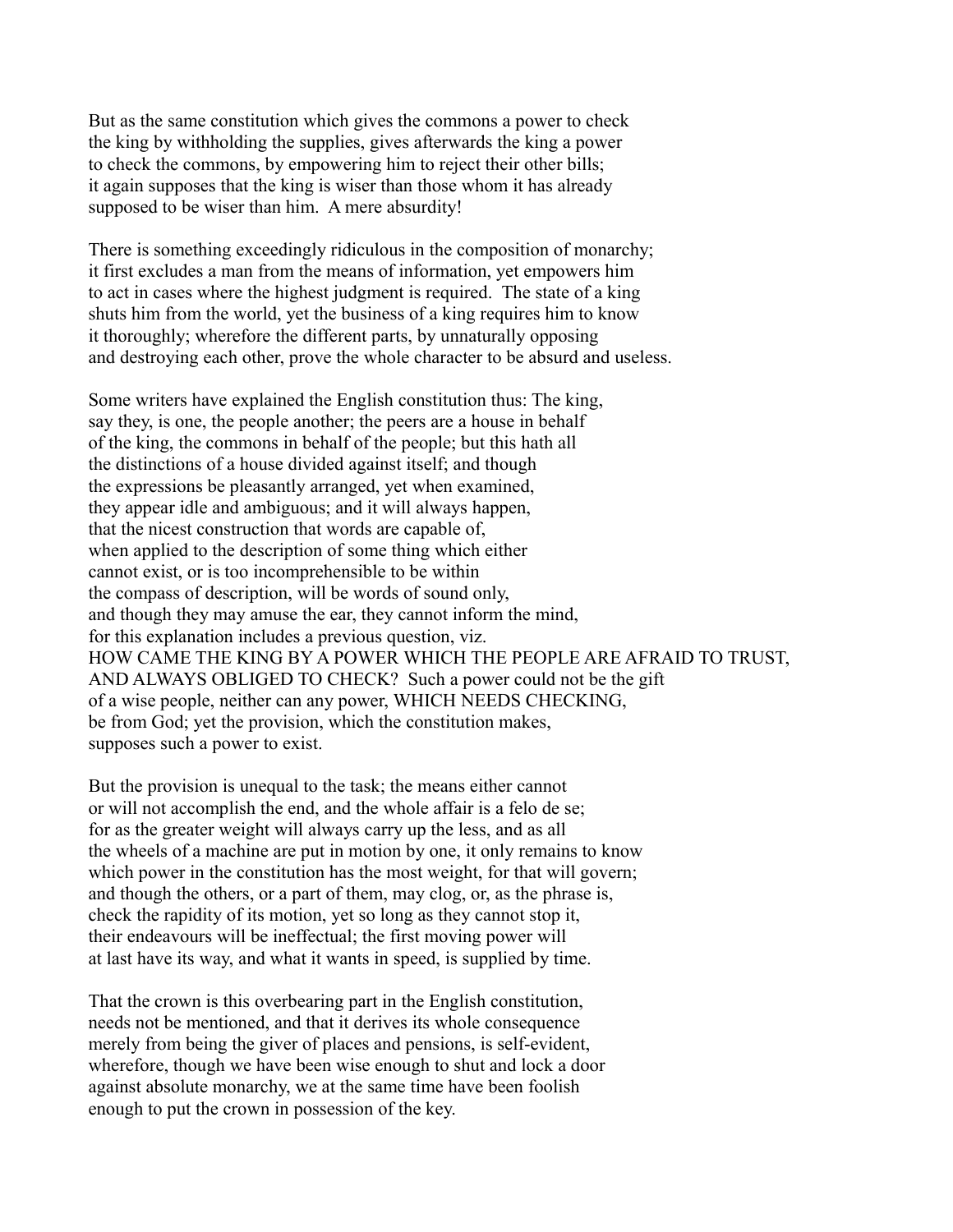The prejudice of Englishmen in favour of their own government by king, lords, and commons, arises as much or more from national pride than reason. Individuals are undoubtedly safer in England than in some other countries, but the WILL of the king is as much the LAW of the land in Britain as in France, with this difference, that instead of proceeding directly from his mouth, it is handed to the people under the more formidable shape of an act of parliament. For the fate of Charles the First hath only made kings more subtle - not more just.

Wherefore, laying aside all national pride and prejudice in favour of modes and forms, the plain truth is, that IT IS WHOLLY OWING TO THE CONSTITUTION OF THE PEOPLE, AND NOT TO THE CONSTITUTION OF THE GOVERNMENT, that the crown is not as oppressive in England as in Turkey.

An inquiry into the CONSTITUTIONAL ERRORS in the English form of government is at this time highly necessary; for as we are never in a proper condition of doing justice to others, while we continue under the influence of some leading partiality, so neither are we capable of doing it to ourselves while we remain fettered by any obstinate prejudice. And as a man. who is attached to a prostitute, is unfitted to choose or judge a wife, so any prepossession in favour of a rotten constitution of government will disable us from discerning a good one.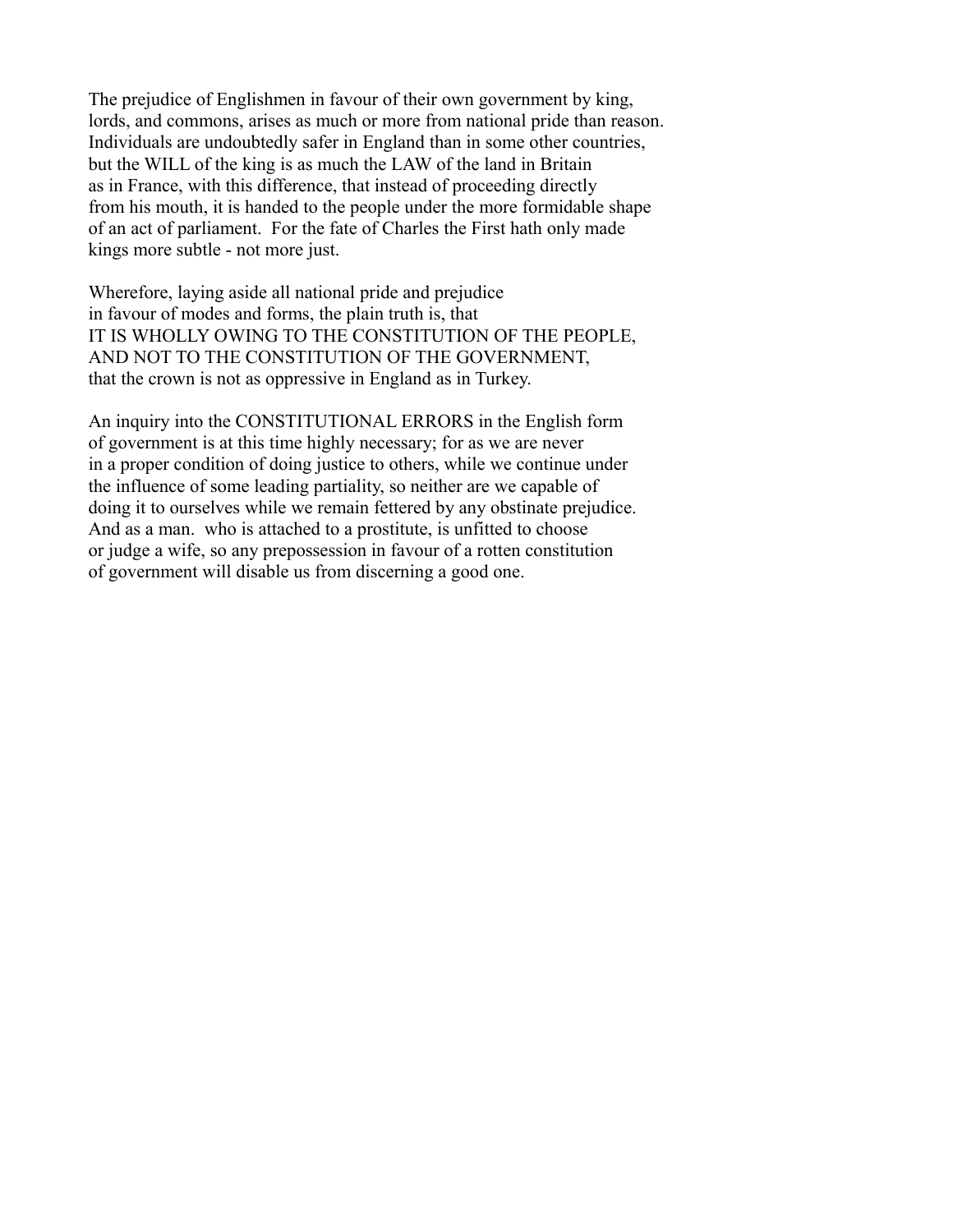# OF MONARCHY AND HEREDITARY SUCCESSION

Mankind being originally equals in the order of creation, the equality could only be destroyed by some subsequent circumstance; the distinctions of rich, and poor, may in a great measure be accounted for, and that without having recourse to the harsh, ill-sounding names of oppression and avarice. Oppression is often the CONSEQUENCE, but seldom or never the MEANS of riches; and though avarice will preserve a man from being necessitously poor, it generally makes him too timorous to be wealthy.

But there is another and greater distinction, for which no truly natural or religious reason can be assigned, and that is, the distinction of men into KINGS and SUBJECTS. Male and female are the distinctions of nature, good and bad the distinctions of heaven; but how a race of men came into the world so exalted above the rest, and distinguished like some new species, is worth inquiring into, and whether they are the means of happiness or of misery to mankind.

In the early ages of the world, according to the scripture chronology, there were no kings; the consequence of which was, there were no wars; it is the pride of kings which throw mankind into confusion. Holland without a king hath enjoyed more peace for this last century than any of the monarchial governments in Europe. Antiquity favours the same remark; for the quiet and rural lives of the first patriarchs hath a happy something in them, which vanishes away when we come to the history of Jewish royalty.

Government by kings was first introduced into the world by the Heathens, from whom the children of Israel copied the custom. It was the most prosperous invention the Devil ever set on foot for the promotion of idolatry. The Heathens paid divine honours to their deceased kings, and the Christian world hath improved on the plan, by doing the same to their living ones. How impious is the title of sacred majesty applied to a worm, who in the midst of his splendor is crumbling into dust!

As the exalting one man so greatly above the rest cannot be justified on the equal rights of nature, so neither can it be defended on the authority of scripture; for the will of the Almighty, as declared by Gideon and the prophet Samuel, expressly disapproves of government by kings. All anti-monarchical parts of scripture have been very smoothly glossed over in monarchical governments, but they undoubtedly merit the attention of countries which have their governments yet to form. RENDER UNTO CAESAR THE THINGS WHICH ARE CAESAR'S is the scripture doctrine of courts, yet it is no support of monarchical government, for the Jews at that time were without a king, and in a state of vassalage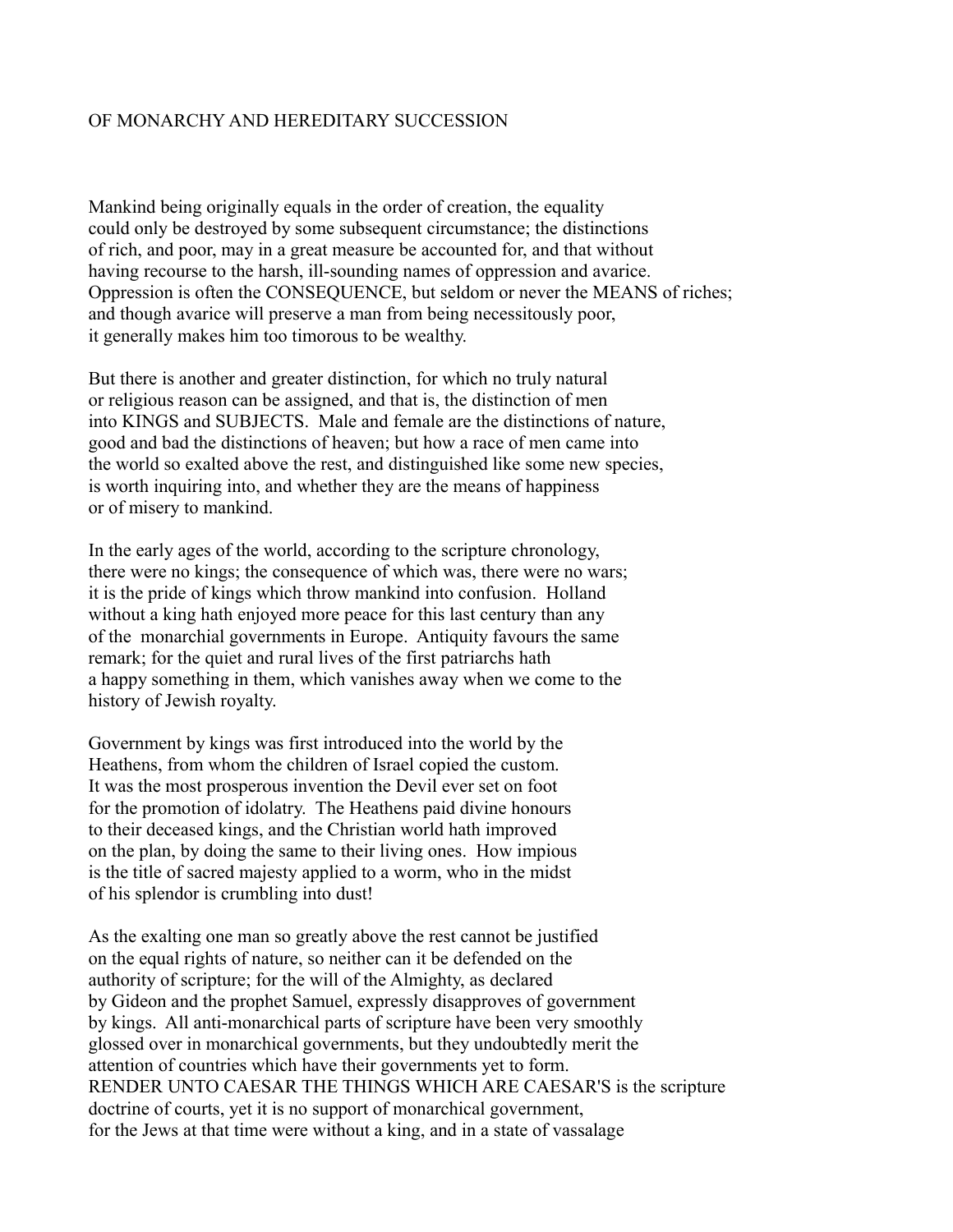to the Romans.

Now three thousand years passed away from the Mosaic account of the creation, till the Jews under a national delusion requested a king. Till then their form of government (except in extraordinary cases, where the Almighty interposed) was a kind of republic administered by a judge and the elders of the tribes. Kings they had none, and it was held sinful to acknowledge any being under that title but the Lord of Hosts. And when a man seriously reflects on the idolatrous homage which is paid to the persons of kings, he need not wonder that the Almighty, ever jealous of his honour, should disapprove of a form of government which so impiously invades the prerogative of heaven.

Monarchy is ranked in scripture as one of the sins of the Jews, for which a curse in reserve is denounced against them. The history of that transaction is worth attending to.

The children of Israel being oppressed by the Midianites, Gideon marched against them with a small army, and victory, through the divine interposition, decided in his favour. The Jews, elate with success, and attributing it to the generalship of Gideon, proposed making him a king, saying, RULE THOU OVER US, THOU AND THY SON AND THY SON'S SON. Here was temptation in its fullest extent; not a kingdom only, but an hereditary one, but Gideon in the piety of his soul replied, I WILL NOT RULE OVER YOU, NEITHER SHALL MY SON RULE OVER YOU THE LORD SHALL RULE OVER YOU. Words need not be more explicit; Gideon doth not decline the honour, but denieth their right to give it; neither doth he compliment them with invented declarations of his thanks, but in the positive style of a prophet charges them with disaffection to their proper Sovereign, the King of heaven.

About one hundred and thirty years after this, they fell again into the same error. The hankering which the Jews had for the idolatrous customs of the Heathens, is something exceedingly unaccountable; but so it was, that laying hold of the misconduct of Samuel's two sons, who were entrusted with some secular concerns, they came in an abrupt and clamorous manner to Samuel, saying, BEHOLD THOU ART OLD, AND THY SONS WALK NOT IN THY WAYS, NOW MAKE US A KING TO JUDGE US, LIKE ALL OTHER NATIONS. And here we cannot but observe that their motives were bad, viz. that they might be LIKE unto other nations, i.e. the Heathens, whereas their true glory laid in being as much UNLIKE them as possible. BUT THE THING DISPLEASED SAMUEL WHEN THEY SAID, GIVE US A KING TO JUDGE US; AND SAMUEL PRAYED UNTO THE LORD, AND THE LORD SAID UNTO SAMUEL, HEARKEN UNTO THE VOICE OF THE PEOPLE IN ALL THAT THEY SAY UNTO THEE, FOR THEY HAVE NOT REJECTED THEE, BUT THEY HAVE REJECTED ME, THAT I SHOULD NOT REIGN OVER THEM. ACCORDING TO ALL THE WORKS WHICH THEY HAVE SINCE THE DAY THAT I BROUGHT THEM UP OUT OF EGYPT, EVEN UNTO THIS DAY; WHEREWITH THEY HAVE FORSAKEN ME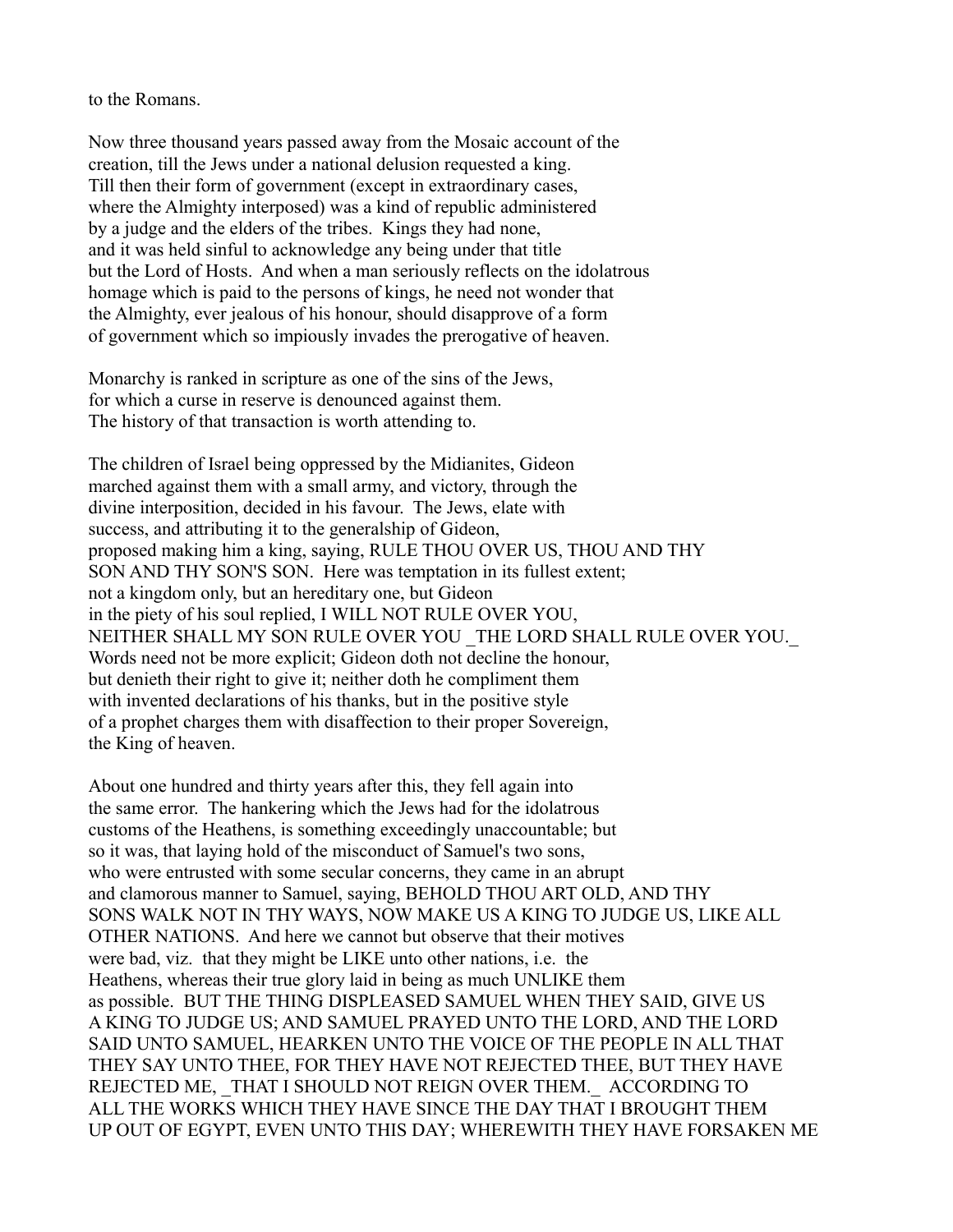AND SERVED OTHER GODS; SO DO THEY ALSO UNTO THEE. NOW THEREFORE HEARKEN

UNTO THEIR VOICE, HOWBEIT, PROTEST SOLEMNLY UNTO THEM AND SHEW THEM THE MANNER OF THE KING THAT SHALL REIGN OVER THEM, I.E. not of any particular king, but the general manner of the kings of the earth, whom Israel was so eagerly copying after. And notwithstanding the great distance of time and difference of manners, the character is still in fashion. AND SAMUEL TOLD ALL THE WORDS OF THE LORD UNTO THE PEOPLE, THAT ASKED OF HIM A KING. AND HE SAID, THIS SHALL BE THE MANNER OF THE KING THAT SHALL REIGN OVER YOU; HE WILL TAKE YOUR SONS AND APPOINT THEM FOR HIMSELF, FOR HIS CHARIOTS, AND TO BE HIS HORSEMAN, AND SOME SHALL RUN BEFORE HIS CHARIOTS (this description agrees with the present mode of impressing men) AND HE WILL APPOINT HIM CAPTAINS OVER THOUSANDS AND CAPTAINS OVER FIFTIES, AND WILL SET THEM TO EAR HIS GROUND AND REAP HIS HARVEST, AND TO MAKE HIS INSTRUMENTS OF WAR. AND INSTRUMENTS OF HIS CHARIOTS; AND HE WILL TAKE YOUR DAUGHTERS TO BE CONFECTIONARIES, AND TO BE COOKS AND TO BE BAKERS (this describes the expense and luxury as well as the oppression of kings) AND HE WILL TAKE YOUR FIELDS AND YOUR OLIVE YARDS, EVEN THE BEST OF THEM, AND GIVE THEM TO HIS SERVANTS; AND HE WILL TAKE THE TENTH OF YOUR SEED, AND OF YOUR VINEYARDS, AND GIVE THEM TO HIS OFFICERS AND TO HIS SERVANTS (by which we see that bribery, corruption, and favouritism are the standing vices of kings) AND HE WILL TAKE THE TENTH OF YOUR MEN SERVANTS, AND YOUR MAID SERVANTS, AND YOUR GOODLIEST YOUNG MEN AND YOUR ASSES, AND PUT THEM TO HIS WORK; AND HE WILL TAKE THE TENTH OF YOUR SHEEP, AND YE SHALL BE HIS SERVANTS, AND YE SHALL CRY OUT IN THAT DAY BECAUSE OF YOUR KING WHICH YE SHALL **HAVE** CHOSEN, AND THE LORD WILL NOT HEAR YOU IN THAT DAY. This accounts for the continuation of monarchy; neither do the characters of the few good kings which have lived since, either sanctify the title, or blot out the sinfulness of the origin; the high encomium given of David takes no notice of him OFFICIALLY AS A KING, but only as a MAN after God's own heart. NEVERTHELESS THE PEOPLE REFUSED TO OBEY THE VOICE OF SAMUEL, AND THEY SAID, NAY, BUT WE WILL HAVE A KING OVER US, THAT WE MAY BE LIKE ALL THE NATIONS, AND THAT OUR KING MAY JUDGE US, AND GO OUT BEFORE US, AND FIGHT OUR BATTLES. Samuel continued to reason with them, but to no purpose; he set before them their ingratitude, but all would not avail; and seeing them fully bent on their folly, he cried out, I WILL CALL UNTO THE LORD, AND HE SHALL SEND THUNDER AND RAIN (which then was a punishment, being in the time of wheat harvest) THAT YE MAY PERCEIVE AND SEE THAT YOUR WICKEDNESS IS GREAT WHICH YE HAVE DONE IN THE SIGHT OF THE LORD, AND THE LORD SENT THUNDER AND RAIN THAT DAY, AND ALL THE PEOPLE GREATLY FEARED THE LORD AND SAMUEL. AND ALL THE PEOPLE SAID UNTO SAMUEL, PRAY FOR THY SERVANTS UNTO THE LORD THY GOD THAT WE DIE NOT,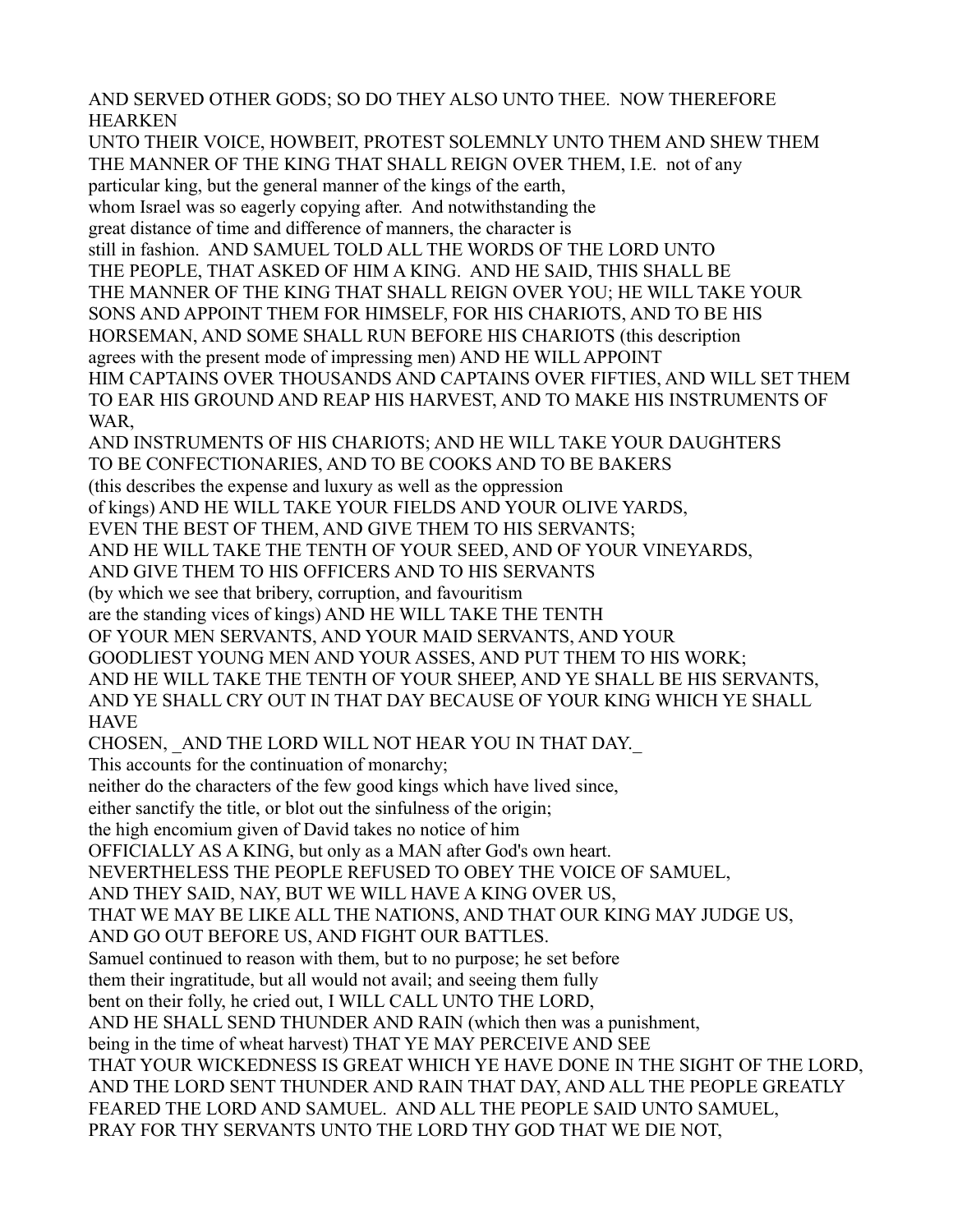FOR \_WE HAVE ADDED UNTO OUR SINS THIS EVIL, TO ASK A KING.\_ These portions of scripture are direct and positive. They admit of no equivocal construction. That the Almighty hath here entered his protest against monarchical government, is true, or the scripture is false. And a man hath good reason to believe that there is as much of kingcraft, as priestcraft, in withholding the scripture from the public in Popish countries. For monarchy in every instance is the Popery of government.

To the evil of monarchy we have added that of hereditary succession; and as the first is a degradation and lessening of ourselves, so the second, claimed as a matter of right, is an insult and an imposition on posterity. For all men being originally equals, no ONE by BIRTH could have a right to set up his own family in perpetual preference to all others for ever, and though himself might deserve SOME decent degree of honours of his contemporaries, yet his descendants might be far too unworthy to inherit them. One of the strongest NATURAL proofs of the folly of hereditary right in kings, is, that nature disapproves it, otherwise she would not so frequently turn it into ridicule by giving mankind an ASS FOR A LION.

Secondly, as no man at first could possess any other public honours than were bestowed upon him, so the givers of those honours could have no power to give away the right of posterity. And though they might say, "We chooses you for OUR head," they could not, without manifest injustice to their children, say, "that your children and your children's children shall reign over OURS for ever." Because such an unwise, unjust, unnatural compact might (perhaps) in the next succession put them under the government of a rogue or a fool. Most wise men, in their private sentiments, have ever treated hereditary right with contempt; yet it is one of those evils, which when once established is not easily removed; many submit from fear, others from superstition, and the more powerful part shares with the king the plunder of the rest.

This is supposing the present race of kings in the world to have had an honourable origin; whereas it is more than probable, that could we take off the dark covering of antiquities, and trace them to their first rise, that we should find the first of them nothing better than the principal ruffian of some restless gang, whose savage manners or preeminence in subtlety obtained the title of chief among plunderers; and who by increasing in power, and extending his depredations, overawed the quiet and defenseless to purchase their safety by frequent contributions. Yet his electors could have no idea of giving hereditary right to his descendants, because such a perpetual exclusion of themselves was incompatible with the free and unrestrained principles they professed to live by. Wherefore, hereditary succession in the early ages of monarchy could not take place as a matter of claim, but as something casual or complemental; but as few or no records were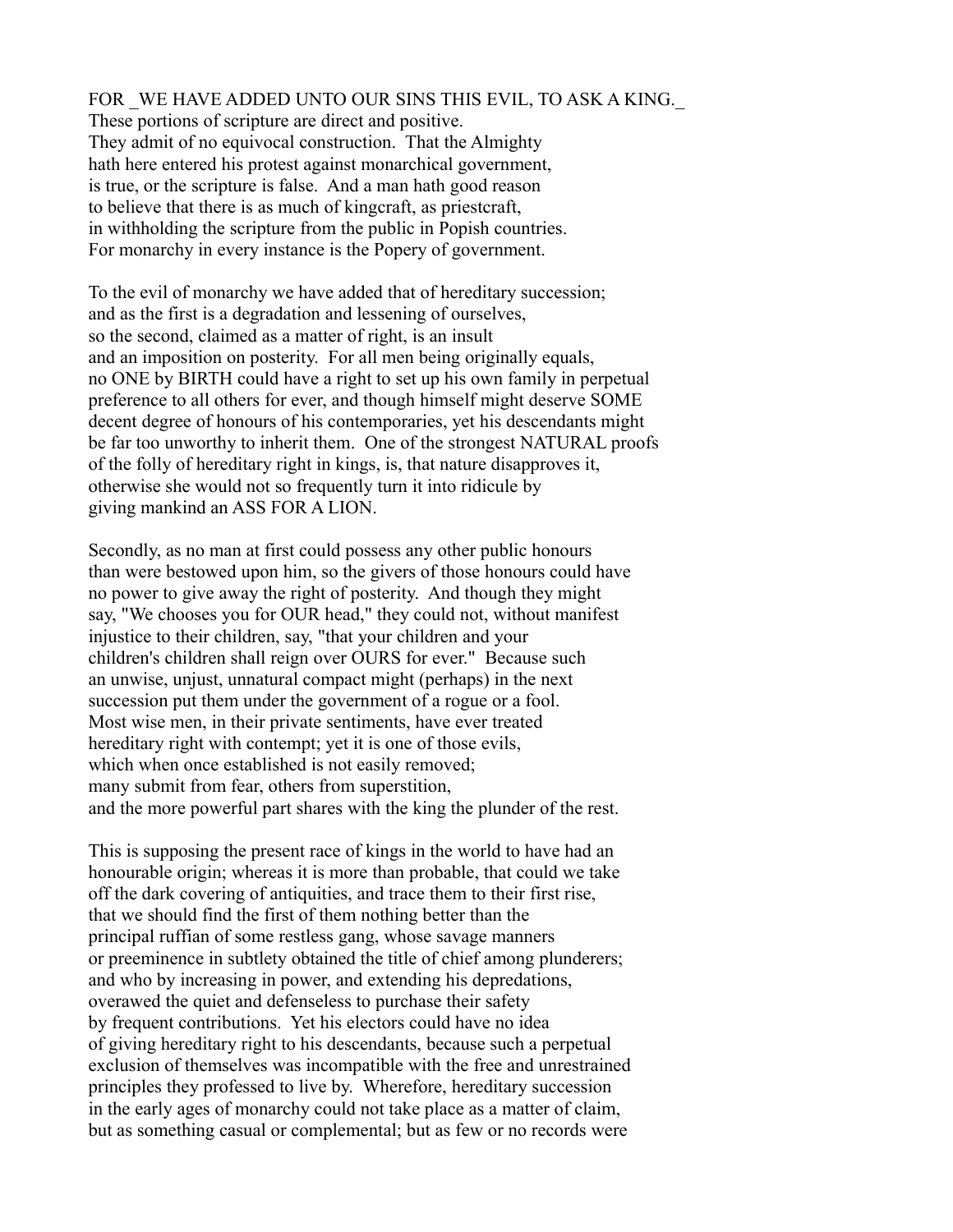extant in those days, and traditional history stuffed with fables, it was very easy, after the lapse of a few generations, to trump up some superstitious tale, conveniently timed, Mahomet like, to cram hereditary right down the throats of the vulgar. Perhaps the disorders which threatened, or seemed to threaten, on the decease of a leader and the choice of a new one (for elections among ruffians could not be very orderly) induced many at first to favour hereditary pretensions; by which means it happened, as it hath happened since, that what at first was submitted to as a convenience, was afterwards claimed as a right.

England, since the conquest, hath known some few good monarchs, but groaned beneath a much larger number of bad ones; yet no man in his senses can say that their claim under William the Conqueror is a very honourable one. A French bastard landing with an armed banditti, and establishing himself king of England against the consent of the natives, is in plain terms a very paltry rascally original. It certainly hath no divinity in it. However, it is needless to spend much time in exposing the folly of hereditary right; if there are any so weak as to believe it, let them promiscuously worship the ass and lion, and welcome. I shall neither copy their humility, nor disturb their devotion.

Yet I should be glad to ask how they suppose kings came at first? The question admits but of three answers, viz. either by lot, by election, or by usurpation. If the first king was taken by lot, it establishes a precedent for the next, which excludes hereditary succession. Saul was by lot, yet the succession was not hereditary, neither does it appear from that transaction there was any intention it ever should be. If the first king of any country was by election, that likewise establishes a precedent for the next; for to say, that the RIGHT of all future generations is taken away, by the act of the first electors, in their choice not only of a king, but of a family of kings for ever, hath no parallel in or out of scripture but the doctrine of original sin, which supposes the free will of all men lost in Adam; and from such comparison, and it will admit of no other, hereditary succession can derive no glory. For as in Adam all sinned, and as in the first electors all men obeyed; as in the one all mankind we re subjected to Satan, and in the other to Sovereignty; as our innocence was lost in the first, and our authority in the last; and as both disable us from reassuming some former state and privilege, it unanswerably follows that original sin and hereditary succession are parallels. Dishonourable rank! Inglorious connection! Yet the most subtle sophist cannot produce a juster simile.

As to usurpation, no man will be so hardy as to defend it; and that William the Conqueror was an usurper is a fact not to be contradicted. The plain truth is, that the antiquity of English monarchy will not bear looking into.

But it is not so much the absurdity as the evil of hereditary succession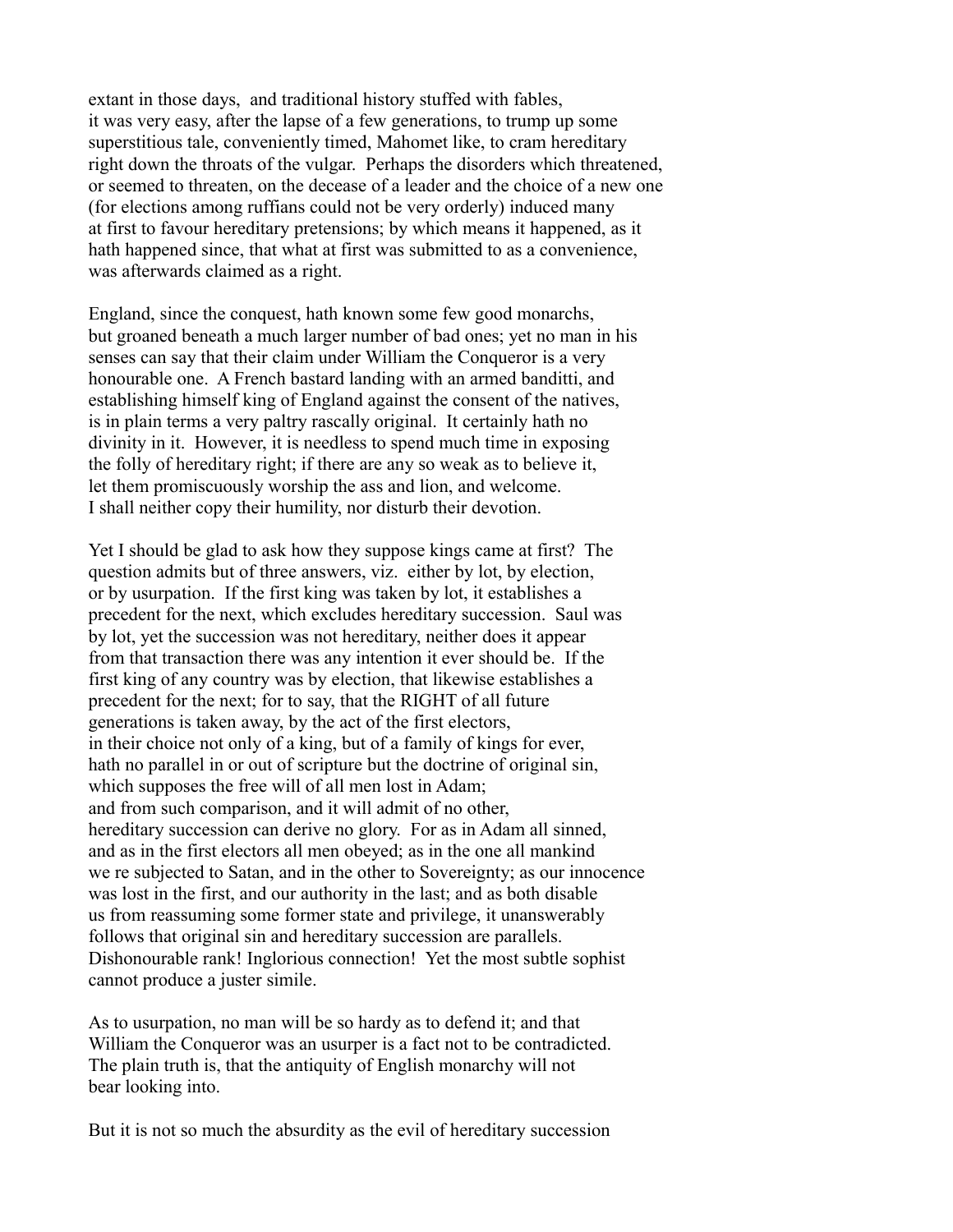which concerns mankind. Did it ensure a race of good and wise men it would have the seal of divine authority, but as it opens a door to the FOOLISH, the WICKED, and the IMPROPER, it hath in it the nature of oppression. Men who look upon themselves born to reign, and others to obey, soon grow insolent; selected from the rest of mankind their minds are early poisoned by importance; and the world they act in differs so materially from the world at large, that they have but little opportunity of knowing its true interests, and when they succeed to the government are frequently the most ignorant and unfit of any throughout the dominions.

Another evil which attends hereditary succession is, that the throne is subject to be possessed by a minor at any age; all which time the regency, acting under the cover a king, have every opportunity and inducement to betray their trust. The same national misfortune happens, when a king, worn out with age and infirmity , enters the last stage of human weakness. In both these cases the public becomes a prey to every miscreant, who can tamper successfully with the follies either of age or infancy.

The most plausible plea, which hath ever been offered in favour of hereditary succession, is, that it preserves a nation from civil wars; and were this true, it would be weighty; whereas, it is the most barefaced falsity ever imposed upon mankind. The whole history of England disowns the fact. Thirty kings and two minors have reigned in that distracted kingdom since the conquest, in which time there have been (including the Revolution) no less than eight civil wars and nineteen rebellions. Wherefore instead of making for peace, it makes against it, and destroys the very foundation it seems to stand on.

The contest for monarchy and succession, between the houses of York and Lancaster, laid England in a scene of blood for many years. Twelve pitched battles, besides skirmishes and sieges, were fought between Henry and Edward. Twice was Henry prisoner to Edward, who in his turn was prisoner to Henry. And so uncertain is the fate of war and the temper of a nation, when nothing but personal matters are the ground of a quarrel, that Henry was taken in triumph from a prison to a palace, and Edward obliged to fly from a palace to a foreign land; yet, as sudden transitions of temper are seldom lasting, Henry in his turn was driven from the throne, and Edward recalled to succeed him. The parliament always following the strongest side.

This contest began in the reign of Henry the Sixth, and was not entirely extinguished till Henry the Seventh, in whom the families were united. Including a period of 67 years, viz. from 1422 to 1489.

In short, monarchy and succession have laid (not this or that kingdom only) but the world in blood and ashes. Tis a form of government which the word of God bears testimony against, and blood will attend it.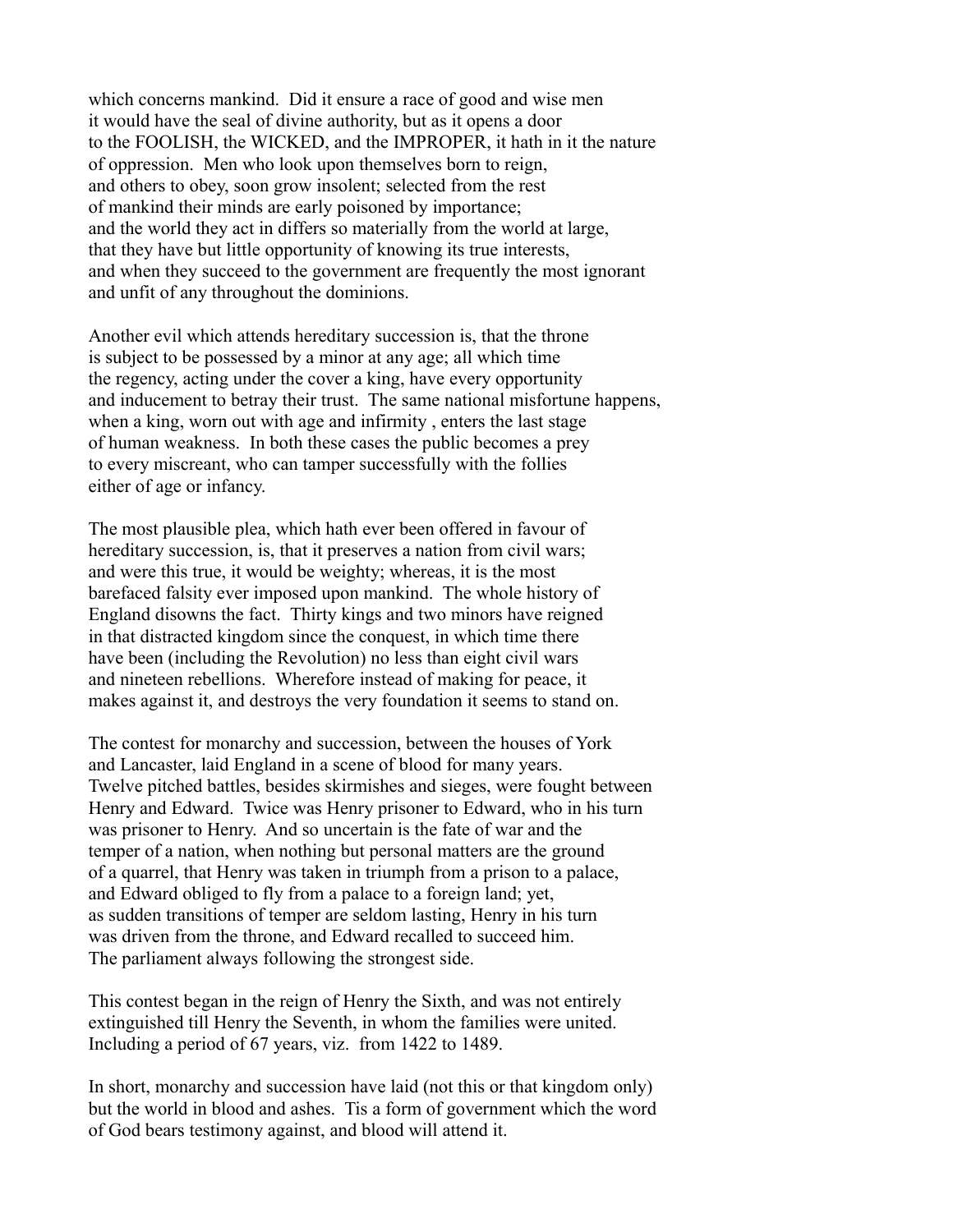If we inquire into the business of a king, we shall find that in some countries they have none; and after sauntering away their lives without pleasure to themselves or advantage to the nation, withdraw from the scene, and leave their successors to tread the same idle ground. In absolute monarchies the whole weight of business, civil and military, lies on the king; the children of Israel in their request for a king, urged this plea "that he may judge us, and go out before us and fight our battles." But in countries where he is neither a judge nor a general, as in England, a man would be puzzled to know what IS his business.

The nearer any government approaches to a republic the less business there is for a king. It is somewhat difficult to find a proper name for the government of England. Sir William Meredith calls it a republic; but in its present state it is unworthy of the name, because the corrupt influence of the crown, by having all the places in its disposal, hath so effectually swallowed up the power, and eaten out the virtue of the house of commons (the republican part in the constitution) that the government of England is nearly as monarchical as that of France or Spain. Men fall out with names without understanding them. For it is the republican and not the monarchical part of the constitution of England which Englishmen glory in, viz. the liberty of choosing an house of commons from out of their own body - and it is easy to see that when republican virtue fails, slavery ensues. Why is the constitution of England sickly, but because monarchy hath poisoned the republic, the crown hath engrossed the commons?

In England a king hath little more to do than to make war and give away places; which in plain terms, is to impoverish the nation and set it together by the ears. A pretty business indeed for a man to be allowed eight hundred thousand sterling a year for, and worshipped into the bargain! Of more worth is one honest man to society and in the sight of God, than all the crowned ruffians that ever lived.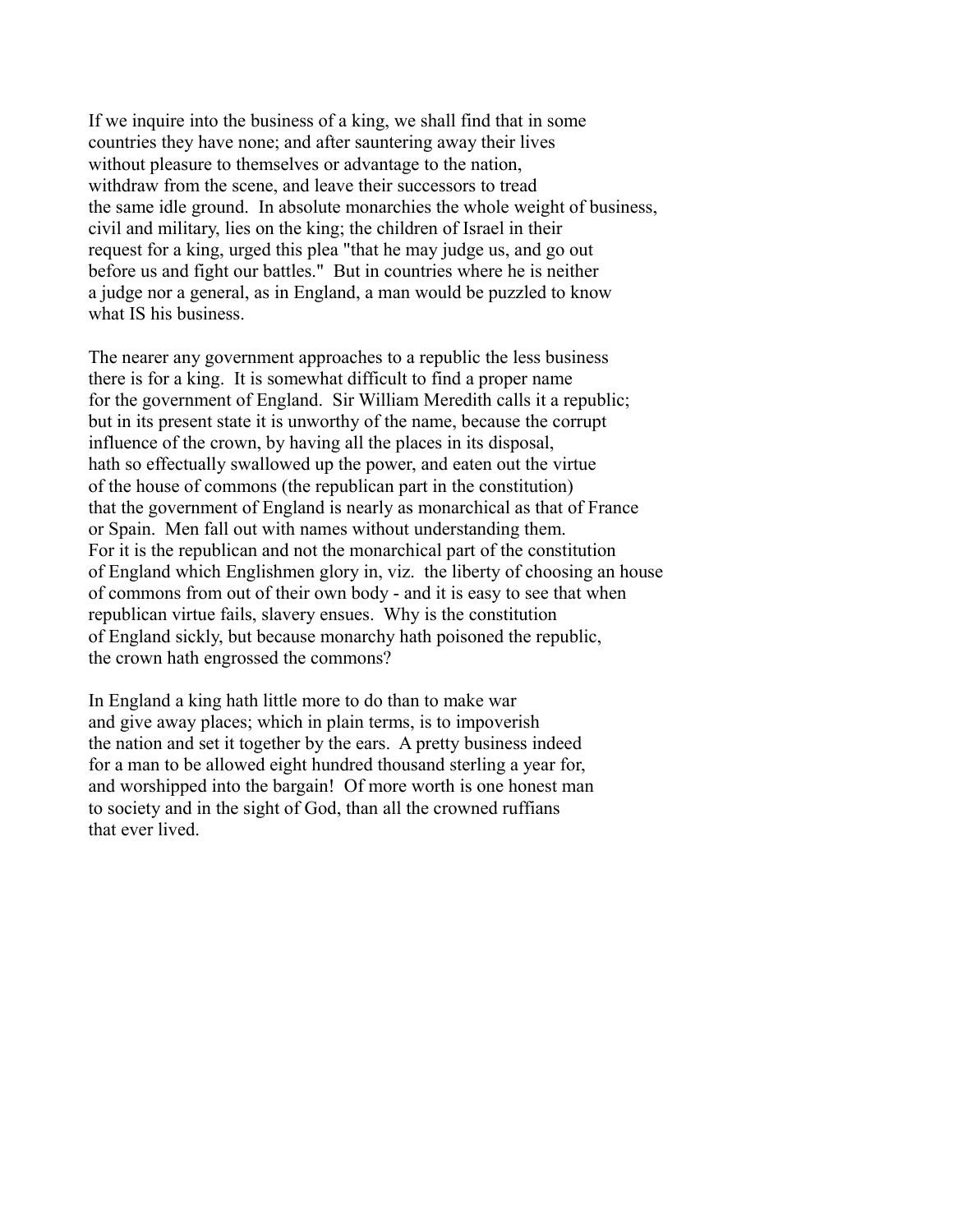# THOUGHTS ON THE PRESENT STATE OF AMERICAN AFFAIRS

In the following pages I offer nothing more than simple facts, plain arguments, and common sense; and have no other Preliminaries to settle with the reader, than that he will divest himself of prejudice and prepossession, and suffer his reason and his feelings to determine for themselves; that he will put ON, or rather that he will not put OFF the true character of a man, and generously enlarge his views beyond the present day.

Volumes have been written on the subject of the struggle between England and America. Men of all ranks have embarked in the controversy, from different motives, and with various designs; but all have been ineffectual, and the period of debate is closed. Arms, as the last resource, decide this contest; the appeal was the choice of the king, and the continent hath accepted the challenge.

It hath been reported of the late Mr. Pelham (who tho' an able minister was not without his faults) that on his being attacked in the house of commons, on the score, that his measures were only of a temporary kind, replied "THEY WILL LAST MY TIME." Should a thought so fatal and unmanly possess the colonies in the present contest, the name of ancestors will be remembered by future generations with detestation.

The sun never shined on a cause of greater worth. 'Tis not the affair of a city, a county, a province, or a kingdom, but of a continent - of at least one eighth part of the habitable globe. 'Tis not the concern of a day, a year, or an age; posterity are virtually involved in the contest, and will be more or less affected, even to the end of time, by the proceedings now. Now is the seed-time of continental union, faith and honour. The least fracture now will be like a name engraved with the point of a pin on the tender rind of a young oak; the wound will enlarge with the tree, and posterity read it in full grown characters.

By referring the matter from argument to arms, a new aera for politics is struck; a new method of thinking hath arisen. All plans, proposals, &c. prior to the nineteenth of April, i. e. to the commencement of hostilities, are like the almanacs of the last year; which, though proper then are superseded and useless now. Whatever was advanced by the advocates on either side of the question then, terminated in one and the same point. viz. a union with Great-Britain: the only difference between the parties was the method of effecting it; the one proposing force, the other friendship; but it hath so far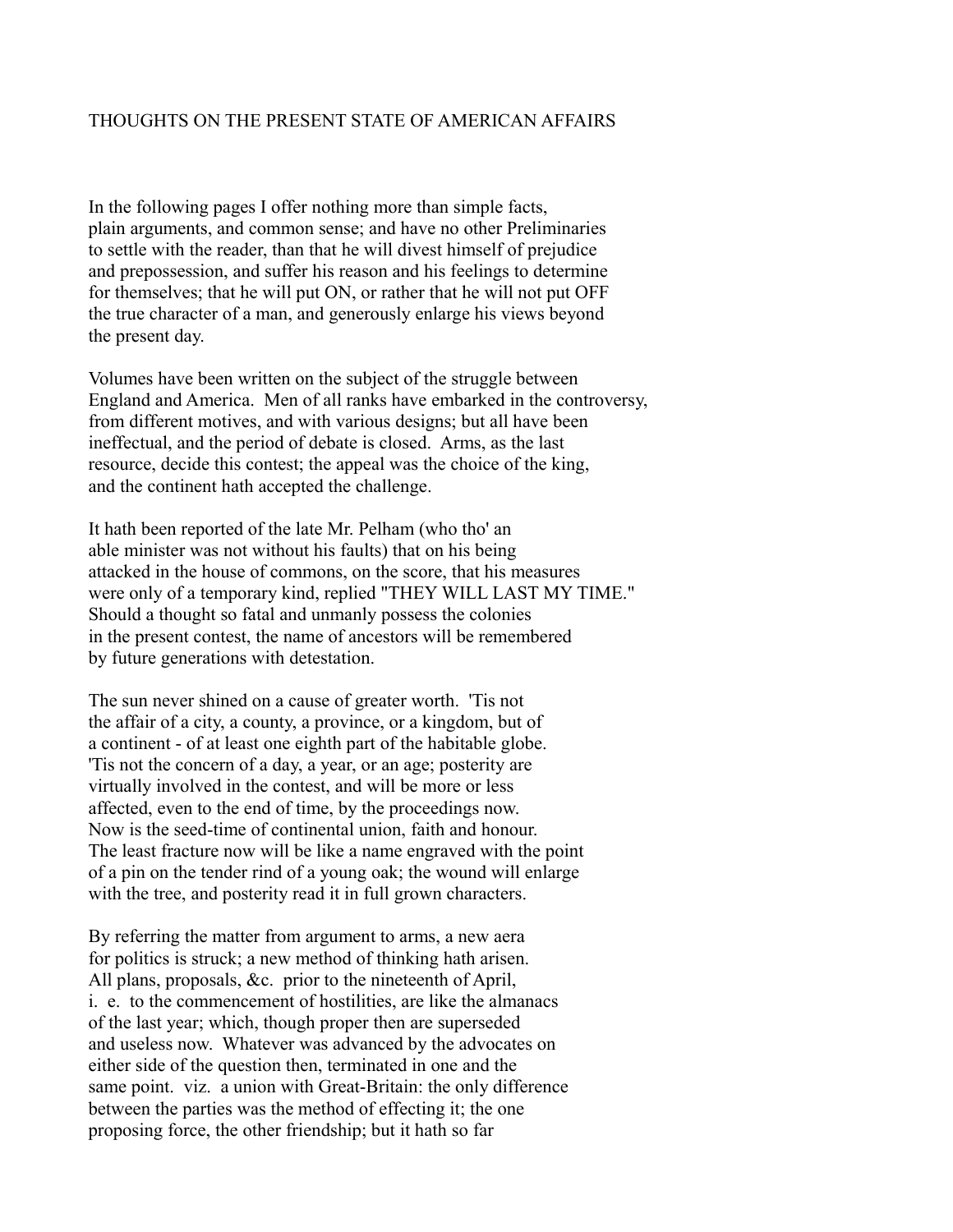happened that the first hath failed, and the second hath withdrawn her influence.

As much hath been said of the advantages of reconciliation which, like an agreeable dream, hath passed away and left us as we were, it is but right, that we should examine the contrary side of the argument, and inquire into some of the many material injuries which these colonies sustain, and always will sustain, by being connected with, and dependent on Great Britain: To examine that connection and dependence, on the principles of nature and common sense, to see what we have to trust to, if separated, and what we are to expect, if dependant.

I have heard it asserted by some, that as America hath flourished under her former connection with Great Britain that the same connection is necessary towards her future happiness, and will always have the same effect. Nothing can be more fallacious than this kind of argument. We may as well assert that because a child has thrived upon milk that it is never to have meat, or that the first twenty years of our lives is to become a precedent for the next twenty. But even this is admitting more than is true, for I answer roundly, that America would have flourished as much, and probably much more, had no European power had any thing to do with her. The commerce, by which she hath enriched herself, are the necessaries of life, and will always have a market while eating is the custom of Europe.

But she has protected us, say some. That she has engrossed us is true, and defended the continent at our expense as well as her own is admitted, and she would have defended Turkey from the same motive, viz. the sake of trade and dominion.

Alas, we have been long led away by ancient prejudices, and made large sacrifices to superstition. We have boasted the protection of Great Britain, without considering, that her motive was INTEREST not ATTACHMENT; that she did not protect us from OUR ENEMIES on OUR ACCOUNT, but from HER ENEMIES on HER OWN ACCOUNT, from those who had no quarrel with us on any OTHER ACCOUNT, and who will always be our enemies on the SAME ACCOUNT. Let Britain wave her pretensions to the continent, or the continent throw off the dependence, and we should be at peace with France and Spain were they at war with Britain. The miseries of Hanover last war ought to warn us against connections.

It has lately been asserted in parliament, that the colonies have no relation to each other but through the parent country, i. e. that Pennsylvania and the Jerseys, and so on for the rest, are sister colonies by the way of England; this is certainly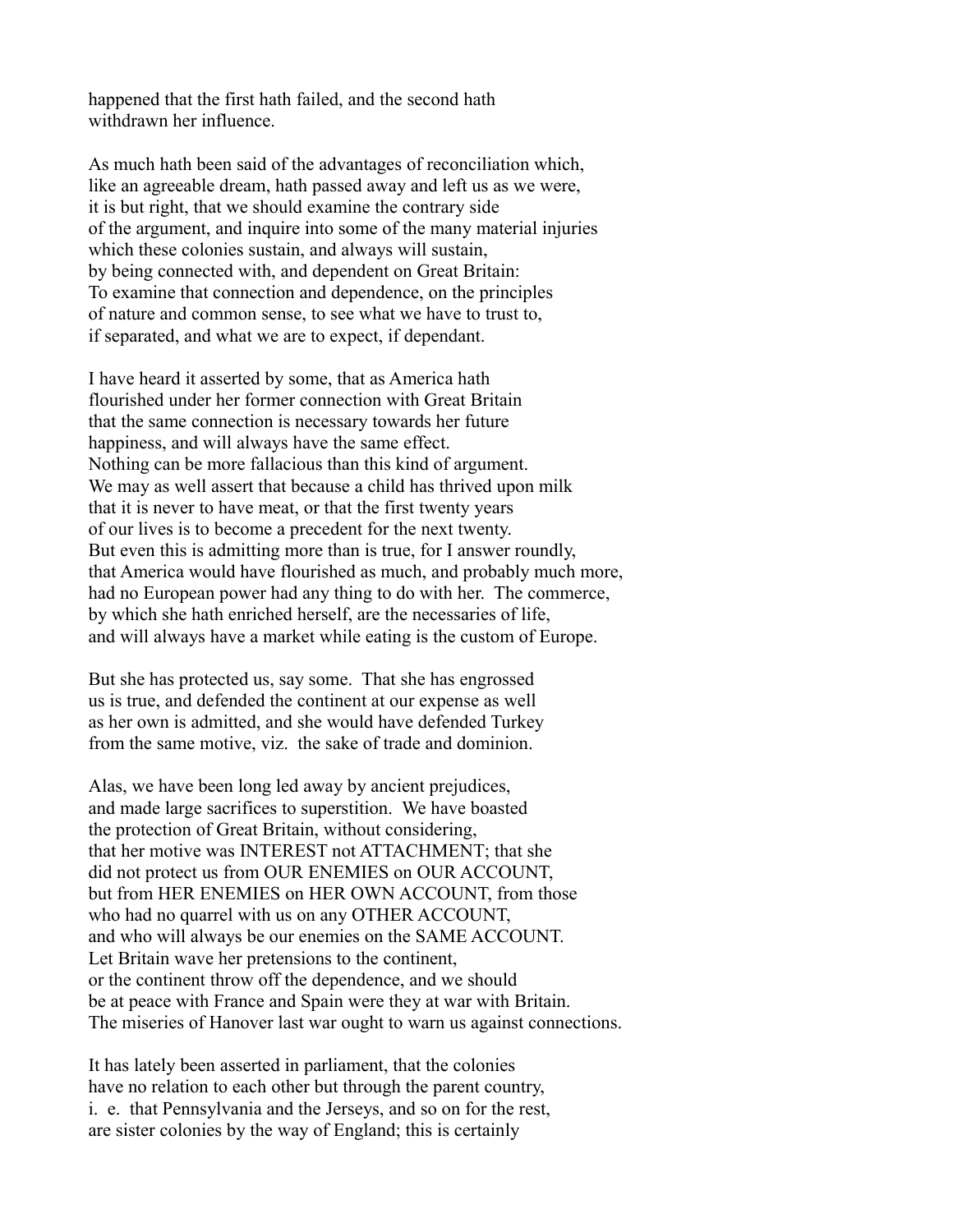a very round-about way of proving relationship, but it is the nearest and only true way of proving enemyship, if I may so call it. France and Spain never were. nor perhaps ever will be our enemies as AMERICANS, but as our being the subjects of GREAT BRITAIN.

But Britain is the parent country, say some. Then the more shame upon her conduct. Even brutes do not devour their young, nor savages make war upon their families; wherefore the assertion, if true, turns to her reproach; but it happens not to be true, or only partly so and the phrase PARENT or MOTHER COUNTRY hath been jesuitically adopted by the king and his parasites, with a low papistical design of gaining an unfair bias on the credulous weakness of our minds. Europe, and not England, is the parent country of America. This new world hath been the asylum for the persecuted lovers of civil and religious liberty from EVERY PART of Europe. Hither have they fled, not from the tender embraces of the mother, but from the cruelty of the monster; and it is so far true of England, that the same tyranny which drove the first emigrants from home, pursues their descendants still.

In this extensive quarter of the globe, we forget the narrow limits of three hundred and sixty miles (the extent of England) and carry our friendship on a larger scale; we claim brotherhood with every European Christian, and triumph in the generosity of the sentiment.

It is pleasant to observe by what regular gradations we surmount the force of local prejudice, as we enlarge our acquaintance with the world. A man born in any town in England divided into parishes, will naturally associate most with his fellow-parishioners (because their interests in many cases will be common) and distinguish him by the name of NEIGHBOUR; if he meet him but a few miles from home, he drops the narrow idea of a street, and salutes him by the name of TOWNSMAN; if he travel out of the county, and meet him in any other, he forgets the minor divisions of street and town, and calls him COUNTRYMAN, i. e. COUNTRYMAN; but if in their foreign excursions they should associate in France or any other part of EUROPE, their local remembrance would be enlarged into that of ENGLISHMEN. And by a just parity of reasoning, all Europeans meeting in America, or any other quarter of the globe, are COUNTRYMEN; for England, Holland, Germany, or Sweden, when compared with the whole, stand in the same places on the larger scale, which the divisions of street, town, and county do on the smaller ones; distinctions too limited for continental minds. Not one third of the inhabitants, even of this province, are of English descent. Wherefore I reprobate the phrase of parent or mother country applied to England only, as being false, selfish, narrow and ungenerous.

But admitting, that we were all of English descent, what does it amount to? Nothing. Britain, being now an open enemy,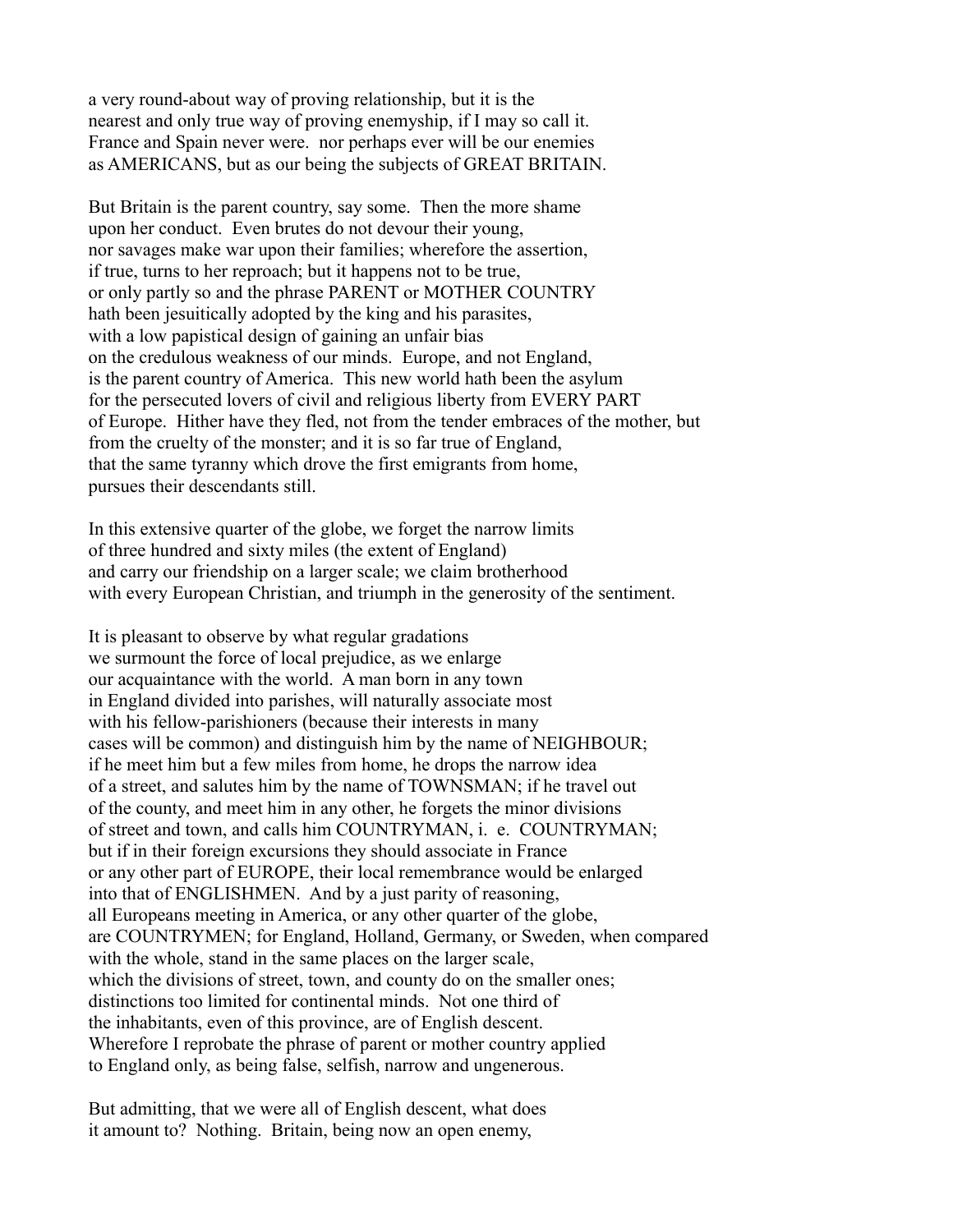extinguishes every other name and title: And to say that reconciliation is our duty, is truly farcical. The first king of England, of the present line (William the Conqueror) was a Frenchman, and half the Peers of England are descendants from the same country; therefore, by the same method of reasoning, England ought to be governed by France.

Much hath been said of the united strength of Britain and the colonies, that in conjunction they might bid defiance to the world. But this is mere presumption; the fate of war is uncertain, neither do the expressions mean any thing; for this continent would never suffer itself to be drained of inhabitants, to support the British arms in either Asia, Africa, or Europe.

Besides what have we to do with setting the world at defiance? Our plan is commerce, and that, well attended to, will secure us the peace and friendship of all Europe; because, it is the interest of all Europe to have America a FREE PORT. Her trade will always be a protection, and her barrenness of gold and silver secure her from invaders.

I challenge the warmest advocate for reconciliation, to shew, a single advantage that this continent can reap, by being connected with Great Britain. I repeat the challenge, not a single advantage is derived. Our corn will fetch its price in any market in Europe, and our imported goods must be paid for, buy them where we will.

But the injuries and disadvantages we sustain by that connection, are without number; and our duty to mankind at large, as well as to ourselves, instruct us to renounce the alliance: Because, any submission to, or dependence on Great Britain, tends directly to involve this continent in European wars and quarrels; and sets us at variance with nations, who would otherwise seek our friendship, and against whom, we have neither anger nor complaint. As Europe is our market for trade, we ought to form no partial connection with any part of it. It is the true interest of America to steer clear of European contentions, which she never can do, while by her dependence on Britain, she is made the make-weight in the scale of British politics.

Europe is too thickly planted with kingdoms to be long at peace, and whenever a war breaks out between England and any foreign power, the trade of America goes to ruin, BECAUSE OF HER CONNECTION WITH ENGLAND. The next war may not turn out like the last, and should it not, the advocates for reconciliation now, will be wishing for separation then, because, neutrality in that case, would be a safer convoy than a man of war. Every thing that is right or natural pleads for separation. The blood of the slain, the weeping voice of nature cries, 'TIS TIME TO PART. Even the distance at which the Almighty hath placed England and America, is a strong and natural proof, that the authority of the one, over the other,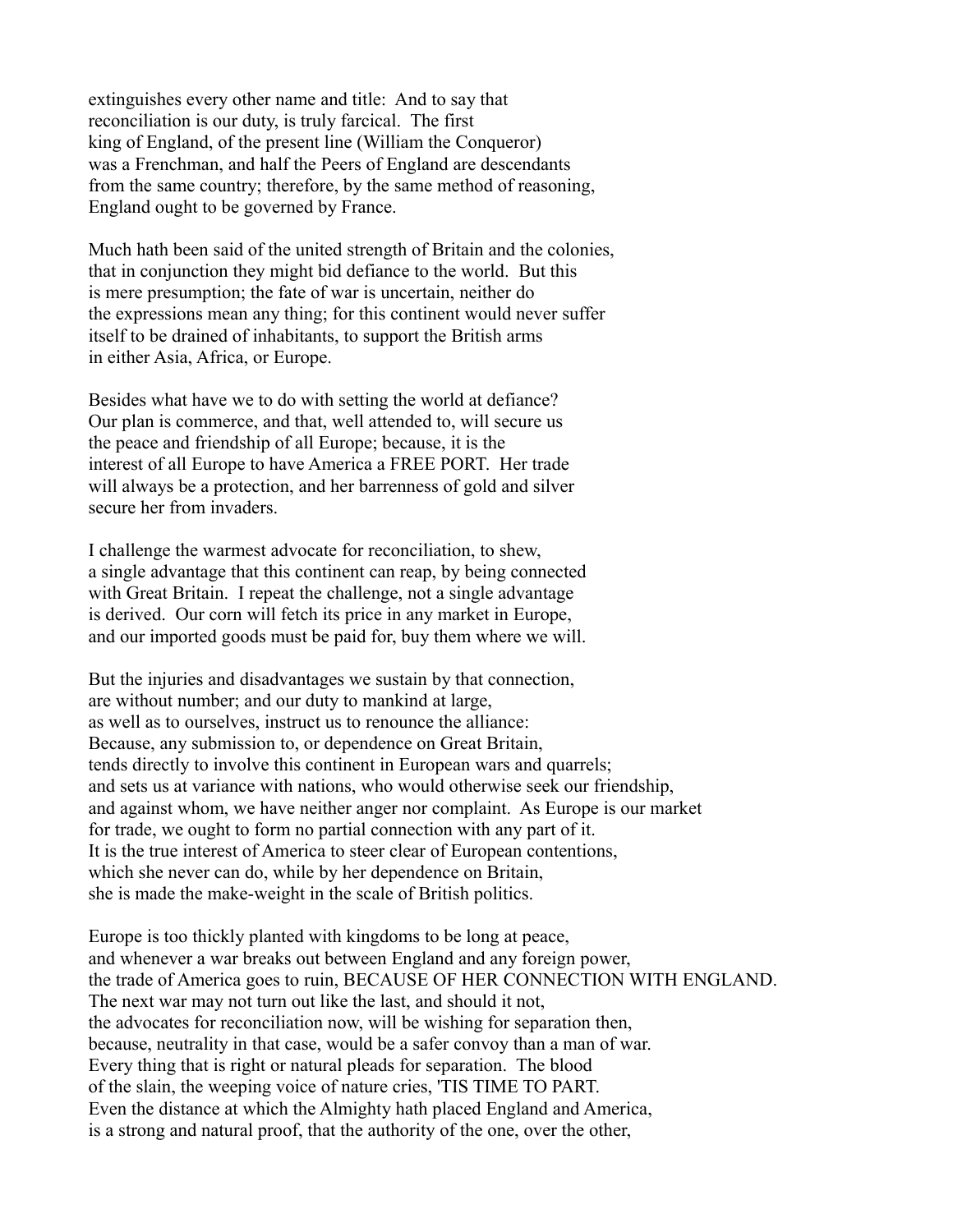was never the design of Heaven. The time likewise at which the continent was discovered, adds weight to the argument, and the manner in which it was peopled increases the force of it. The reformation was preceded by the discovery of America, as if the Almighty graciously meant to open a sanctuary to the Persecuted in future years, when home should afford neither friendship nor safety.

The authority of Great Britain over this continent, is a form of government, which sooner or later must have an end: And a serious mind can draw no true pleasure by looking forward under the painful and positive conviction, that what he calls "the present constitution" is merely temporary. As parents, we can have no joy, knowing that THIS GOVERNMENT is not sufficiently lasting to ensure any thing which we may bequeath to posterity: And by a plain method of argument, as we are running the next generation into debt, we ought to do the work of it, otherwise we use them meanly and pitifully. In order to discover the line of our duty rightly, we should take our children in our hand, and fix our station a few years farther into life; that eminence will present a prospect, which a few present fears and prejudices conceal from our sight.

Though I would carefully avoid giving unnecessary offense, yet I am inclined to believe, that all those who espouse the doctrine of reconciliation, may be included within the following descriptions. Interested men, who are not to be trusted; weak men, who CANNOT see; prejudiced men, who WILL NOT see; and a certain set of moderate men, who think better of the European world than it deserves; and this last class, by an ill-judged deliberation, will be the cause of more calamities to this continent, than all the other three.

It is the good fortune of many to live distant from the scene of sorrow; the evil is not sufficient brought to their doors to make THEM feel the precariousness with which all American property is possessed. But let our imaginations transport us far a few moments to Boston, that seat of wretchedness will teach us wisdom, and instruct us for ever to renounce a power in whom we can have no trust. The inhabitants of that unfortunate city, who but a few months ago were in ease and affluence, have now, no other alternative than to stay and starve, or turn and beg. Endangered by the fire of their friends if they continue within the city, and plundered by the soldiery if they leave it. In their present condition they are prisoners without the hope of redemption, and in a general attack for their relief, they would be exposed to the fury of both armies.

Men of passive tempers look somewhat lightly over the offenses of Britain, and, still hoping for the best, are apt to call out, "COME, COME, WE SHALL BE FRIENDS AGAIN, FOR ALL THIS." But examine the passions and feelings of mankind,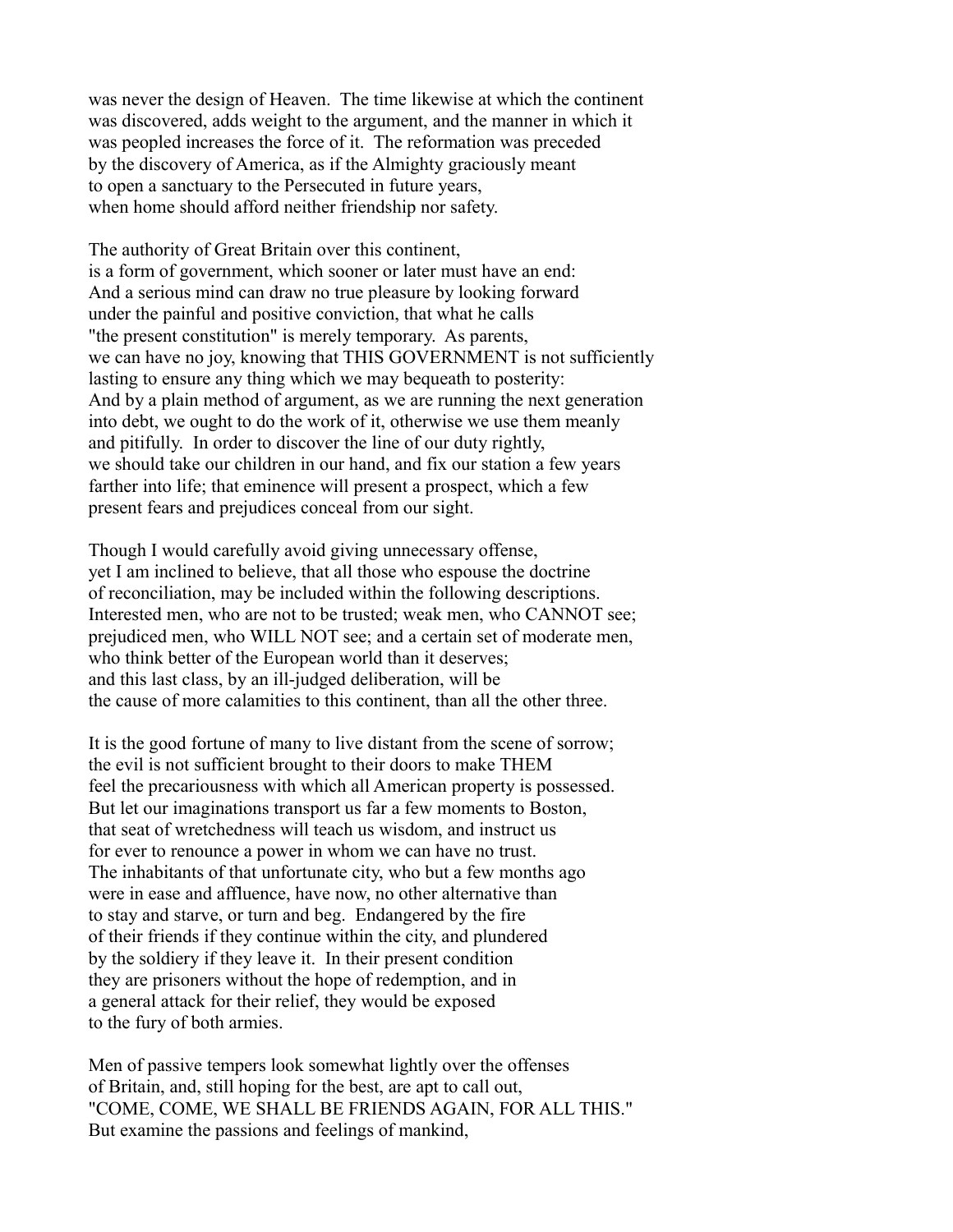Bring the doctrine of reconciliation to the touchstone of nature, and then tell me, whether you can hereafter love, honor, and faithfully serve the power that hath carried fire and sword into your land? If yon cannot do all these, then are you only deceiving yourselves, and by your delay bringing ruin upon posterity. Your future connection with Britain, whom you can neither love nor honor will be forced and unnatural, and being formed only on the plan of present convenience, will in a little time fall into a relapse more wretched than the first. But if you say, you can still pass the violations over, then I ask, Hath your house been burnt? Hath your property been destroyed before your face! Are your wife and children destitute of a bed to lie on, or bread to live on? Have you lost a parent or a child by their hands, and yourself the ruined and wretched survivor! If you have not, then are you not a judge of those who have. But if you have, and still can shake hands with the murderers, then are you unworthy the name of husband, father, friend, or lover, and whatever may be your rank or title in life, you have the heart of a coward, and the spirit of a sycophant.

This is not inflaming or exaggerating matters, but trying them by those feelings and affections which nature justifies, and without which, we should be incapable of discharging the social duties of life, or enjoying the felicities of it. I mean not to exhibit horror for the purpose of provoking revenge, but to awaken us from fatal and unmanly slumbers, that we may pursue determinately some fixed object. It is not in the power of Britain or of Europe to conquer America, if she do not conquer herself by DELAY and TIMIDITY. The present winter is worth an age if rightly employed, but if lost or neglected, the whole continent will partake of the misfortune; and there is no punishment which that man will not deserve, be he who, or what, or where he will, that may be the means of sacrificing a season so precious and useful.

It is repugnant to reason, to the universal order of things, to all examples from former ages, to suppose, that this continent can longer remain subject to any external power. The most sanguine in Britain does not think so. The utmost stretch of human wisdom cannot, at this time, compass a plan short of separation, which can promise the continent even a year's security. Reconciliation is NOW a fallacious dream. Nature hath deserted the connection, and Art cannot supply her place. For, as Milton wisely expresses, "never can true reconcilement grow, where wounds of deadly hate have pierced so deep."

Every quiet method for peace hath been ineffectual. Our prayers have been rejected with disdain; and only tended to convince us, that nothing Batters vanity, or confirms obstinacy in Kings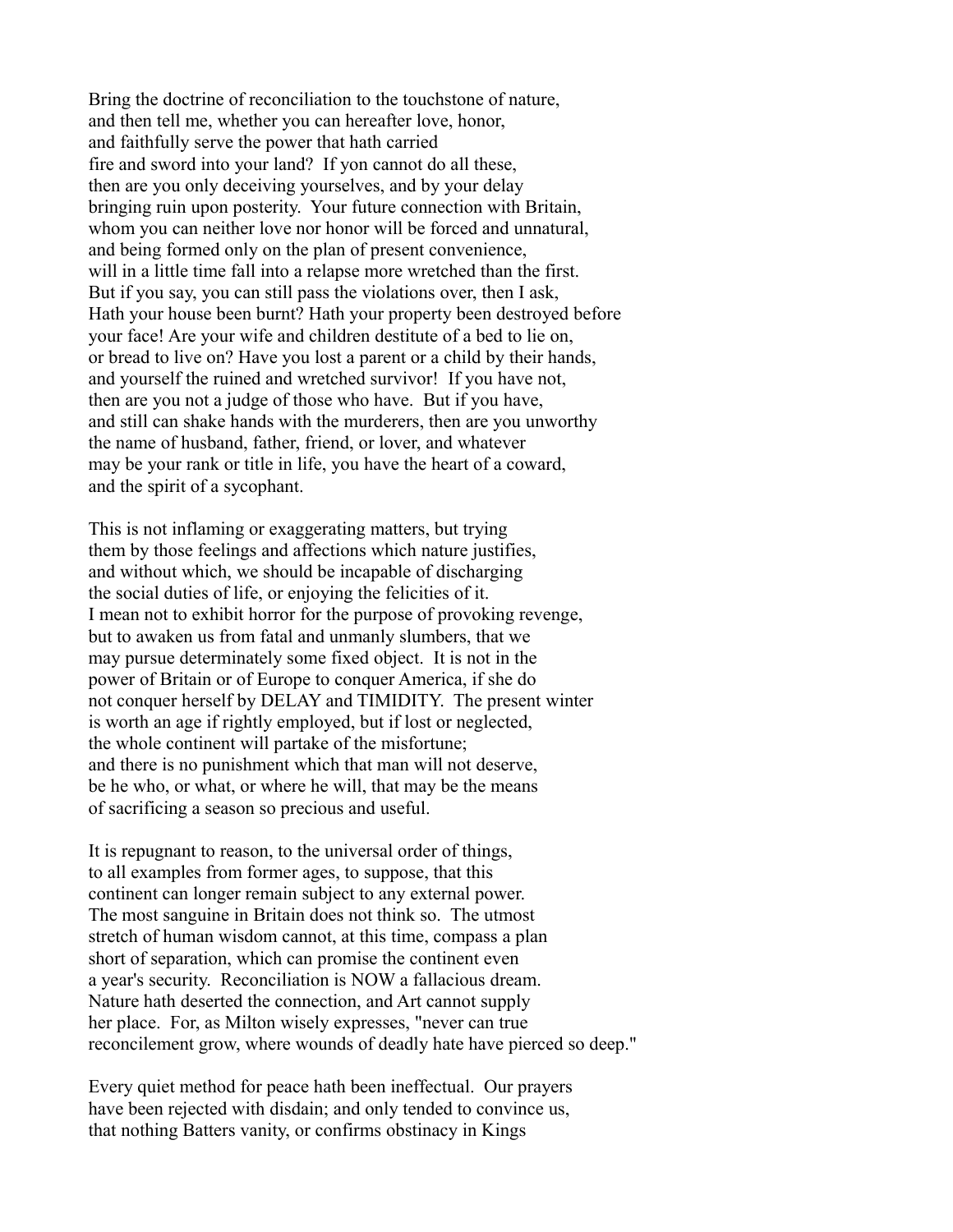more than repeated petitioning-and nothing hath contributed more than that very measure to make the Kings of Europe absolute: Witness Denmark and Sweden. Wherefore, since nothing but blows will do, for God's sake, let us come to a final separation, and not leave the next generation to be cutting throats, under the violated unmeaning names of parent and child.

To say, they will never attempt it again is idle and visionary, we thought so at the repeal of the stamp-act, yet a year or two undeceived us; as well may we suppose that nations, which have been once defeated, will never renew the quarrel.

As to government matters, it is not in the power of Britain to do this continent justice: The business of it will soon be too weighty, and intricate, to be managed with any tolerable degree of convenience, by a power so distant from us, and so very ignorant of us; for if they cannot conquer us, they cannot govern us. To be always running three or four thousand miles with a tale or a petition, waiting four or five months for an answer, which when obtained requires five or six more to explain it in, will in a few years be looked upon as folly and childishness--There was a time when it was proper, and there is a proper time for it to cease.

Small islands not capable of protecting themselves, are the proper objects for kingdoms to take under their care; but there is something very absurd, in supposing a continent to be perpetually governed by an island. In no instance hath nature made the satellite larger than its primary planet, and as England and America, with respect to each other, reverses the common order of nature, it is evident they belong to different systems; England to Europe, America to itself.

I am not induced by motives of pride, party, or resentment to espouse the doctrine of separation and independance; I am clearly, positively, and conscientiously persuaded that it is the true interest of this continent to be so; that every thing short of THAT is mere patchwork, that it can afford no lasting felicity, --that it is leaving the sword to our children, and shrinking back at a time, when, a little more, a little farther, would have rendered this continent the glory of the earth.

As Britain hath not manifested the least inclination towards a compromise, we may be assured that no terms can be obtained worthy the acceptance of the continent, or any ways equal to the expense of blood and treasure we have been already put to.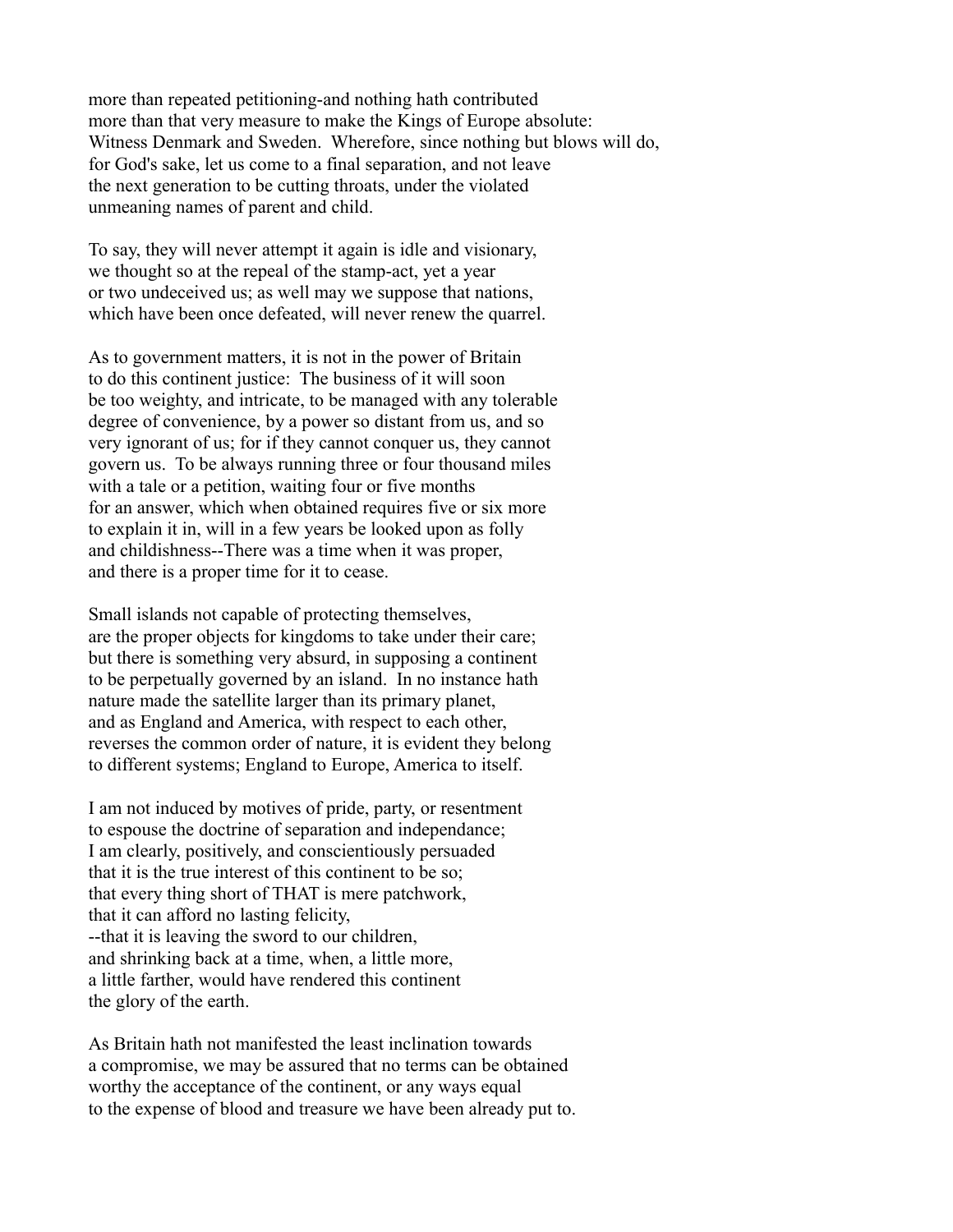The object, contended for, ought always to bear some just proportion to the expense. The removal of North, or the whole detestable junto, is a matter unworthy the millions we have expended. A temporary stoppage of trade, was an inconvenience, which would have sufficiently balanced the repeal of all the acts complained of, had such repeals been obtained; hut if the whole continent must take up arms, if every man must be a soldier, it is scarcely worth our while to fight against a contemptible ministry only. Dearly, dearly, do we pay for the repeal of the acts, if that is all we fight for; for in a just estimation, it is as great a folly to pay a Bunker-hill price for law, as for land. As I have always considered the independancy of this continent, as an event, which sooner or later must arrive, so from the late rapid progress of the continent to maturity, the event could not be far off. Wherefore, on the breaking out of hostilities, it was not worth while to have disputed a matter, which time would have finally redressed, unless we meant to be in earnest; otherwise, it is like wasting an estate on a suit at law, to regulate the trespasses of a tenant, whose lease is just expiring. No man was a warmer wisher for reconciliation than myself, before the fatal nineteenth of April 1775, but the moment the event of that day was made known, I rejected the hardened, sullen tempered Pharaoh of England for ever; and disdain the wretch, that with the pretended title of FATHER OF HIS PEOPLE can unfeelingly hear of their slaughter, and composedly sleep with their blood upon his soul.

But admitting that matters were now made up, what would be the event? I answer, the ruin of the continent. And that for several reasons.

FIRST. The powers of governing still remaining in the hands of the king, he will have a negative over the whole legislation of this continent. And as he hath shewn himself such an inveterate enemy to liberty. and discovered such a thirst for arbitrary power; is he, or is he not, a proper man to say to these colonies, "YOU SHALL MAKE NO LAWS BUT WHAT I PLEASE.' And is there any inhabitant in America so ignorant as not to know, that according to what is called the PRESENT CONSTITUTION, that this continent can make no laws but what the king gives leave to; and is there any man so unwise, as not to see, that (considering what has happened) he will suffer no law to be made here, but such as suit HIS purpose. We may be as effectually enslaved by the want of laws in America, as by submitting to laws made for us in England. After matters are made up (as it is called) can there be any doubt, but the whole power of the crown will be exerted, to keep this continent as low and humble as possible? Instead of going forward we shall go backward, or be perpetually quarrelling or ridiculously petitioning. --WE are already greater than the king wishes us to be, and will he not hereafter endeavour to make us less? To bring the matter to one point. Is the power who is jealous of our prosperity, a proper power to govern us? Whoever says No to this question, is an INDEPENDANT, for independancy means no more, than, whether we shall make our own laws, or whether the king, the greatest enemy this continent hath,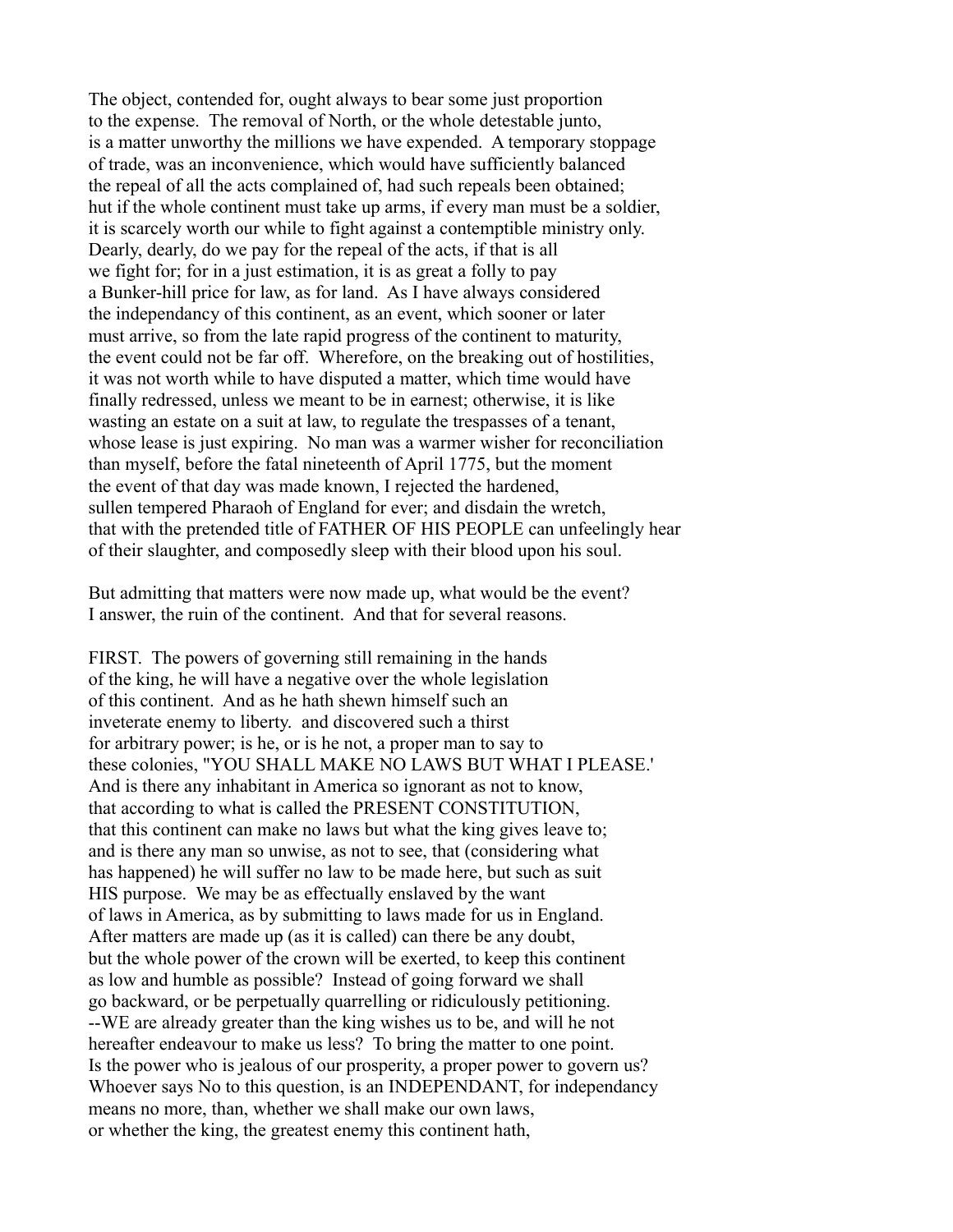# or can have, shall tell us "THERE SHALL BE NO LAWS BUT SUCH AS I LIKE."

But the king you will say has a negative in England; the people there can make no laws without his consent. In point of right and good order, there is something very ridiculous, that a youth of twenty-one (which hath often happened) shall say to several millions of people, older and wiser than himself, I forbid this or that act of yours to be law. But in this place I decline this sort of reply, though I will never cease to expose the absurdity of it, and only answer, that England being the King's residence, and America not so, makes quite another case. The king's negative HERE is ten times more dangerous and fatal than it can be in England, for THERE he will scarcely refuse his consent to a bill for putting England into as strong a state of defense as possible, and in America he would never suffer such a bill to be passed.

America is only a secondary object in the system of British politics, England consults the good of THIS country, no farther than it answers her OWN purpose. Wherefore, her own interest leads her to suppress the growth of OURS in every case which doth not promote her advantage, or in the least interferes with it. A pretty state we should soon be in under such a secondhand government, considering what has happened! Men do not change from enemies to friends by the alteration of a name: And in order to shew that reconciliation now is a dangerous doctrine, I affirm, THAT IT WOULD BE POLICY IN THE KING AT THIS TIME, TO REPEAL THE ACTS FOR THE SAKE OF REINSTATING HIMSELF IN THE GOVERNMENT OF THE PROVINCES; in order, that HE MAY ACCOMPLISH BY CRAFT AND SUBTLETY, IN THE LONG RUN, WHAT HE CANNOT DO BY FORCE AND VIOLENCE IN THE SHORT ONE.

Reconciliation and ruin are nearly related.

SECONDLY. That as even the best terms, which we can expect to obtain, can amount to no more than a temporary expedient, or a kind of government by guardianship, which can last no longer than till the colonies come of age, so the general face and state of things, in the interim, will be unsettled and unpromising. Emigrants of property will not choose to come to a country whose form of government hangs but by a thread, and who is every day tottering on the brink of commotion and disturbance; and numbers of the present inhabitants would lay hold of the interval, to dispense of their effects, and quit the continent.

But the most powerful of all arguments, is, that nothing but independence, i.e. a continental form of government, can keep the peace of the continent and preserve it inviolate from civil wars. I dread the event of a reconciliation with Britain now, as it is more than probable, that it will be followed by a revolt somewhere or other, the consequences of which may be far more fatal than all the malice of Britain.

Thousands are already ruined by British barbarity; (thousands more will probably suffer the same fate) Those men have other feelings than us who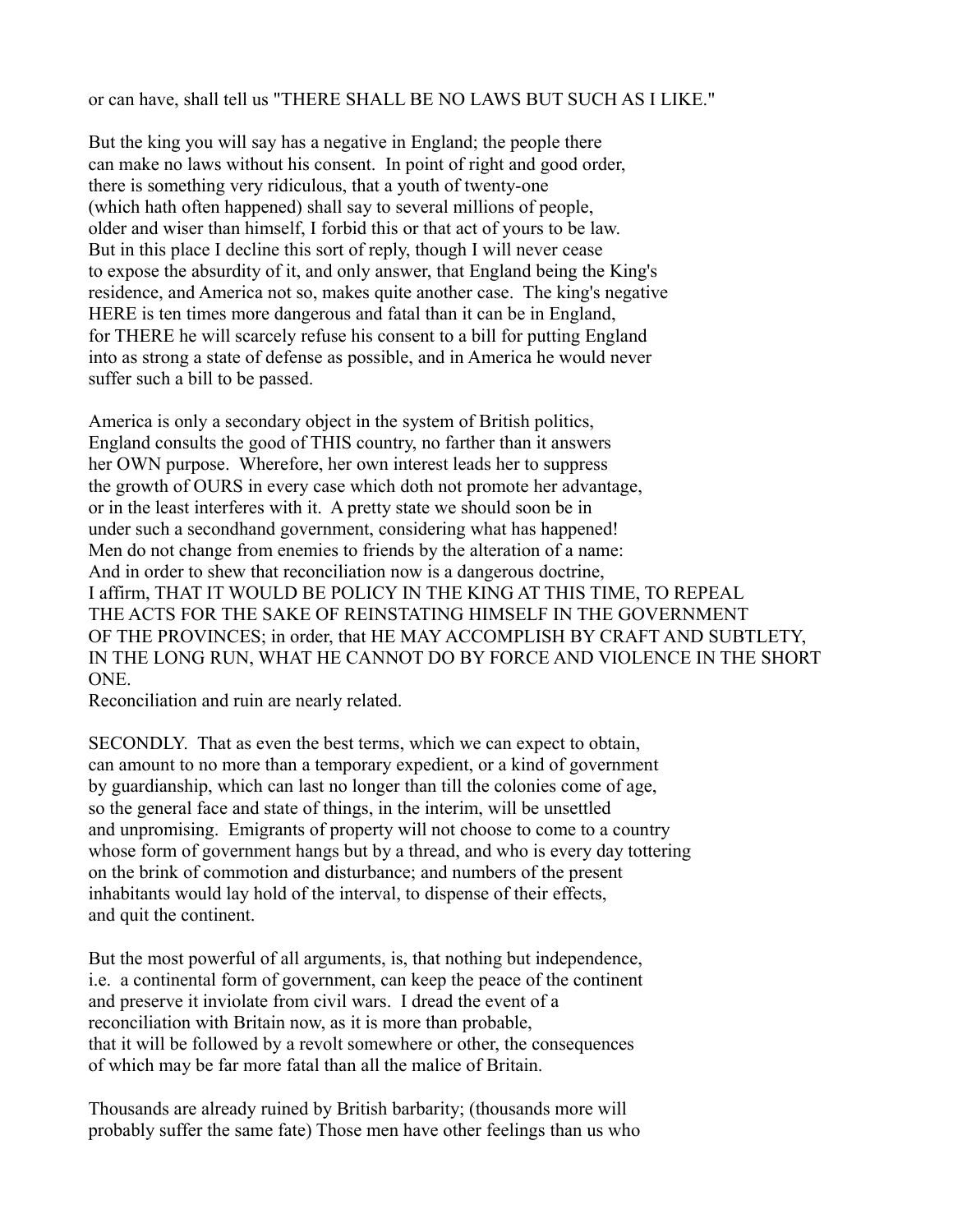have nothing suffered. All they NOW possess is liberty, what they before enjoyed is sacrificed to its service, and having nothing more to lose, they disdain submission. Besides, the general temper of the colonies, towards a British government, will be like that of a youth, who is nearly out of his time; they will care very little about her. And a government which cannot preserve the peace, is no government at all, and in that case we pay our money for nothing; and pray what is it that Britain can do, whose power will he wholly on paper. should a civil tumult break out the very day after reconciliation! I have heard some men say, many of whom I believe spoke without thinking, that they dreaded an independence, fearing that it would produce civil wars. It is but seldom that our first thoughts are truly correct, and that is the case here; for there are ten times more to dread from a patched up connection than from independence. I make the sufferers case my own, and I protest, that were I driven from house and home, my property destroyed, and my circumstances ruined, that as man, sensible of injuries, I could never relish the doctrine of reconciliation, or consider myself bound thereby.

The colonies have manifested such a spirit of good order and obedience to continental government, as is sufficient to make every reasonable person easy and happy on that head. No man can assign the least pretence for his fears, on any other grounds, than such as are truly childish and ridiculous, viz. that one colony will be striving for superiority over another.

Where there are no distinctions there can be no superiority, perfect equality affords no temptation. The republics of Europe are all (and we may say always) in peace. Holland and Switzerland are without wars, foreign or domestic: Monarchical governments, it is true, are never long at rest; the crown itself is a temptation to enterprising ruffians at HOME; and that degree of pride and insolence ever attendant on regal authority, swells into a rupture with foreign powers, in instances, where a republican government, by being formed on more natural principles, would negotiate the mistake.

If there is any true cause of fear respecting independence, it is because no plan is yet laid down. Men do not see their way out-- Wherefore, as an opening into that business, I offer the following hints; at the same time modestly affirming, that I have no other opinion of them myself, than that they may be the means of giving rise to something better. Could the straggling thoughts of individuals be collected, they would frequently form materials for wise and able men to improve into useful matter.

LET the assemblies be annual, with a President only. The representation more equal. Their business wholly domestic, and subject to the authority of a Continental Congress.

Let each colony be divided into six, eight, or ten, convenient districts,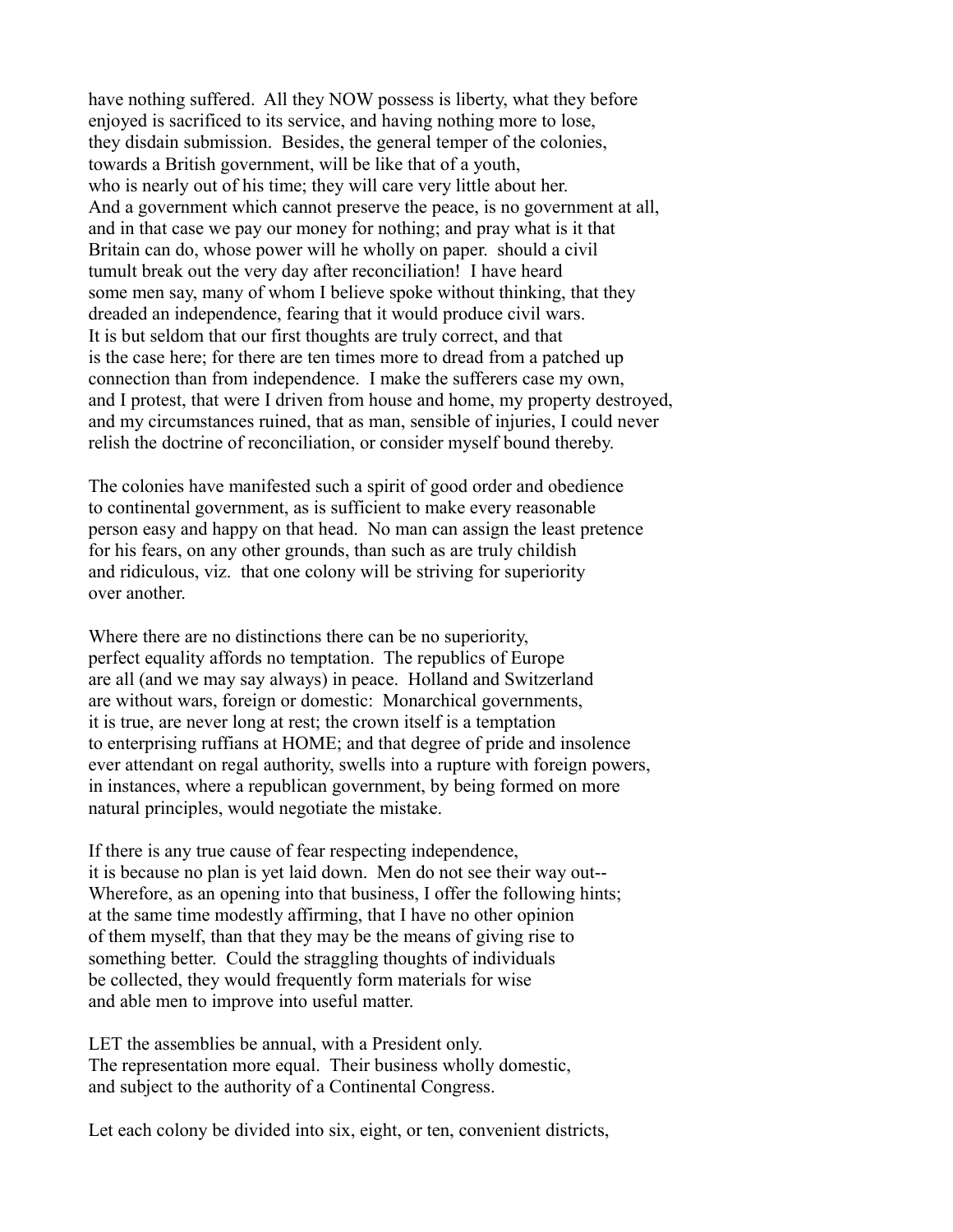each district to send a proper number of delegates to Congress, so that each colony send at least thirty. The whole number in Congress will be at least 390. Each Congress to sit and to choose a president by the following method. When the delegates are met, let a colony be taken from the whole thirteen colonies by lot, after which, let the whole Congress choose (by ballot) a president from out of the delegates of that province. In the next Congress, let a colony be taken by lot from twelve only, omitting that colony from which the president was taken in the former Congress, and so proceeding on till the whole thirteen shall have had their proper rotation. And in order that nothing may pass into a law but what is satisfactorily just not less than three fifths of the Congress to be called a majority-- He that will promote discord, under a government so equally formed as this, would have joined Lucifer in his revolt.

But as there is a peculiar delicacy, from whom, or in what manner, this business must first arise, and as it seems most agreeable and consistent, that it should come from some intermediate body between the governed and the governors, that is, between the Congress and the people. let a CONTINENTAL CONFERENCE be held, in the following manner, and for the following purpose.

A committee of twenty-six members of Congress, viz. two for each colony. Two Members from each House of Assembly, or Provincial Convention; and five representatives of the people at large, to be chosen in the capital city or town of each province, for and in behalf of the whole province, by as many qualified voters as shall think proper to attend from all parts of the province for that purpose; or, if more convenient, the representatives may be chosen in two or three of the most populous parts thereof. In this conference, thus assembled, will be united, the two grand principles of business KNOWLEDGE and POWER. The members of Congress, Assemblies, or Conventions, by having had experience in national concerns, will be able and useful counsellors, and the whole, being empowered by the people, will have a truly legal authority.

The conferring members being met, let their business be to frame a CONTINENTAL CHARTER, Or Charter of the United Colonies; (answering to what is called the Magna Carta of England) fixing the number and manner of choosing members of Congress, members of Assembly, with their date of sitting, and drawing the line of business and jurisdiction between them: (Always remembering, that our strength is continental, not provincial:) Securing freedom and property to all men, and above all things, the free exercise of religion, according to the dictates of conscience; with such other matter as is necessary for a charter to contain. Immediately after which, the said Conference to dissolve, and the bodies which shall be chosen comformable to the said charter, to be the legislators and governors of this continent for the time being: Whose peace and happiness may God preserve, Amen.

Should any body of men be hereafter delegated for this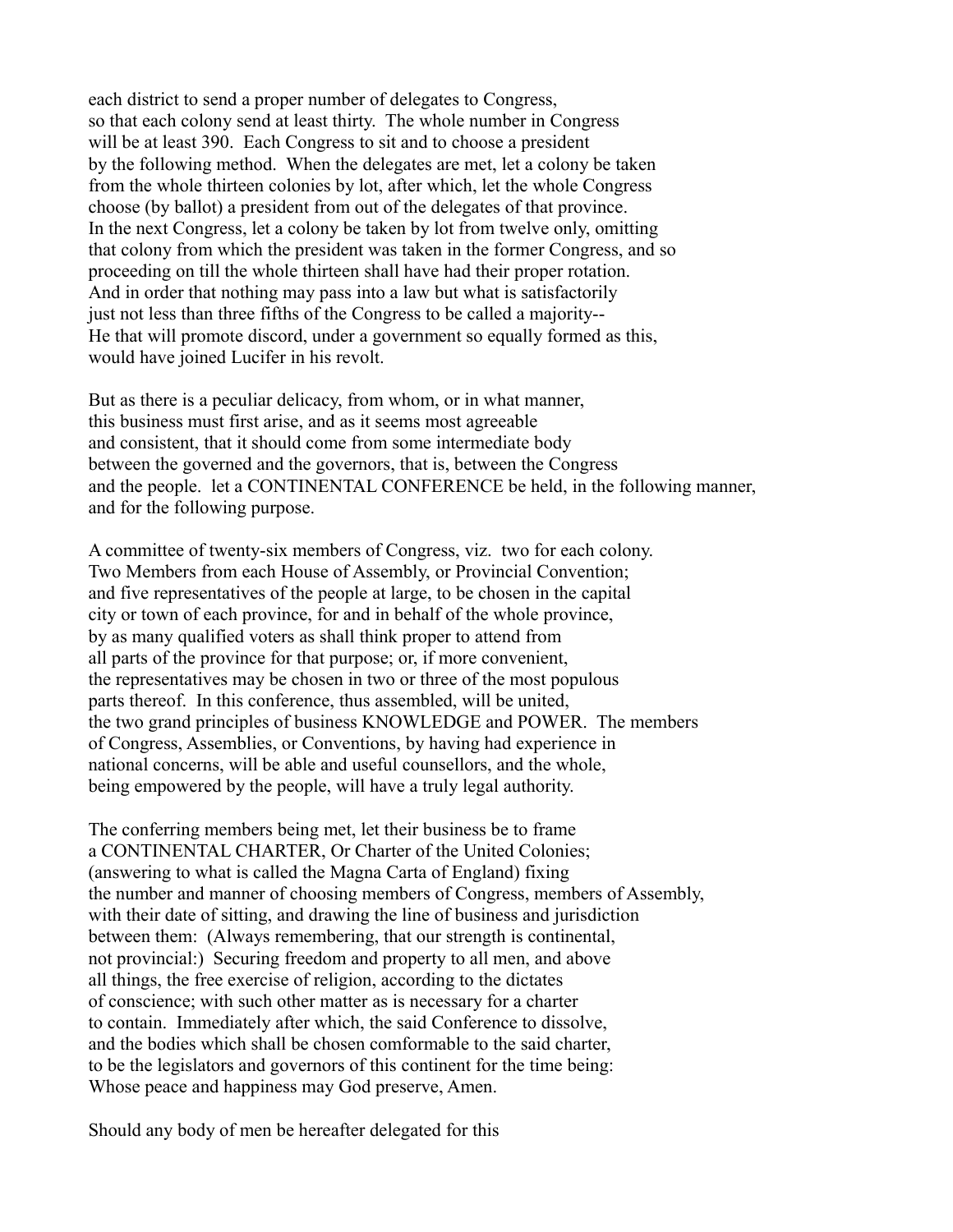or some similar purpose, I offer them the following extracts or that wise observer on governments DRAGONETTI. "The science" says he "of the politician consists in fixing the true point of happiness and freedom. Those men would deserve the gratitude of ages, who should discover a mode of government that contained the greatest sum of individual happiness, with the least national expense. [Dragonetti on virtue and rewards]

But where, says some, is the King of America? I'll tell you. Friend, he reigns above, and doth not make havoc of mankind like the Royal Brute of Britain. Yet that we may not appear to be defective even in earthly honors, let a day be solemnly set apart for proclaiming the charter; let it be brought forth placed on the divine law, the word of God; let a crown be placed thereon, by which the world may know, that so far we approve of monarchy, that in America THE LAW IS KING. For as in absolute governments the King is law, so in free countries the law OUGHT to be King; and there ought to be no other. But lest any ill use should afterwards arise, let the crown at the conclusion of the ceremony, be demolished, and scattered among the people whose right it is.

A government of our own is our natural right: And when a man seriously reacts on the precariousness of human affairs, he will become convinced, that it is infinitely wiser and safer, to form a constitution of our own in a cool deliberate manner, while we have it in our power, than to trust such an interesting event to time and chance. If we omit it now, some [Thomas Anello otherwise Massanello a fisherman of Naples, who after spiriting up his countrymen in the public marketplace, against the oppressions of the Spaniards, to whom the place was then subject prompted them to revolt, and in the space of a day became king.] Massanello may hereafter arise, who laying hold of popular disquietudes, may collect together the desperate and the discontented, and by assuming to themselves the powers of government, may sweep away the liberties of the continent like a deluge. Should the government of America return again into the hands of Britain, the tottering situation of things will be a temptation for some desperate adventurer to try his fortune; and in such a case, that relief can Britain give? Ere she could hear the news, the fatal business might be done; and ourselves suffering like the wretched Britons under the oppression of the Conqueror. Ye that oppose independence now, ye know not what ye do; ye are opening a door to eternal tyranny, by keeping vacant the seat of government. There are thousands, and tens of thousands, who would think it glorious to expel from the continent that barbarous and hellish power, which hath stirred up the Indians and Negroes to destroy us; the cruelty hath a double guilt, it is dealing brutally by us, and treacherously by them.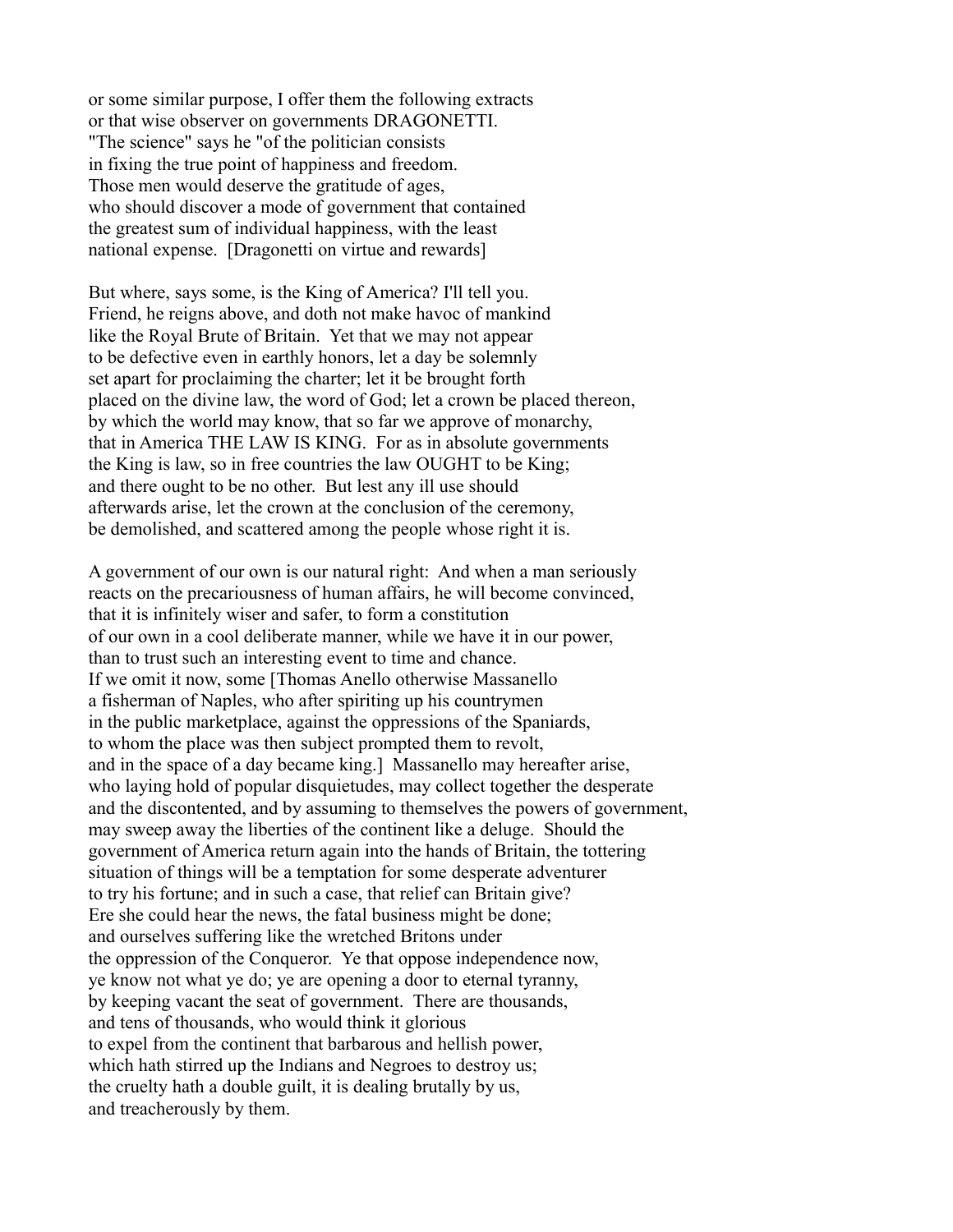To talk of friendship with those in whom our reason forbids us to have faith, and our affections wounded through a thousand pores instruct us to detest, is madness and folly. Every day wears out the little remains of kindred between us and them, and can there be any reason to hope, that as the relationship expires, the affection will increase, or that we shall agree better, when we have ten times more and greater concerns to quarrel over than ever?

Ye that tell us of harmony and reconciliation, can ye restore to us the time that is past? Can ye give to prostitution its former innocence? Neither can ye reconcile Britain and America. The last cord now is broken, the people of England are presenting addresses against us. There are injuries which nature cannot forgive; she would cease to be nature if she did. As well can the lover forgive the ravisher of his mistress, as the continent forgive the murders of Britain. The Almighty hath implanted in us these unextinguishable feelings for good and wise purposes. They are the guardians of his image in our hearts. They distinguish us from the herd of common animals. The social compact would dissolve, and justice be extirpated the earth, or have only a casual existence were we callous to the touches of affection. The robber, and the murderer, would often escape unpunished, did not the injuries which our tempers sustain, provoke us into justice.

O ye that love mankind! Ye that dare oppose, not only the tyranny, but the tyrant, stand forth! Every spot of the old world is overrun with oppression. Freedom hath been hunted round the globe. Asia, and Africa, have long expelled her--Europe regards her like a stranger, and England hath given her warning to depart. O! receive the fugitive, and prepare in time an asylum for mankind.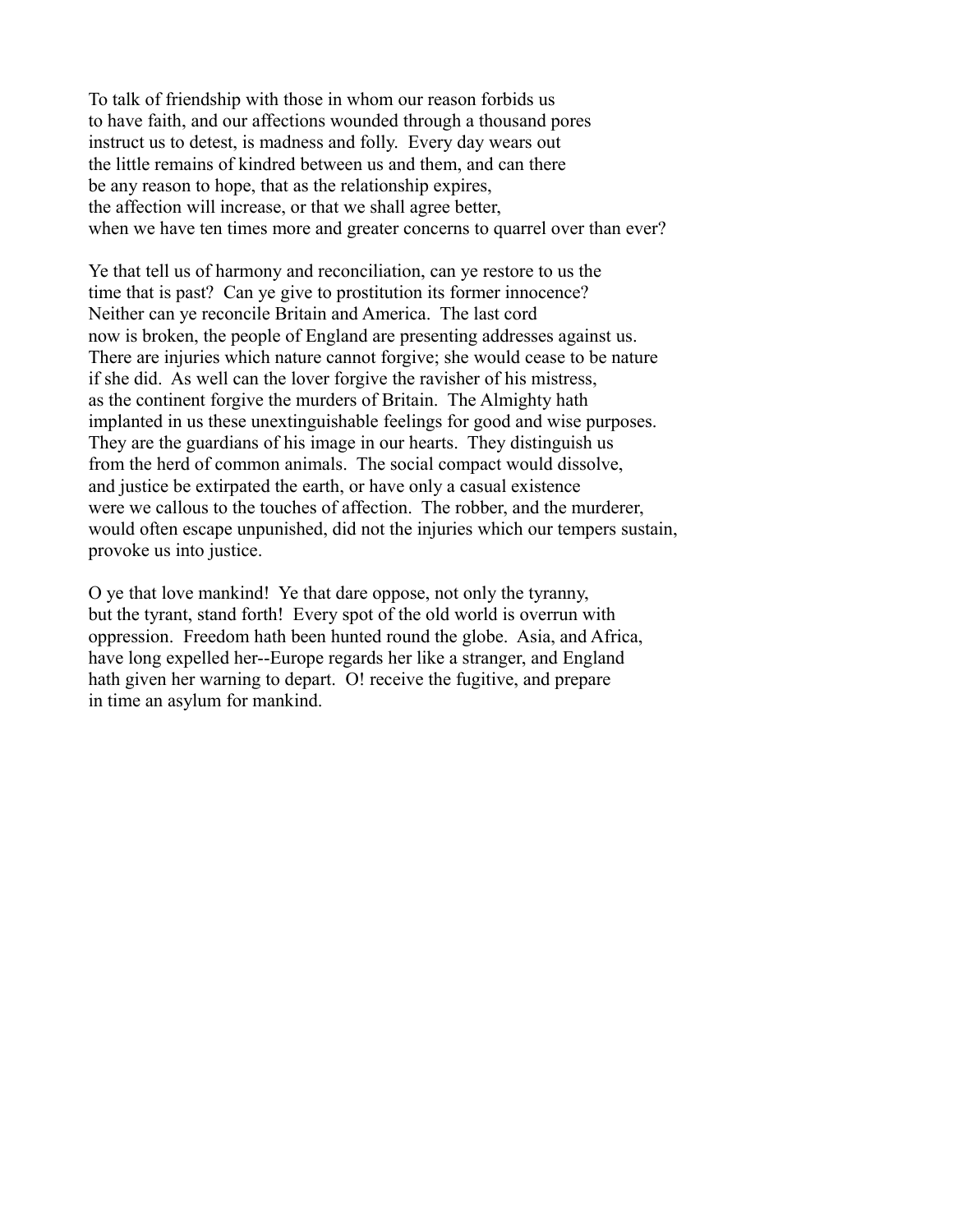# OF THE PRESENT ABILITY OF AMERICA, WITH SOME MISCELLANEOUS \_REFLECTIONS\_

I have never met with a man, either in England or America, who hath not confessed his opinion that a separation between the countries, would take place one time or other: And there is no instance, in which we have shewn less judgement, than in endeavouring to describe, what we call the ripeness or fitness of the Continent for independence.

As all men allow the measure, and vary only in their opinion of the time, let us, in order to remove mistakes, take a general survey of things, and endeavour, if possible, to find out the VERY time. But we need not go far, the inquiry ceases at once, for, the TIME HATH FOUND US. The general concurrence, the glorious union of all things prove the fact.

It is not in numbers, but in unity, that our great strength lies; yet our present numbers are sufficient to repel the force of all the world. The Continent hath, at this time, the largest body of armed and disciplined men of any power under Heaven; and is just arrived at that pitch of strength, in which no single colony is able to support itself, and the whole, when united, can accomplish the matter, and either more, or, less than this, might be fatal in its effects. Our land force is already sufficient, and as to naval affairs, we cannot be insensible, that Britain would never suffer an American man of war to be built, while the continent remained in her hands. Wherefore, we should be no forwarder an hundred years hence in that branch, than we are now; but the truth is, we should be less so, because the timber of the country is every day diminishing, and that, which will remain at last, will be far off and difficult to procure.

Were the continent crowded with inhabitants, her sufferings under the present circumstances would be intolerable. The more seaport towns we had, the more should we have both to defend and to lose. Our present numbers are so happily proportioned to our wants, that no man need be idle. The diminution of trade affords an army, and the necessities of an army create a new trade.

Debts we have none; and whatever we may contract on this account will serve as a glorious memento of our virtue. Can we but leave posterity with a settled form of government, an independent constitution of its own, the purchase at any price will be cheap. But to expend millions for the sake of getting a few vile acts repealed, and routing the present ministry only, is unworthy the charge, and is using posterity with the utmost cruelty; because it is leaving them the great work to do, and a debt upon their backs, from which they derive no advantage. Such a thought is unworthy of a man of honor, and is the true characteristic of a narrow heart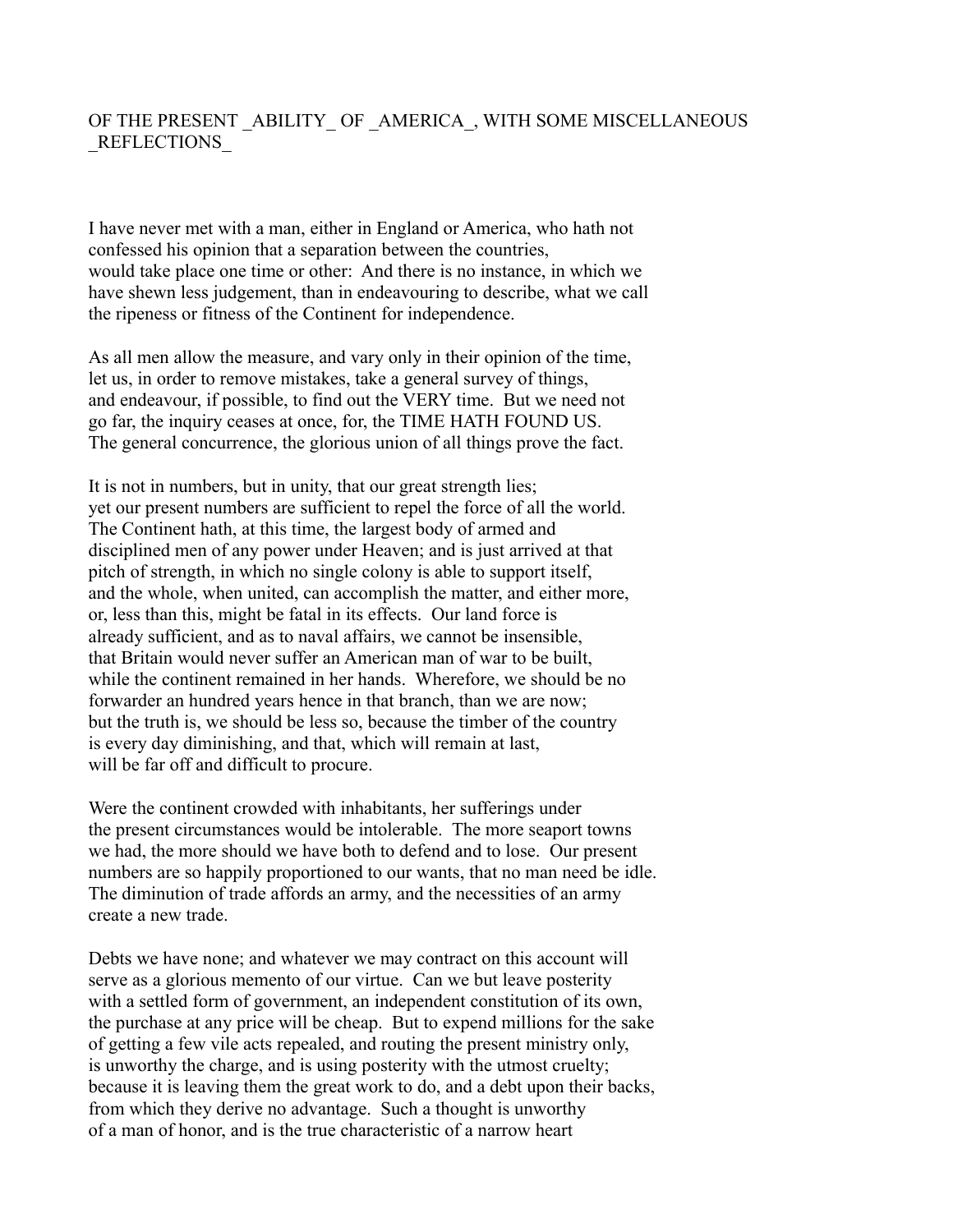and a peddling politician.

The debt we may contract doth not deserve our regard, if the work be but accomplished. No nation ought to be without a debt. A national debt is a national bond; and when it bears no interest, is in no case a grievance. Britain is oppressed with a debt of upwards of one hundred and forty millions sterling, for which she pays upwards of four millions interest. And as a compensation for her debt, she has a large navy; America is without a debt, and without a navy; yet for the twentieth part of the English national debt, could have a navy as large again. The navy of England is not worth, at this time, more than three millions and an half sterling.

The first and second editions of this pamphlet were published without the following calculations, which are now given as a proof that the above estimation of the navy is just. [See Entic's naval history, intro. page 56.]

The charge of building a ship of each rate, and furnishing her with masts, yards, sails and rigging, together with a proportion of eight months boatswain's and carpenter's seastores, as calculated by Mr. Burchett, Secretary to the navy.

 [pounds Sterling] For a ship of a  $100 \text{ guns} - 35,553$  90 - - 29,886 80 - - 23,638 70 - - 17,795 60 - - 14,197 50 - - 10,606 40 - - 7,558 30 - - 5,846  $20 - 3,710$ 

And from hence it is easy to sum up the value, or cost rather, of the whole British navy, which in the year 1757, when it was at its greatest glory consisted of the following ships and guns:

| Ships. |     |                          | Guns. Cost of one. |                | Cost of all |
|--------|-----|--------------------------|--------------------|----------------|-------------|
| 6      | 100 | $\sim 10$                | 35,553             | $\overline{a}$ | 213,318     |
| 12     | 90  | $\sim$                   | 29,886             |                | 358,632     |
| 12     | 80  | $\sim$ $-$               | 23,638 -           |                | 283,656     |
| 43     | 70  | $\overline{a}$           | 17,785             |                | 764,755     |
| 35     | 60  | $\overline{a}$           | 14,197             |                | 496,895     |
| 40     | 50  |                          | 10,606             |                | 424,240     |
| 45     | 40  | $\overline{\phantom{a}}$ | 7,558              |                | 340,110     |
| 58     | 20  |                          | 3,710              |                | 215,180     |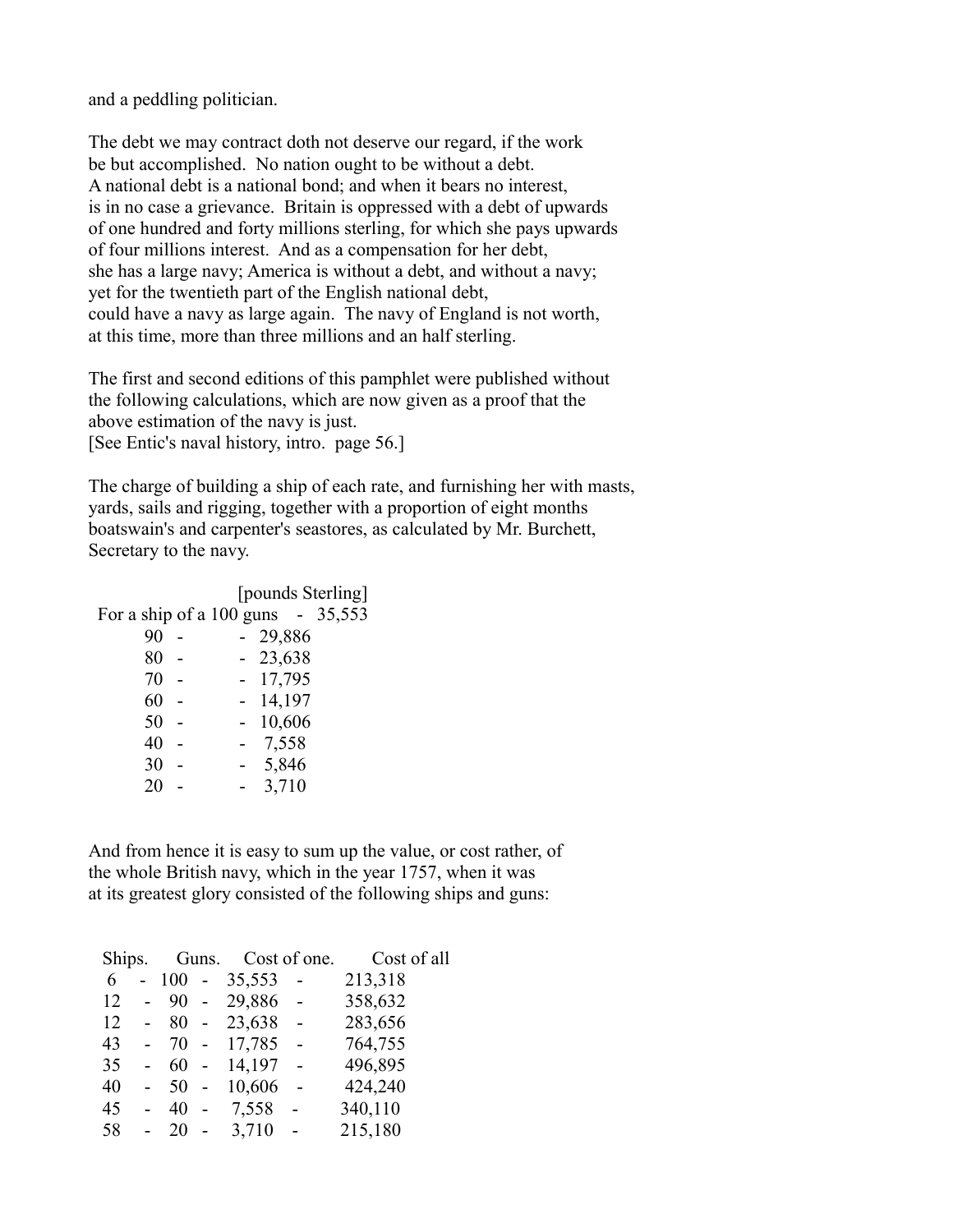| 85 Sloops, bombs,  |                |         |
|--------------------|----------------|---------|
| and fireships, one | 2,000          | 170,000 |
| with another,      |                |         |
|                    | Cost 3,266,786 |         |
| Remains for guns,  |                | 233,214 |
|                    |                |         |

No country on the globe is so happily situated, or so internally capable of raising a fleet as America. Tar, timber, iron, and cordage are her natural produce. We need go abroad for nothing. Whereas the Dutch, who make large profits by hiring out their ships of war to the Spaniards and Portuguese, are obliged to import most of their materials they use. We ought to view the building a fleet as an article of commerce, it being the natural manufactory of this country. It is the best money we can lay out. A navy when finished is worth more than it cost. And is that nice point in national policy, in which commerce and protection are united. Let us build; if we want them not, we can sell; and by that means replace our paper currency with ready gold and silver.

In point of manning a fleet, people in general run into great errors; it is not necessary that one fourth part should he sailors. The Terrible privateer, Captain Death, stood the hottest engagement of any ship last war, yet had not twenty sailors on board, though her complement of men was upwards of two hundred. A few able and social sailors will soon instruct a sufficient number of active landmen in the common work of a ship. Wherefore, we never can be more capable to begin on maritime matters than now, while our timber is standing, our fisheries blocked up, and our sailors and shipwrights out of employ. Men of war of seventy and eighty guns were built forty years ago in New-England, and why not the same now? Ship-building is America's greatest pride, and in which she will in time excel the whole world. The great empires of the east are mostly inland, and consequently excluded from the possibility of rivalling her. Africa is in a state of barbarism; and no power in Europe hath either such an extent of coast, or such an internal supply of materials. Where nature hath given the one, she has withheld the other; to America only hath she been liberal of both. The vast empire of Russia is almost shut out from the sea: wherefore, her boundless forests, her tar, iron, and cordage are only articles of commerce.

In point of safety, ought we to be without a fleet? We are not the little people now, which we were sixty years ago; at that time we might have trusted our property in the streets, or fields rather; and slept securely without locks or bolts to our doors or windows. The case now is altered, and our methods of defense ought to improve with our increase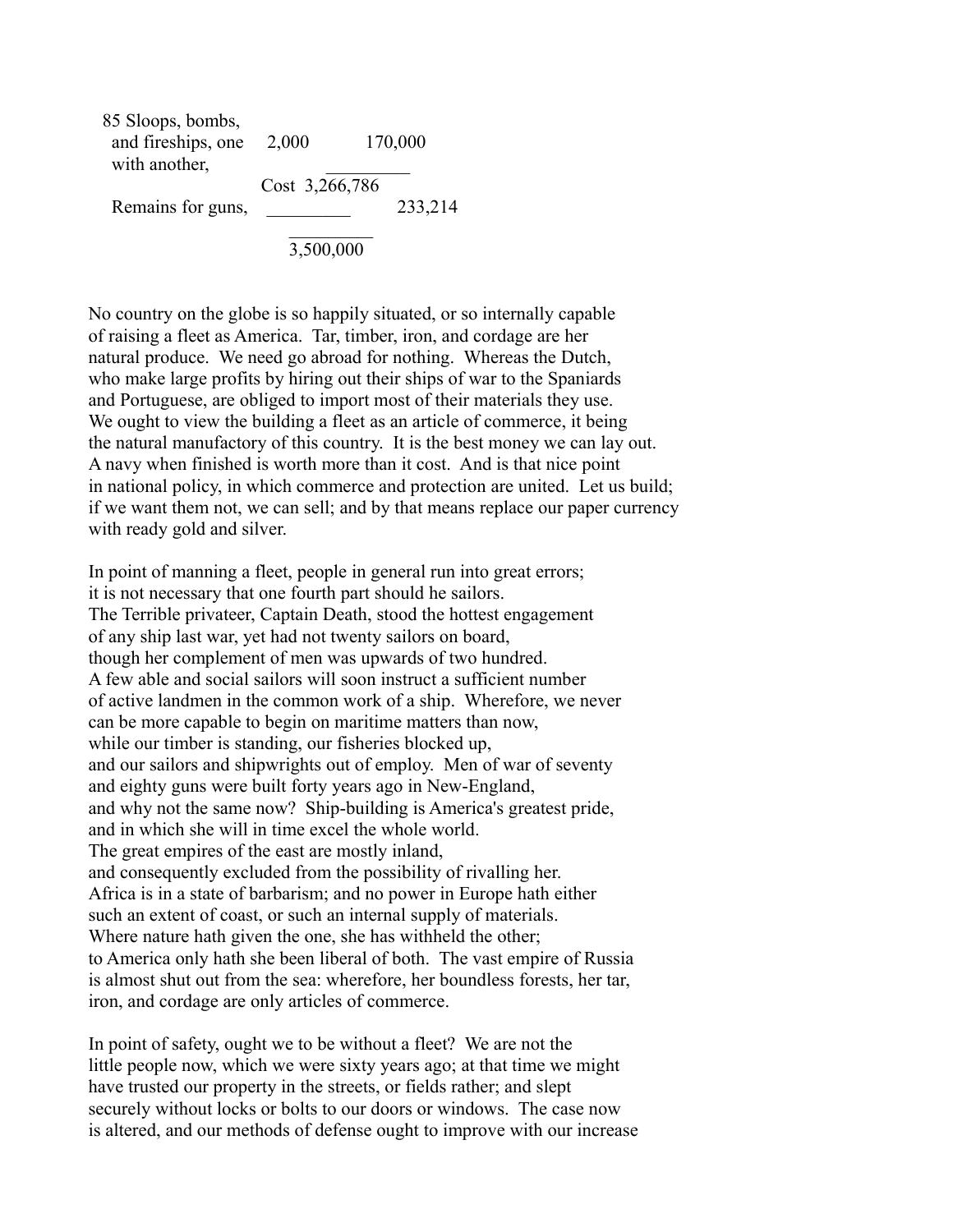of property. A common pirate, twelve months ago, might have come up the Delaware, and laid the city of Philadelphia under instant contribution, for what sum he pleased; and the same might have happened to other places. Nay, any daring fellow, in a brig of fourteen or sixteen guns might have robbed the whole continent, and carried off half a million of money. These are circumstances which demand our attention, and point out the necessity of naval protection.

Some, perhaps, will say, that after we have made it up Britain, she will protect us. Can we be so unwise as to mean, that she shall keep a navy in our harbours for that purpose? Common sense will tell us, that the power which hath endeavoured to subdue us, is of all others the most improper to defend us. Conquest may be effected under the pretence of friendship; and ourselves after a long and brave resistance, be at last cheated into slavery. And if her ships are not to be admitted into our harbours, I would ask, how is she to protect us? A navy three or four thousand miles off can be of little use, and on sudden emergencies, none at all. Wherefore, if we must hereafter protect ourselves, why not do it for ourselves?

The English list of ships of war, is long and formidable, but not a tenth part of them are at any one time fit for service, numbers of them not in being; yet their names are pompously continued in the list, f only a plank be left of the ship: and not a fifth part of such as are fit for service, can be spared on any one station at one time. The East and West Indies, Mediterranean, Africa, and other parts over which Britain extends her claim, make large demands upon her navy. From a mixture of prejudice and inattention, we have contracted a false notion respecting the navy of England, and have talked as if we should have the whole of it to encounter at once, and for that reason, supposed, that we must have one as large; which not being instantly practicable, have been made use of by a set of disguised Tories to discourage our beginning thereon. Nothing can be farther from truth than this; for if America had only a twentieth part of the naval force of Britain, she would be by far an overmatch for her; because, as we neither have, nor claim any foreign dominion, our whole force would be employed on our own coast, where we should, in the long run, have two to one the advantage of those who had three or four thousand miles to sail over, before they could attack us, and the same distance to return in order to refit and recruit. And although Britain, by her fleet, hath a check over our trade to Europe, we have as large a one over her trade to the West Indies, which, by laying in the neighbourhood of the continent, is entirely at its mercy.

Some method might be fallen on to keep up a naval force in time of peace, if we should not judge it necessary to support a constant navy. If premiums were to be given to merchants, to build and employ in their service ships mounted with twenty, thirty, forty or fifty guns, (the premiums to be in proportion to the loss of bulk to the merchants)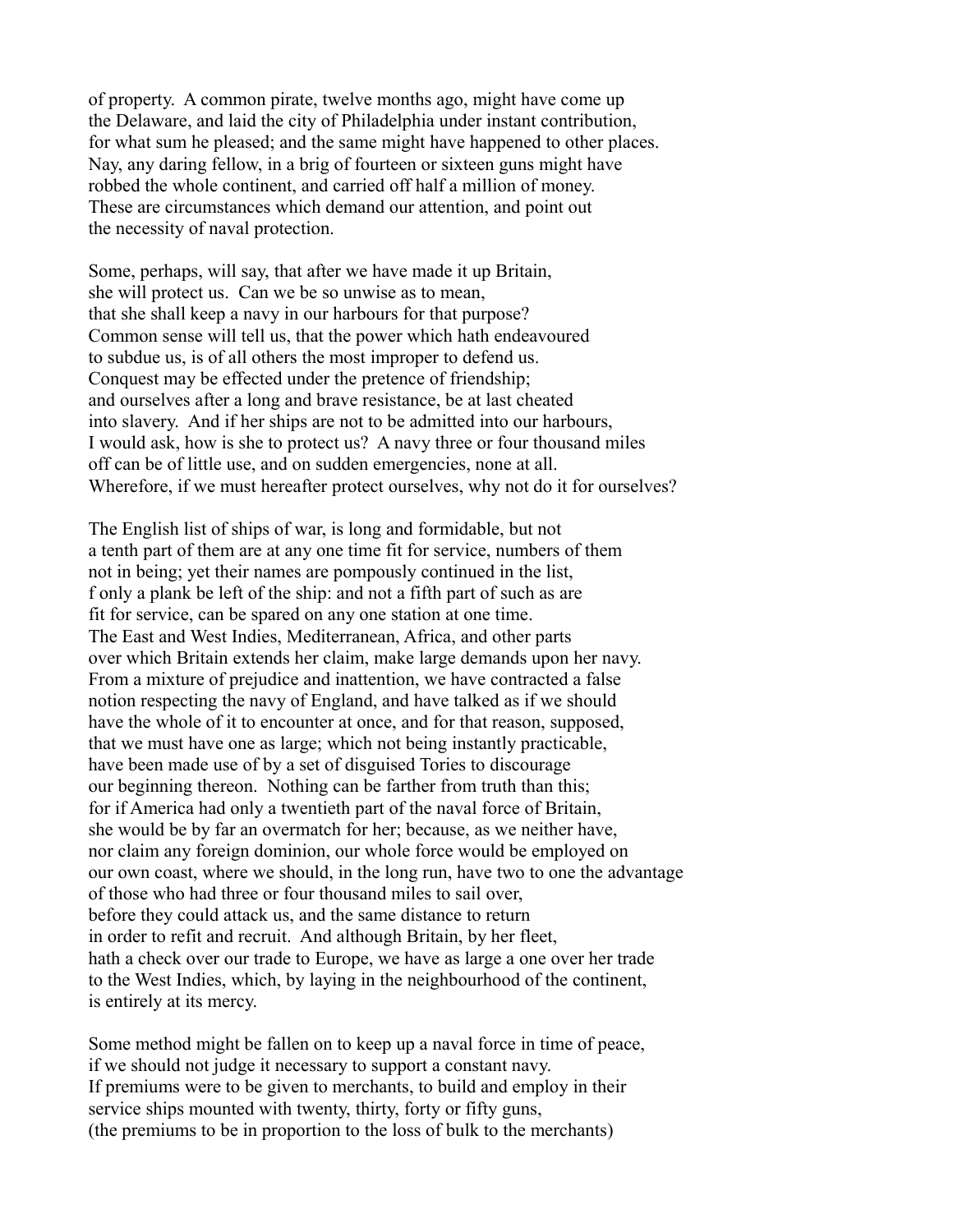fifty or sixty of those ships, with a few guardships on constant duty, would keep up a sufficient navy, and that without burdening ourselves with the evil so loudly complained of in England, of suffering their fleet, in time of peace to lie rotting in the docks. To unite the sinews of commerce and defense is sound policy; for when our strength and our riches play into each other's hand, we need fear no external enemy.

In almost every article of defense we abound. Hemp flourishes even to rankness, so that we need not want cordage. Our iron is superior to that of other countries. Our small arms equal to any in the world. Cannon we can cast at pleasure. Saltpetre and gunpowder we are every day producing. Our knowledge is hourly improving. Resolution is our inherent character, and courage hath never yet forsaken us. Wherefore, what is it that we want? Why is it that we hesitate? From Britain we can expect nothing but ruin. If she is once admitted to the government of America again, this Continent will not be worth living in. Jealousies will be always arising; insurrections will be constantly happening; and who will go forth to quell them? Who will venture his life to reduce his own countrymen to a foreign obedience? The difference between Pennsylvania and Connecticut, respecting some unlocated lands, shews the insignificance of a British government, and fully proves, that nothing but Continental authority can regulate Continental matters.

Another reason why the present time is preferable to all others, is, that the fewer our numbers are, the more land there is yet unoccupied, which instead of being lavished by the king on his worthless dependants, may be hereafter applied, not only to the discharge of the present debt, but to the constant support of government. No nation under heaven hath such an advantage at this.

The infant state of the Colonies, as it is called, so far from being against, is an argument in favour of independance. We are sufficiently numerous, and were we more so, we might be less united. It is a matter worthy of observation, that the mare a country is peopled, the smaller their armies are. In military numbers, the ancients far exceeded the modems: and the reason is evident. for trade being the consequence of population, men become too much absorbed thereby to attend to anything else. Commerce diminishes the spirit, both of patriotism and military defence. And history sufficiently informs us, that the bravest achievements were always accomplished in the non-age of a nation. With the increase of commerce, England hath lost its spirit. The city of London, notwithstanding its numbers, submits to continued insults with the patience of a coward. The more men have to lose, the less willing are they to venture. The rich are in general slaves to fear, and submit to courtly power with the trembling duplicity of a Spaniel.

Youth is the seed time of good habits, as well in nations as in individuals. It might be difficult, if not impossible, to form the Continent into one government half a century hence. The vast variety of interests,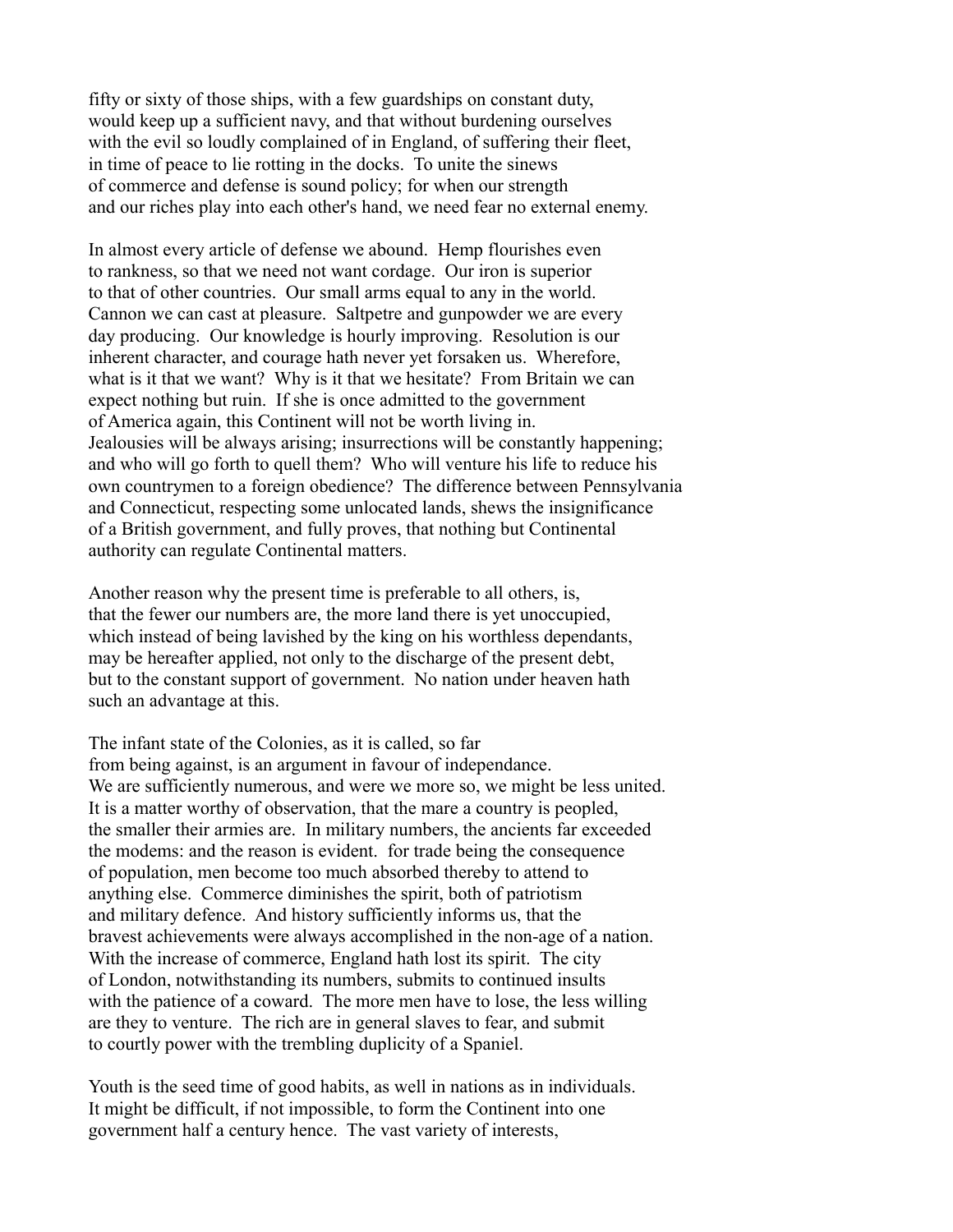occasioned by an increase of trade and population, would create confusion. Colony would be against colony. Each being able might scorn each other's assistance: and while the proud and foolish gloried in their little distinctions, the wise would lament, that the union had not been formed before. Wherefore, the PRESENT TIME is the TRUE TIME for establishing it. The intimacy which is contracted in infancy, and the friendship which is formed in misfortune, are, of all others, the most lasting and unalterable. Our present union is marked with both these characters: we are young and we have been distressed; but our concord hath withstood our troubles, and fixes a memorable are for posterity to glory in.

The present time, likewise, is that peculiar time, which never happens to a nation but once, viz. the time of forming itself into a government. Most nations have let slip the opportunity, and by that means have been compelled to receive laws from their conquerors, instead of making laws for themselves. First, they had a king, and then a form of government; whereas, the articles or charter of government, should be formed first, and men delegated to execute them afterward but from the errors of other nations, let us learn wisdom, and lay hold of the present opportunity --TO BEGIN GOVERNMENT AT THE RIGHT END.

When William the Conqueror subdued England, he gave them law at the point of the sword; and until we consent, that the seat of government, in America, be legally and authoritatively occupied, we shall be in danger of having it filled by some fortunate ruffian, who may treat us in the same manner, and then, where will be our freedom? where our property? As to religion, I hold it to be the indispensable duty of all government, to protect all conscientious professors thereof, and I know of no other business which government hath to do therewith, Let a man throw aside that narrowness of soul, that selfishness of principle, which the niggards of all professions are willing to part with, and he will be at delivered of his fears on that head. Suspicion is the companion of mean souls, and the bane of all good society. For myself, I fully and conscientiously believe, that it is the will of the Almighty, that there should be diversity of religious opinions among us: It affords a larger field for our Christian kindness. Were we all of one way of thinking, our religious dispositions would want matter for probation; and on this liberal principle, I look on the various denominations among us, to be like children of the same family, differing only, in what is called, their Christian names.

In page forty, I threw out a few thoughts on the propriety of a Continental Charter, (for I only presume to offer hints, not plans) and in this place, I take the liberty of rementioning the subject, by observing, that a charter is to be understood as a bond of solemn obligation, which the whole enters into, to support the right of every separate part, whether of religion, personal freedom, or property. A firm bargain and a right reckoning make long friends.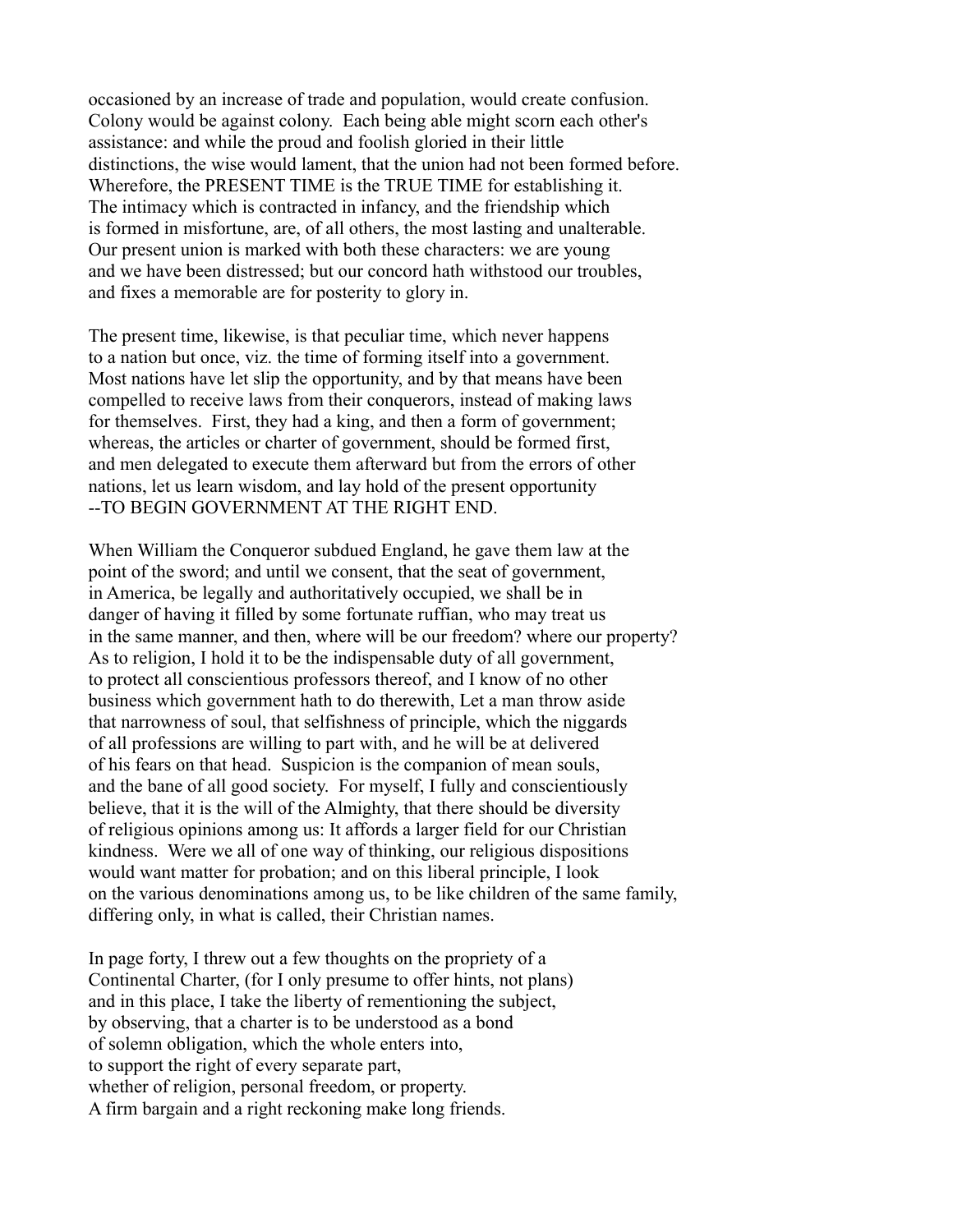In a former page I likewise mentioned the necessity of a large and equal representation; and there is no political matter which more deserves our attention. A small number of electors, or a small number of representatives, are equally dangerous. But if the number of the representatives be not only small, but unequal, the danger is increased. As an instance of this, I mention the following; when the Associators petition was before the House of Assembly of Pennsylvania; twenty-eight members only were present, all the Bucks county members, being eight, voted against it, and had seven of the Chester members done the same, this whole province had been governed by two counties only, and this danger it is always exposed to. The unwarrantable stretch likewise, which that house made in their last sitting, to gain an undue authority over the delegates of that province, ought to warn the people at large, how they trust power out of their own hands. A set of instructions for the Delegates were put together, which in point of sense and business would have dishonoured a schoolboy, and after being approved by a FEW, a VERY FEW without doors, were carried into the House, and there passed IN BEHALF OF THE WHOLE COLONY; whereas, did the whole colony know, with what ill-will that House hath entered on some necessary public measures, they would not hesitate a moment to think them unworthy of such a trust.

Immediate necessity makes many things convenient, which if continued would grow into oppressions. Expedience and right are different things. When the calamities of America required a consultation, there was no method so ready, or at that time so proper, as to appoint persons from the several Houses of Assembly for that purpose; and the wisdom with which they have proceeded hath preserved this continent from ruin. But as it is more than probable that we shall never be without a CONGRESS, every well wisher to good order, must own, that the mode for choosing members of that body, deserves consideration. And I put it as a question to those, who make a study of mankind, whether representation and election is not too great a power for one and the same body of men to possess? When we are planning for posterity, we ought to remember, that virtue is not hereditary.

It is from our enemies that we often gain excellent maxims, and are frequently surprised into reason by their mistakes, Mr. Cornwall (one of the Lords of the Treasury) treated the petition of the New-York Assembly with contempt, because THAT House, he said, consisted but of twenty-six members, which trifling number, he argued, could not with decency be put for the whole. We thank him for his involuntary honesty. [Those who would fully understand of what great consequence a large and equal representation is to a state, should read Burgh's political disquisitions.]

TO CONCLUDE, however strange it may appear to some, or however unwilling they may be to think so, matters not, but many strong and striking reasons may be given, to shew, that nothing can settle our affairs so expeditiously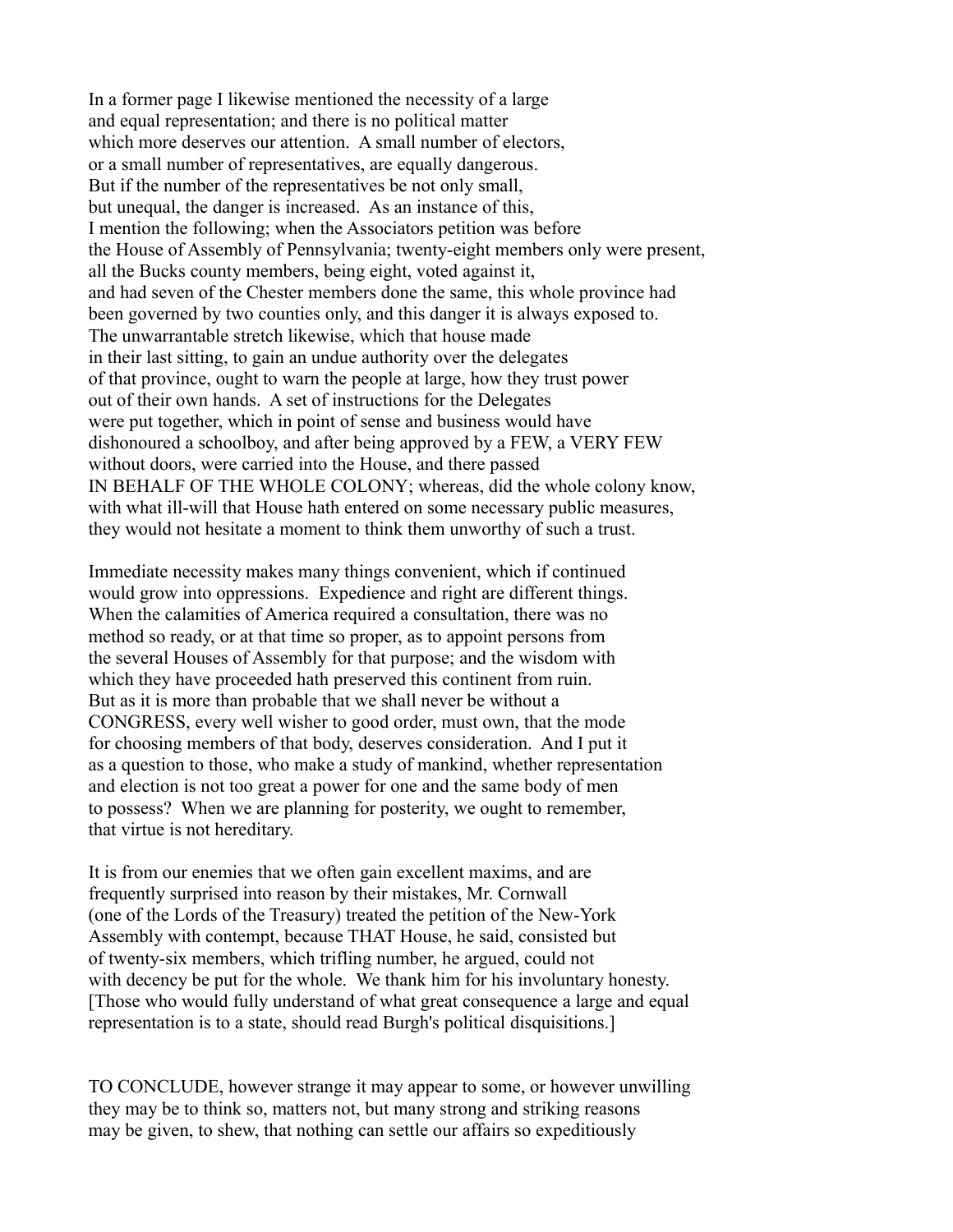as an open and determined declaration for independance. Some of which are,

FIRST. -- It is the custom of nations, when any two are at war, for some other powers, not engaged in the quarrel, to step in as mediators, and bring about the preliminaries of a peace: hut while America calls herself the Subject of Great Britain, no power, however well disposed she may be, can offer her mediation. Wherefore, in our present state we may quarrel on for ever.

SECONDLY. -- It is unreasonable to suppose, that France or Spain will give us any kind of assistance, if we mean only, to make use of that assistance for the purpose of repairing the breach, and strengthening the connection between Britain and America; because, those powers would be sufferers by the consequences.

THIRDLY. -- While we profess ourselves the subjects of Britain, we must, in the eye of foreign nations. be considered as rebels. The precedent is somewhat dangerous to THEIR PEACE, for men to be in arms under the name of subjects; we, on the spot, can solve the paradox: but to unite resistance and subjection, requires an idea much too refined for common understanding.

FOURTHLY. -- Were a manifesto to be published, and despatched to foreign courts, setting forth the miseries we have endured, and the peaceable methods we have ineffectually used for redress; declaring, at the same time, that not being able, any longer, to live happily or safely under the cruel disposition of the British court, we had been driven to the necessity of breaking off all connections with her; at the same time, assuring all such courts of our peaceable disposition towards them, and of our desire of entering into trade with them: Such a memorial would produce more good effects to this Continent, than if a ship were freighted with petitions to Britain.

Under our present denomination of British subjects, we can neither be received nor heard abroad: The custom of all courts is against us, and will be so, until, by an independance, we take rank with other nations.

These proceedings may at first appear strange and difficult; but, like all other steps which we have already passed over, will in a little time become familiar and agreeable; and, until an independance is declared, the Continent will feel itself like a man who continues putting off some unpleasant business from day to day, yet knows it must be done, hates to set about it, wishes it over, and is continually haunted with the thoughts of its necessity.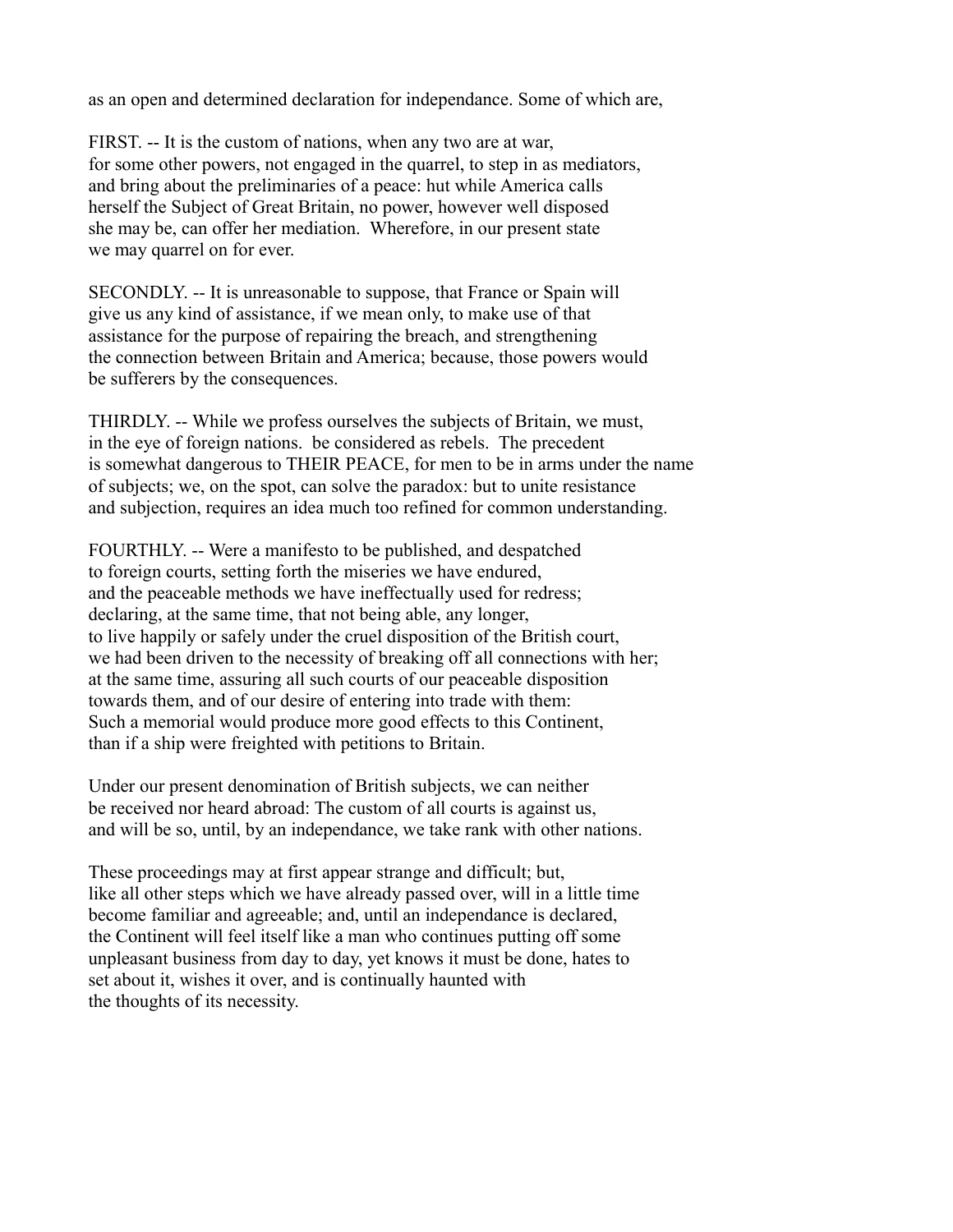#### APPENDIX

Since the publication of the first edition of this pamphlet, or rather, on the same day on which it came out, the King's Speech made its appearance in this city. Had the spirit of prophecy directed the birth of this production, it could not have brought it forth, at a more seasonable juncture, or a more necessary time. The bloody mindedness of the one, shew the necessity of pursuing the doctrine of the other. Men read by way of revenge. And the Speech, instead of terrifying, prepared a way for the manly principles of Independance.

Ceremony, and even, silence, from whatever motive they may arise, have a hurtful tendency, when they give the least degree of countenance to base and wicked performances; wherefore, if this maxim be admitted, it naturally follows, that the King's Speech, as being a piece of finished villany, deserved, and still deserves, a general execration both by the Congress and the people. Yet, as the domestic tranquillity of a nation, depends greatly, on the CHASTITY of what may properly be called NATIONAL MANNERS, it is often better, to pass some things over in silent disdain, than to make use of such new methods of dislike, as might introduce the least innovation, on that guardian of our peace and safety. And, perhaps, it is chiefly owing to this prudent delicacy, that the King's Speech, hath not, before now, suffered a public execution. The Speech if it may be called one, is nothing better than a wilful audacious libel against the truth, the common good, and the existence of mankind; and is a formal and pompous method of offering up human sacrifices to the pride of tyrants. But this general massacre of mankind. is one of the privileges, and the certain consequence of Kings; for as nature knows them NOT, they know NOT HER, and although they are beings of our OWN creating, they know not US, and are become the gods of their creators. The Speech hath one good quality, which is, that it is not calculated to deceive, neither can we, even if we would, be deceived by it. Brutality and tyranny appear on the face of it. It leaves us at no loss: And every line convinces, even in the moment of reading, that He, who hunts the woods for prey, the naked and untutored Indian, is less a Savage than the King of Britain.

Sir John Dalrymple, the putative father of a whining jesuitical piece, fallaciously called, "THE ADDRESS OF THE PEOPLE OF ENGLAND TO THE INHABITANTS OF \_AMERICA\_," hath, perhaps, from a vain supposition, that the people here were to be frightened at the pomp and description of a king, given, (though very unwisely on his part) the real character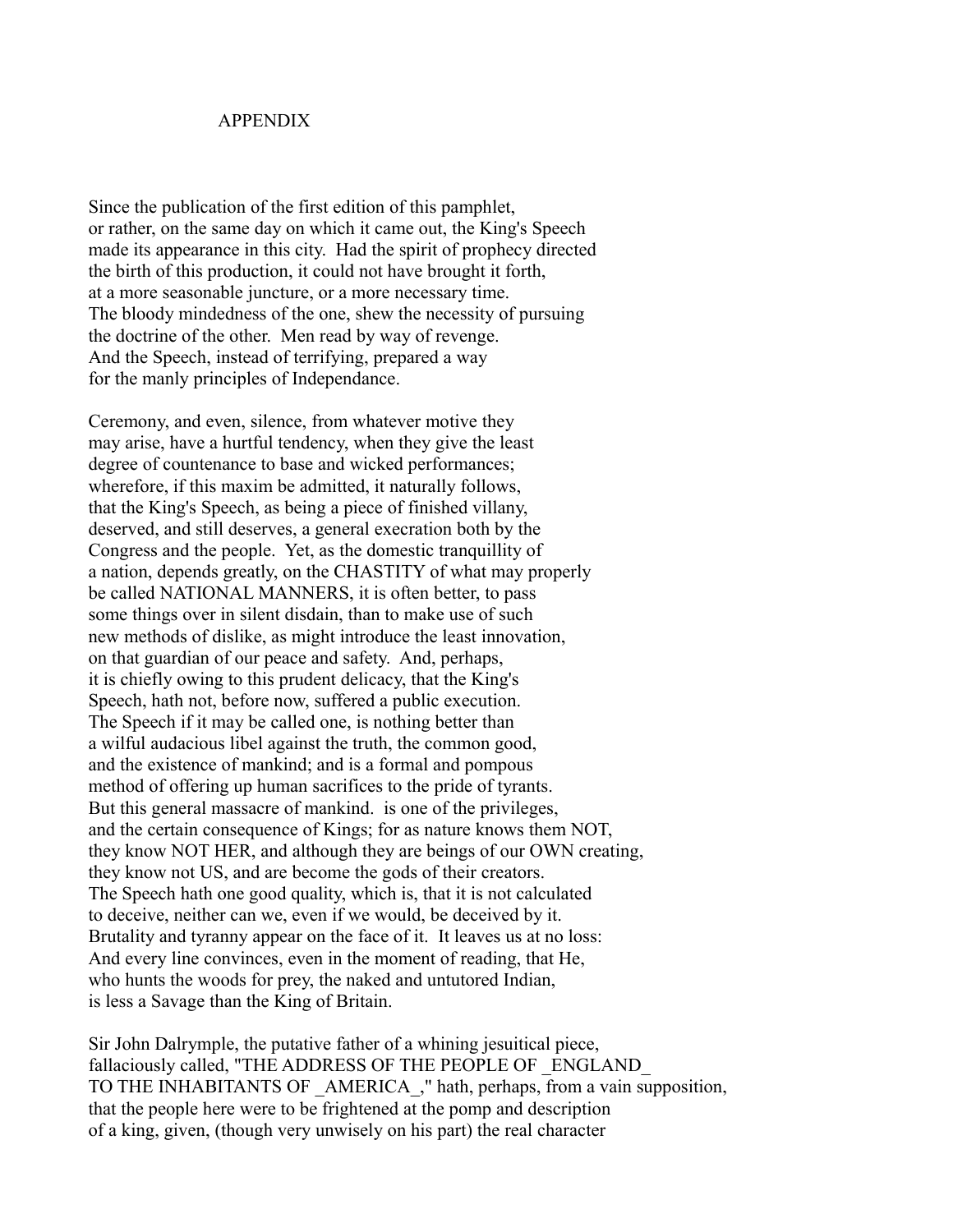of the present one: "But" says this writer, "if you are inclined to pay compliments to an administration, which we do not complain of," (meaning the Marquis of Rockingham's at the repeal of the Stamp Act) "it is very unfair in you to withhold them from that prince by WHOSE NOD ALONE THEY WERE PERMITTED TO DO ANY THING." This is toryism with a witness! Here is idolatry even without a mask: And he who can calmly hear, and digest such doctrine, hath forfeited his claim to rationality an apostate from the order of manhood; and ought to be considered as one, who hath not only given up the proper dignity of man, but sunk himself beneath the rank of animals, and contemptibly crawl through the world like a worm.

However, it matters very little now, what the king of England either says or does; he hath wickedly broken through every moral and human obligation, trampled nature and conscience beneath his feet; and by a steady and constitutional spirit of insolence and cruelty, procured for himself an universal hatred. It is NOW the interest of America to provide for herself. She hath already a large and young family, whom it is more her duty to take care of, than to be granting away her property, to support a power who is become a reproach to the names of men and christians--YE, whose office it is to watch over the morals of a nation, of whatsoever sect or denomination ye are of, as well as ye, who, are more immediately the guardians of the public liberty, if ye wish to preserve your native country uncontaminated by European corruption, ye must in secret wish a separation--But leaving the moral part to private reflection, I shall chiefly confine my farther remarks to the following heads.

First. That it is the interest of America to be separated from Britain.

Secondly. Which is the easiest and most practicable plan, RECONCILIATION OR INDEPENDANCE? With some occasional remarks.

In support of the first, I could, if I judged it proper, produce the opinion of some of the ablest and most experienced men on this continent; and whose sentiments, on that head, are not yet publicly known. It is in reality a self-evident position: For no nation in a state of foreign dependance, limited in its commerce, and cramped and fettered in its legislative powers, can ever arrive at any material eminence. America doth not yet know what opulence is; and although the progress which she hath made stands unparalleled in the history of other nations, it is but childhood, compared with what she would be capable of arriving at, had she, as she ought to have, the legislative powers in her own hands. England is, at this time, proudly coveting what would do her no good, were she to accomplish it; and the Continent hesitating on a matter, which will be her final ruin if neglected. It is the commerce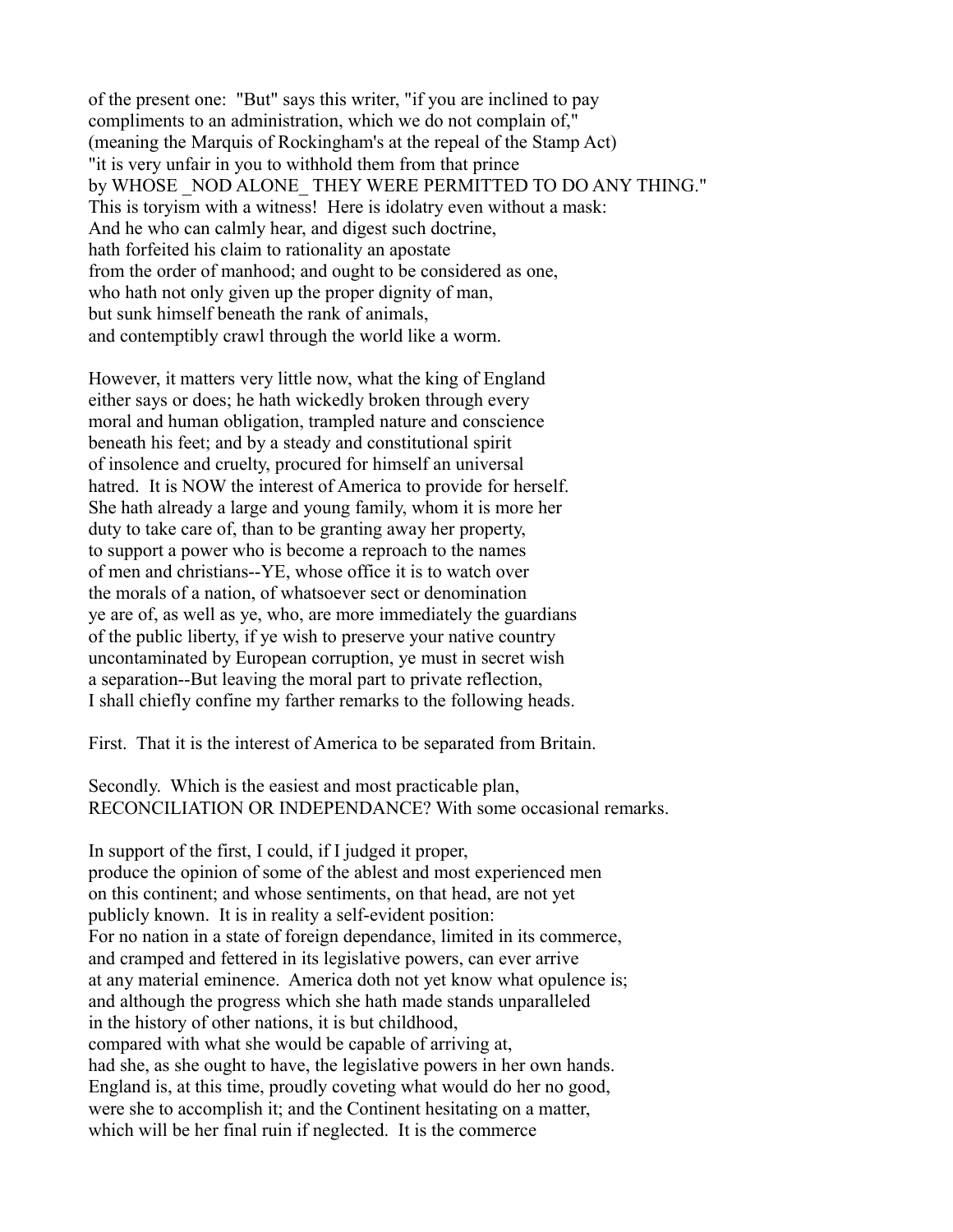and not the conquest of America, by which England is to he benefited, and that would in a great measure continue, were the countries as independant of each other as France and Spain; because in many articles, neither can go to a better market. But it is the independance of this country on Britain or any other, which is now the main and only object worthy of contention, and which, like all other truths discovered by necessity, will appear clearer and stronger every day.

First. Because it will come to that one time or other.

Secondly. Because, the longer it is delayed the harder it will be to accomplish.

I have frequently amused myself both in public and private companies, with silently remarking, the specious errors of those who speak without reflecting. And among the many which I have heard, the following seems the most general, viz. that had this rupture happened forty or fifty years hence, instead of NOW, the Continent would have been more able to have shaken off the dependance. To which I reply, that our military ability, AT THIS TIME, arises from the experience gained in the last war, and which in forty or fifty years time, would have been totally extinct. The Continent, would not, by that time, have had a General, or even a military officer left; and we, or those who may succeed us, would have been as ignorant of martial matters as the ancient Indians: And this single position, closely attended to, will unanswerably prove, that the present time is preferable to all others. The argument turns thus--at the conclusion of the last war, we had experience, but wanted numbers; and forty or fifty years hence, we should have numbers, without experience; wherefore, the proper point of time, must be some particular point between the two extremes, in which a sufficiency of the former remains, and a proper increase of the latter is obtained: And that point of time is the present time.

The reader will pardon this digression, as it does not properly come under the head I first set out with, and to which I again return by the following position, viz.

Should affairs he patched up with Britain, and she to remain the governing and sovereign power of America, (which, as matters are now circumstanced, is giving up the point entirely) we shall deprive ourselves of the very means of sinking the debt we have, or may contract. The value of the back lands which some of the provinces are clandestinely deprived of, by the unjust extension of the limits of Canada, valued only at five pounds sterling per hundred acres, amount to upwards of twenty-five millions, Pennsylvania currency; and the quit-rents at one penny sterling per acre, to two millions yearly.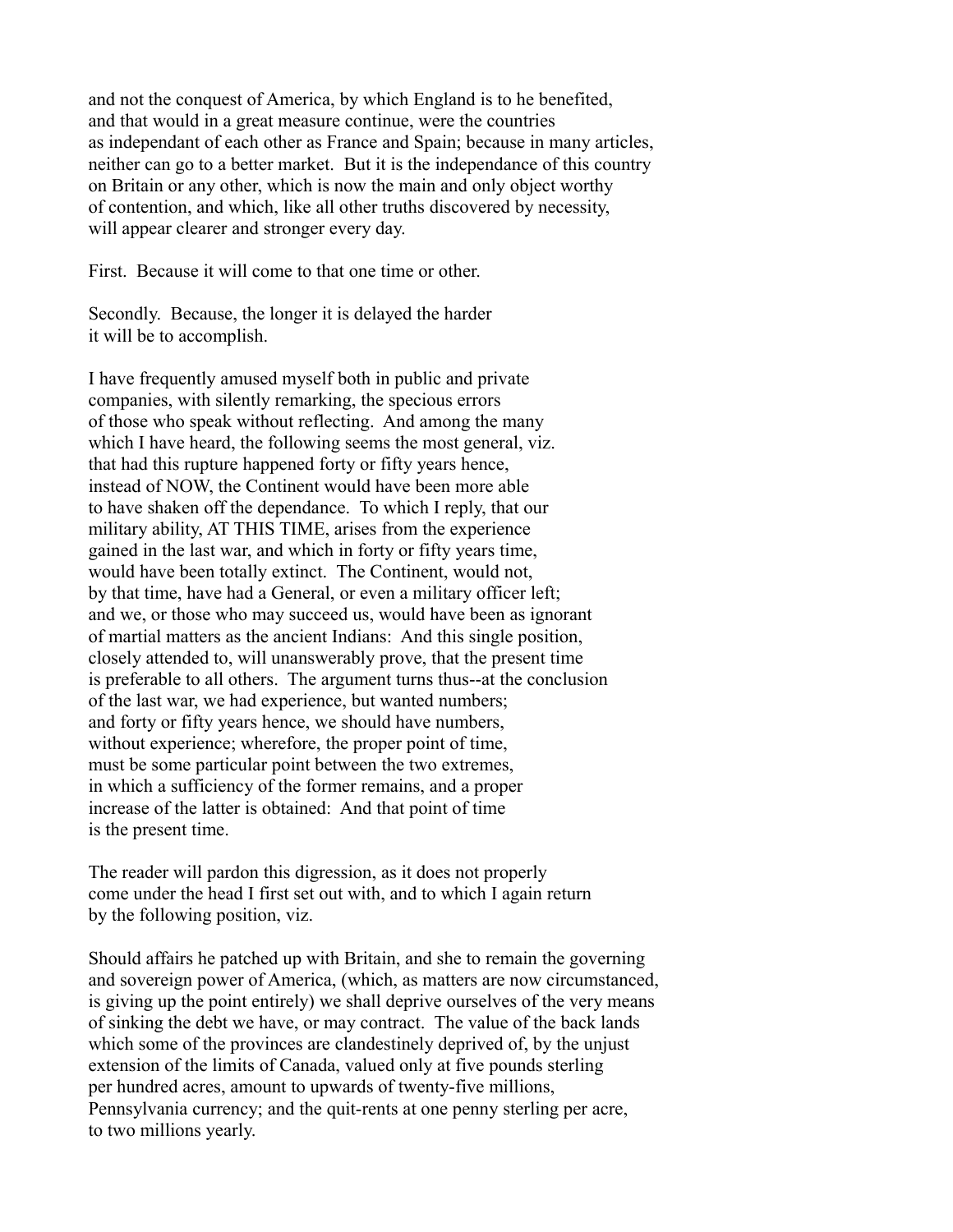It is by the sale of those lands that the debt may be sunk, without burthen to any, and the quit-rent reserved thereon, will always lessen, and in time, will wholly support the yearly expence of government. It matters not how long the debt is in paying, so that the lands when sold be applied to the discharge of it, and for the execution of which, the Congress for the time being, will be the continental trustees.

I proceed now to the second head, viz. Which is the easiest and most practicable plan, RECONCILIATION or lNDEPENDANCE; With some occasional remarks.

He who takes nature for his guide is not easily beaten out of his argument, and on that ground, I answer GENERALLY--THAT \_INDEPENDANCE BEING A SINGLE SIMPLE LINE, CONTAINED WITHIN OURSELVES; AND RECONCILIATION, A MATTER EXCEEDINGLY PERPLEXED AND COMPLICATED, AND IN WHICH, A TREACHEROUS CAPRICIOUS COURT IS TO INTERFERE, GIVES THE ANSWER WITHOUT A DOUBT.

The present state of America is truly alarming to every man who is capable of reflexion. Without law, without government, without any other mode of power than what is founded on, and granted by courtesy. Held together by an unexampled concurrence of sentiment, which, is nevertheless subject to change, and which, every secret enemy is endeavouring to dissolve. Our present condition, is, Legislation without law; wisdom without a plan; a constitution without a name; and, what is strangely astonishing, perfect Independance contending for dependance. The instance is without a precedent; the case never existed before; and who can tell what may be the event? The property of no man is secure in the present unbraced system of things. The mind of the multitude is left at random, and seeing no fixed object before them, they pursue such as fancy or opinion starts. Nothing is criminal; there is no such thing as treason; wherefore, every one thinks himself at liberty to act as he pleases. The Tories dared not have assembled offensively, had they known that their lives, by that act, were forfeited to the laws of the state. A line of distinction should be drawn, between, English soldiers taken in battle, and inhabitants of America taken in arms. The first are prisoners, but the latter traitors. The one forfeits his liberty, the other his head.

Notwithstanding our wisdom, there is a visible feebleness in some of our proceedings which gives encouragement to dissensions. The Continental Belt is too loosely buckled. And if something is not done in time, it will be too late to do any thing, and we shall fall into a state, in which, neither RECONCILIATION nor INDEPENDANCE will be practicable. The king and his worthless adherents are got at their old game of dividing the Continent, and there are not wanting among us, Printers, who will be busy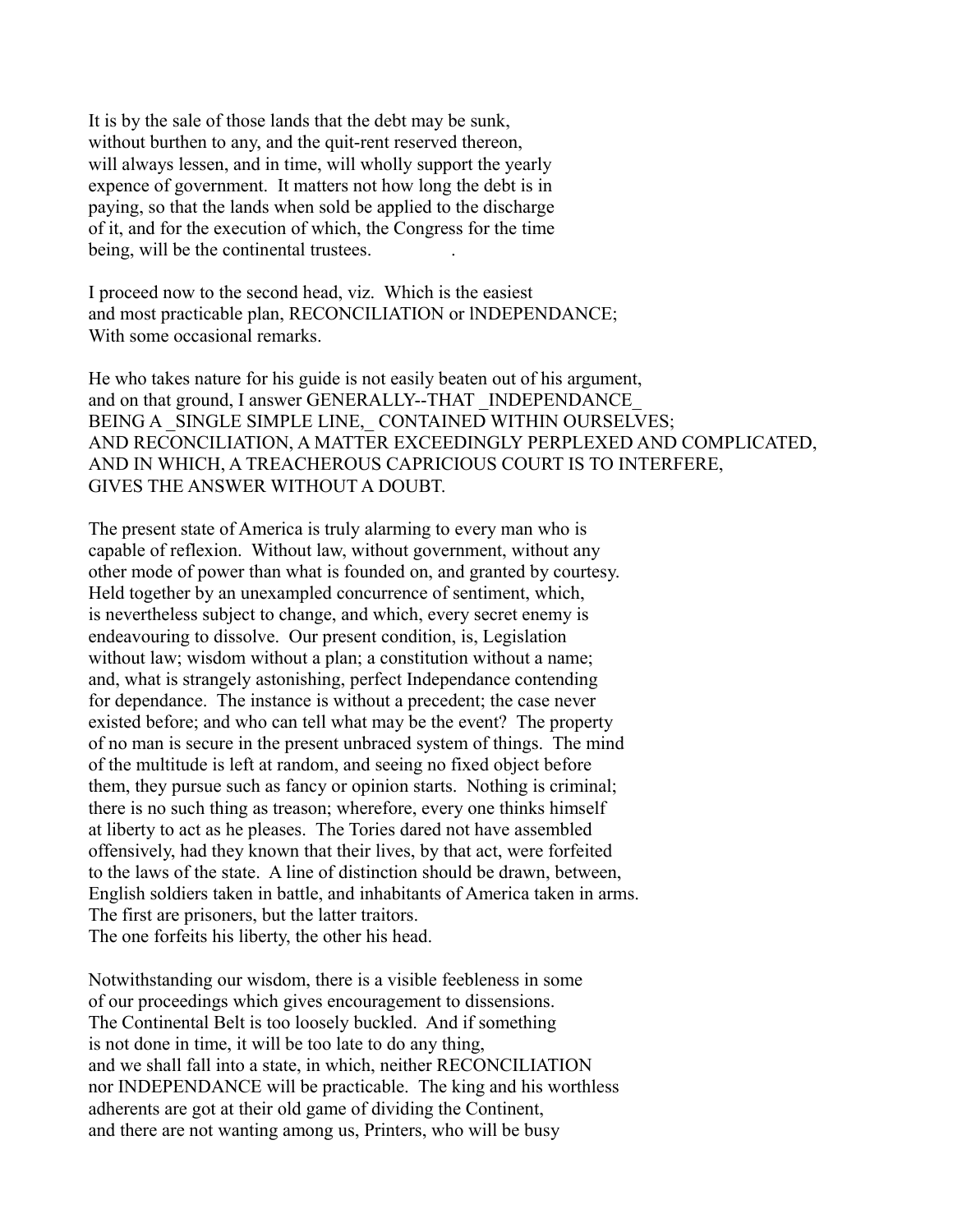in spreading specious falsehoods. The artful and hypocritical letter which appeared a few months ago in two of the New York papers, and likewise in two others, is an evidence that there are men who want either judgment or honesty.

It is easy getting into holes and corners and talking of reconciliation: But do such men seriously consider, how difficult the task is, and how dangerous it may prove, should the Continent divide thereon. Do they take within their view, all the various orders of men whose situation and circumstances, as well as their own, are to be considered therein. Do they put themselves in the place of the sufferer whose ALL is ALREADY gone, and of the soldier, who hath quitted ALL for the defence of his country. If their ill judged moderation be suited to their own private situations only, regardless of others, the event will convince them, that "they are reckoning without their Host."

Put us, says some, on the footing we were on in sixty-three: To which I answer, the request is not now in the power of Britain to comply with, neither will she propose it; but if it were, and even should be granted, I ask, as a reasonable question, By what means is such a corrupt and faithless court to be kept to its engagements? Another parliament, nay, even the present, may hereafter repeal the obligation, on the pretense, of its being violently obtained, or unwisely granted; and in that case, Where is our redress?--No going to law with nations; cannon are the barristers of Crowns; and the sword, not of justice, but of war, decides the suit. To be on the footing of sixty-three, it is not sufficient, that the laws only be put on the same state, but, that our circumstances, likewise, be put on the same state; Our burnt and destroyed towns repaired or built up, our private losses made good, our public debts (contracted for defence) discharged; otherwise, we shall be millions worse than we were at that enviable period. Such a request, had it been complied with a year ago, would have won the heart and soul of the Continent - but now it is too late, "The Rubicon is passed."

Besides, the taking up arms, merely to enforce the repeal of a pecuniary law, seems as unwarrantable by the divine law, and as repugnant to human feelings, as the taking up arms to enforce obedience thereto. The object, on either side, doth not justify the means; for the lives of men are too valuable to be cast away on such trifles. It is the violence which is done and threatened to our persons; the destruction of our property by an armed force; the invasion of our country by fire and sword, which conscientiously qualifies the use of arms: And the instant, in which such a mode of defence became necessary, all subjection to Britain ought to have ceased; and the independancy of America, should have been considered, as dating its aera from, and published by, THE FIRST MUSKET THAT WAS FIRED AGAINST HER. This line is a line of consistency; neither drawn by caprice,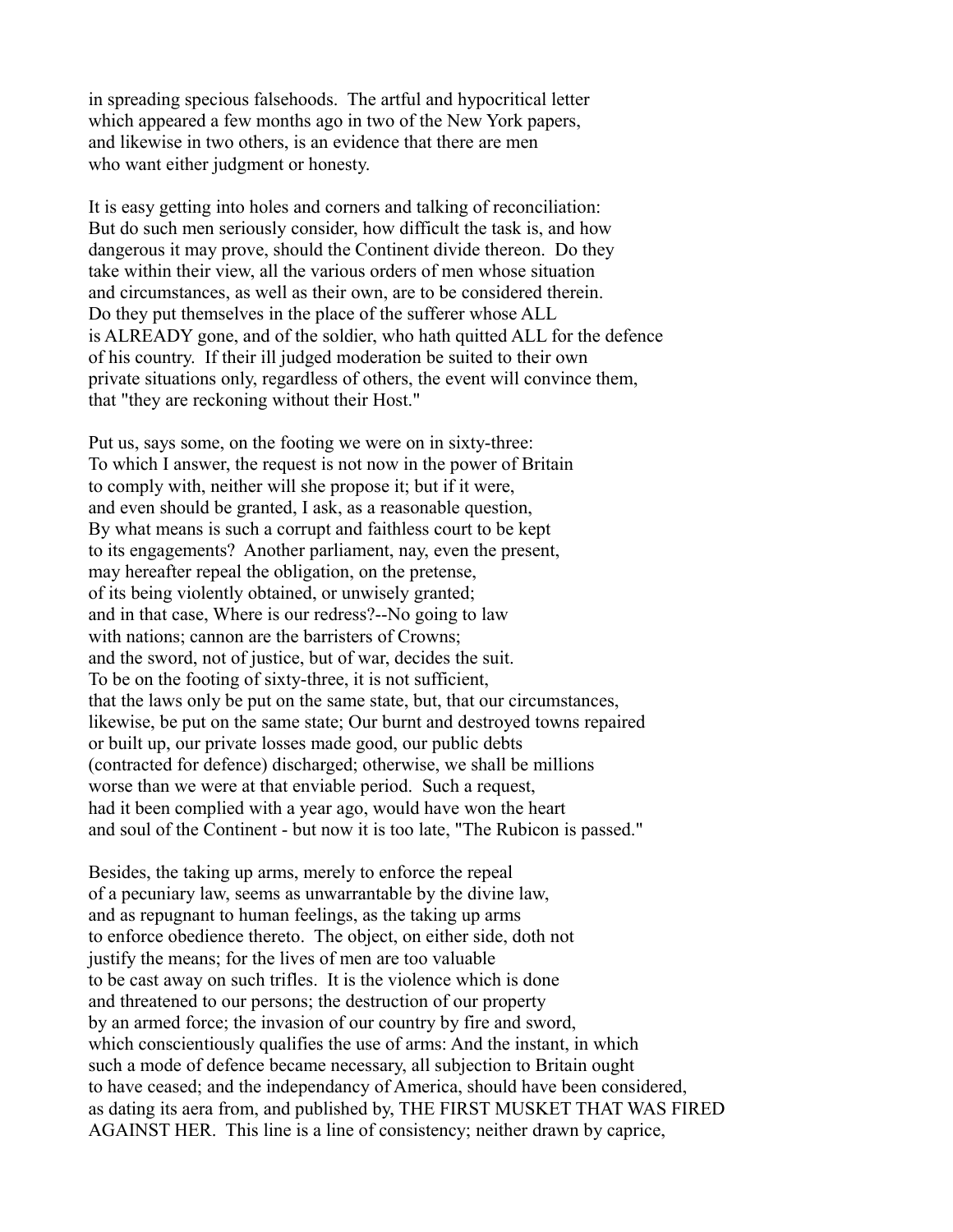nor extended by ambition; but produced by a chain of events, of which the colonies were not the authors.

I shall conclude these remarks with the following timely and well intended hints. We ought to reflect, that there are three different ways by which an independancy may hereafter be effected; and that ONE of those THREE, will one day or other, be the fate of America, viz. By the legal voice of the people in Congress; by a military power; or by a mob--It may not always happen that OUR soldiers are citizens, and the multitude a body of reasonable men; virtue, as I have already remarked, is not hereditary, neither is it perpetual. Should an independancy be brought about by the first of those means, we have every opportunity and every encouragement before us, to form the noblest purest constitution on the face of the earth. We have it in our power to begin the world over again. A situation, similar to the present, hath not happened since the days of Noah until now. The birthday of a new world is at hand, and a race of men, perhaps as numerous as all Europe contains, are to receive their portion of freedom from the event of a few months. The Reflexion is awful--and in this point of view, How trifling, how ridiculous, do the little, paltry cavillings, of a few weak or interested men appear, when weighed against the business of a world.

Should we neglect the present favourable and inviting period, and an Independance be hereafter effected by any other means, we must charge the consequence to ourselves, or to those rather, whose narrow and prejudiced souls, are habitually opposing the measure, without either inquiring or reflecting. There are reasons to be given in support of Independance, which men should rather privately think of, than be publicly told of. We ought not now to be debating whether we shall be independant or not, but, anxious to accomplish it on a firm, secure, and honorable basis, and uneasy rather that it is not yet began upon. Every day convinces us of its necessity. Even the Tories (if such beings yet remain among us) should, of all men, be the most solicitous to promote it; for, as the appointment of committees at first, protected them from popular rage, so, a wise and well established form of government, will be the only certain means of continuing it securely to them. WHEREFORE, if they have not virtue enough to be WHIGS, they ought to have prudence enough to wish for Independance.

In short, Independance is the only BOND that can tye and keep us together. We shall then see our object, and our ears will be legally shut against the schemes of an intriguing, as well, as a cruel enemy. We shall then too, be on a proper footing, to treat with Britain; for there is reason to conclude, that the pride of that court, will be less hurt by treating with the American states for terms of peace, than with those, whom she denominates, "rebellious subjects," for terms of accommodation.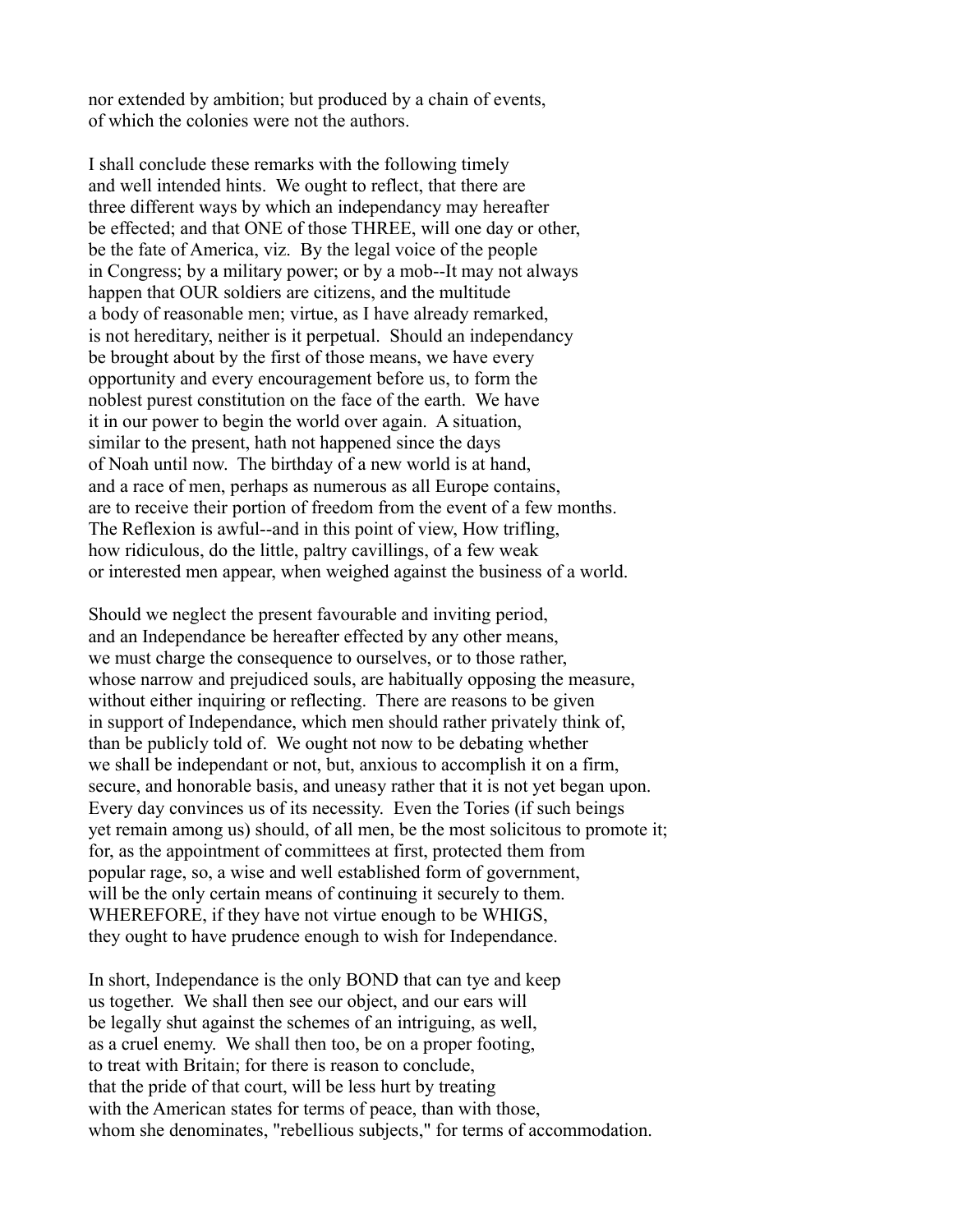It is our delaying it that encourages her to hope for conquest, and our backwardness tends only to prolong the war. As we have, without any good effect therefrom, withheld our trade to obtain a redress of our grievances, let us now try the alternative, by independantly redressing them ourselves, and then offering to open the trade. The mercantile and reasonable part in England, will be still with us; because, peace with trade, is preferable to war without it. And if this offer be not accepted, other courts may be applied to.

On these grounds I rest the matter. And as no offer hath yet been made to refute the doctrine contained in the former editions of this pamphlet, it is a negative proof, that either the doctrine cannot be refuted, or, that the party in favour of it are too numerous to be opposed. WHEREFORE, instead of gazing at each other with suspicious or doubtful curiosity; let each of us, hold out to his neighbour the hearty hand of friendship, and unite in drawing a line, which, like an act of oblivion shall bury in forgetfulness every former dissension. Let the names of Whig and Tory be extinct; and let none other be heard among us, than those of A GOOD CITIZEN, AN OPEN AND RESOLUTE FRIEND, AND A VIRTUOUS SUPPORTER OF THE RIGHTS OF MANKIND AND OF THE FREE AND INDEPENDANT STATES OF AMERICA\_.

To the Representatives of the Religious Society of the People called Quakers, or to so many of them as were concerned in publishing the late piece, entitled "THE ANCIENT TESTIMONY and PRlNCIPLES of the People called QUAKERS renewed, with Respect to the KING and GOVERNMENT, and touching the COMMOTIONS now prevailing in these and other parts of AMERICA addressed to the PEOPLE IN GENERAL."

The Writer of this, is one of those few, who never dishonours religion either by ridiculing, or cavilling at any denomination whatsoever. To God, and not to man, are all men accountable on the score of religion. Wherefore, this epistle is not so properly addressed to you as a religious, but as a political body, dabbling in matters, which the professed Quietude of your Principles instruct you not to meddle with. As you have, without a proper authority for so doing, put yourselves in the place of the whole body of the Quakers, so, the writer of this, in order to be on an equal rank with yourselves, is under the necessity, of putting himself in the place of all those, who, approve the very writings and principles, against which, your testimony is directed: And he hath chosen this singular situation, in order, that you might discover in him that presumption of character which you cannot see in yourselves. For neither he nor you can have any claim or title to POLITICAL REPRESENTATION.

When men have departed from the right way, it is no wonder that they stumble and fall. And it is evident from the manner in which ye have managed your testimony, that politics, (as a religious body of men)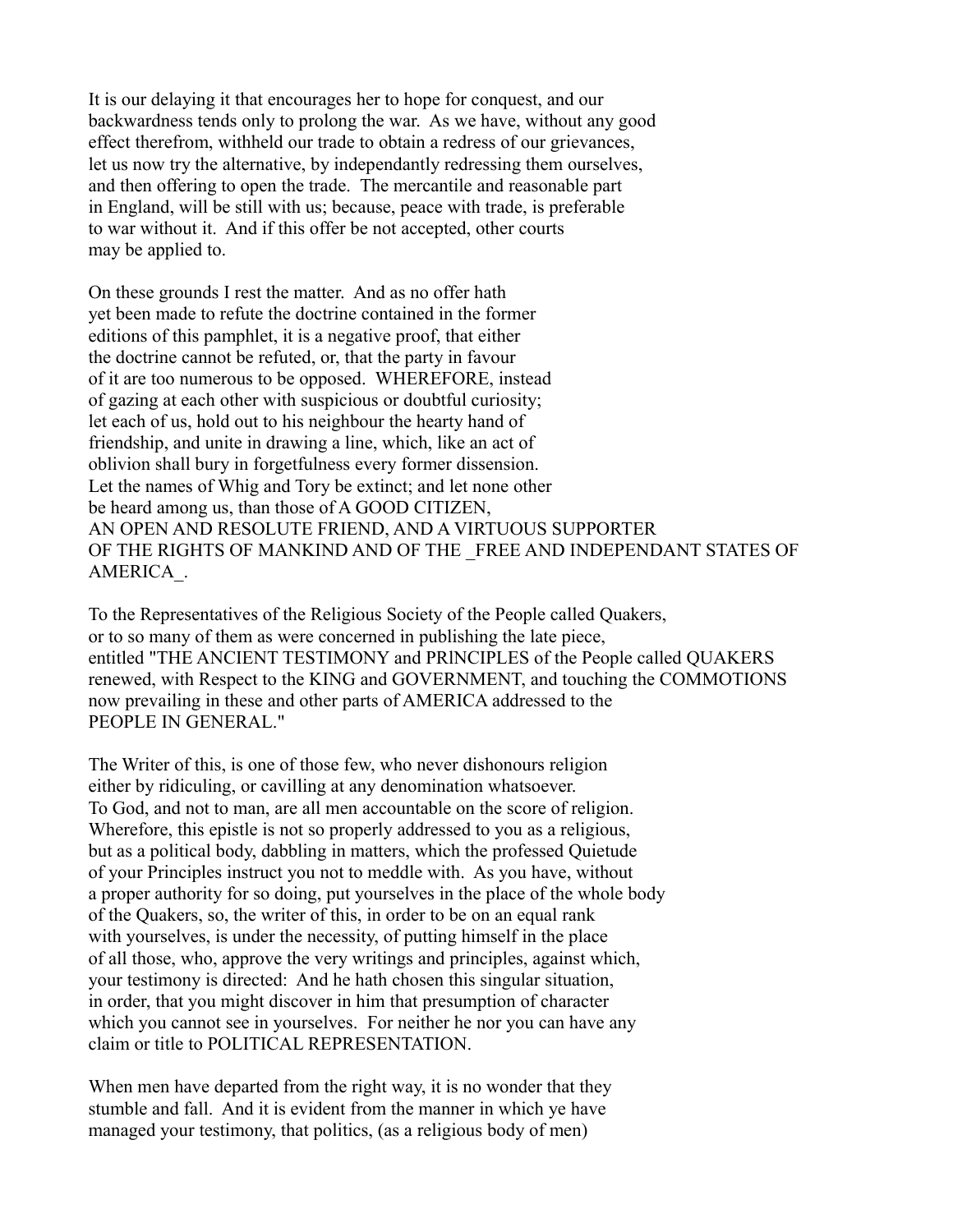is not your proper Walk; for however well adapted it might appear to you, it is, nevertheless, a jumble of good and bad put unwisely together, and the conclusion drawn therefrom, both unnatural and unjust.

The two first pages, (and the whole doth not make four) we give you credit for, and expect the same civility from you, because the love and desire of peace is not confined to Quakerism, it is the natural, as well the religious wish of all denominations of men. And on this ground, as men labouring to establish an Independant Constitution of our own, do we exceed all others in our hope, end, and aim. OUR PLAN IS PEACE FOR EVER. We are tired of contention with Britain, and can see no real end to it but in a final separation. We act consistently, because for the sake of introducing an endless and uninterrupted peace, do we bear the evils and burthens of the present day. We are endeavoring, and will steadily continue to endeavour, to separate and dissolve a connexion which hath already filled our land with blood; and which, while the name of it remains, will he the fatal cause of future mischiefs to both countries.

We fight neither for revenge nor conquest; neither from pride nor passion; we are not insulting the world with our fleets and armies, nor ravaging the globe for plunder. Beneath the shade of our own vines are we attacked; in our own houses, and on our own lands, is the violence committed against us. We view our enemies in the character of Highwaymen and Housebreakers, and having no defence for ourselves in the civil law, are obliged to punish them by the military one, and apply the sword, in the very case, where you have before now, applied the halter-- Perhaps we feel for the ruined and insulted sufferers in all and every part of the continent, with a degree of tenderness which hath not yet made its way into some of your bosoms. But be ye sure that ye mistake not the cause and ground of your Testimony. Call not coldness of soul, religion; nor put the BIGOT in the place of the CHRISTIAN.

O ye partial ministers of your own acknowledged principles. If the bearing arms be sinful, the first going to war must be more so, by all the difference between wilful attack, and unavoidable defence. Wherefore, if ye really preach from conscience, and mean not to make a political hobbyhorse of your religion convince the world thereof, by proclaiming your doctrine to our enemies, FOR THEY LIKEWISE BEAR \_ARMS\_. Give us proof of your sincerity by publishing it at St. James's, to the commanders in chief at Boston, to the Admirals and Captains who are piratically ravaging our coasts, and to all the murdering miscreants who are acting in authority under HIM whom ye profess to serve. Had ye the honest soul of BARCLAY ye would preach repentance to YOUR king; Ye would tell the Royal Wretch his sins, and warn him of eternal ruin. ["Thou hast tasted of prosperity and adversity; thou knowest what it is to be banished thy native country, to be over-ruled as well as to rule, and set upon the throne; and being oppressed thou hast reason to know how hateful the oppressor is both to God and man: If after all these warnings and advertisements, thou dost not turn unto the Lord with all thy heart,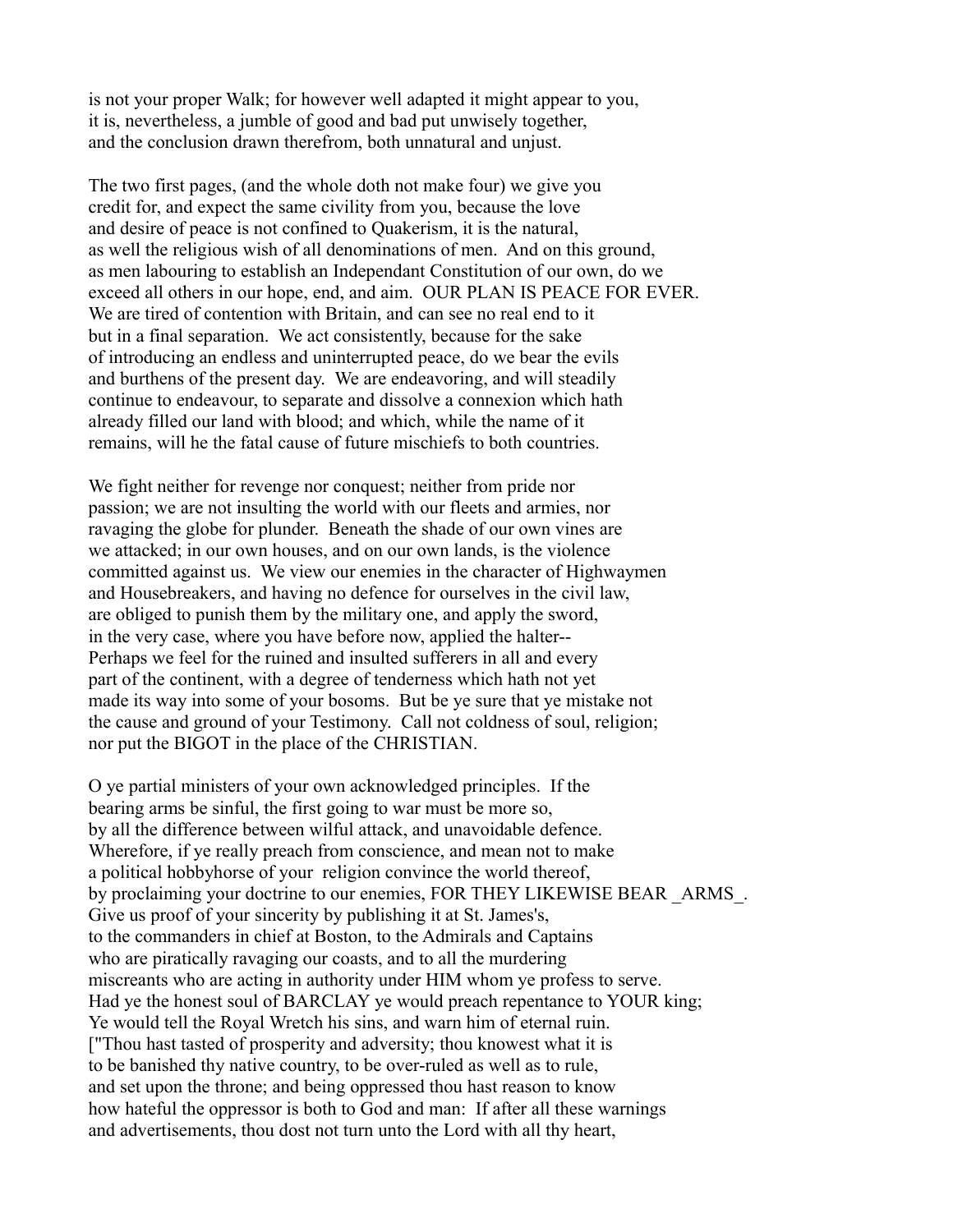but forget him who remembered thee in thy distress, and give up thyself to fallow lust and vanity, surely great will be thy condemnation.-- Against which snare, as well as the temptation of those who may or do feed thee, and prompt thee to evil, the most excellent and prevalent remedy will be, to apply thyself to that light of Christ which shineth in thy conscience, and which neither can, nor will flatter thee, nor suffer thee to be at ease in thy sins."--Barclay's address to Charles II.] Ye would not spend your partial invectives against the injured and the insulted only, but, like faithful ministers, would cry aloud and SPARE NONE. Say not that ye are persecuted, neither endeavour to make us the authors of that reproach, which, ye are bringing upon yourselves; for we testify unto all men, that we do not complain against you because ye are Quakers, but because ye pretend to be and are NOT Quakers.

Alas! it seems by the particular tendency of some part of your testimony, and other parts of your conduct, as if, all sin was reduced to, and comprehended in, THE ACT OF BEARING ARMS, and that by the people only. Ye appear to us, to have mistaken party for conscience; because, the general tenor of your actions wants uniformity--And it is exceedingly difficult to us to give credit to many of your pretended scruples; because, we see them made by the same men, who, in the very instant that they are exclaiming against the mammon of this world, are nevertheless, hunting after it with a step as steady as Time, and an appetite as keen as Death.

The quotation which ye have made from Proverbs, in the third page of your testimony, that, "when a man's ways please the Lord, he maketh even his enemies to be at peace with him"; is very unwisely chosen on your part; because, it amounts to a proof, that the king's ways (whom ye are desirous of supporting) do NOT please the Lord, otherwise, his reign would be in peace.

I now proceed to the latter part of your testimony, and that, for which all the foregoing seems only an introduction viz.

"It hath ever been our judgment and principle, since we were called to profess the light of Christ Jesus, manifested in our consciences unto this day, that the setting up and putting down kings and governments, is God's peculiar prerogative; for causes best known to himself: And that it is not our business to have any hand or contrivance therein; nor to be busy bodies above our station, much less to plot and contrive the ruin, or overturn of any of them, but to pray for the king, and safety of our nation. and good of all men - That we may live a peaceable and quiet life, in all godliness and honesty; UNDER THE GOVERNMENT WHICH GOD IS PLEASED TO SET OVER US" - If these are REALLY your principles why do ye not abide by them? Why do ye not leave that, which ye call God's Work, to be managed by himself? These very principles instruct you to wait with patience and humility, for the event of all public measures, and to receive that event as the divine will towards you. Wherefore,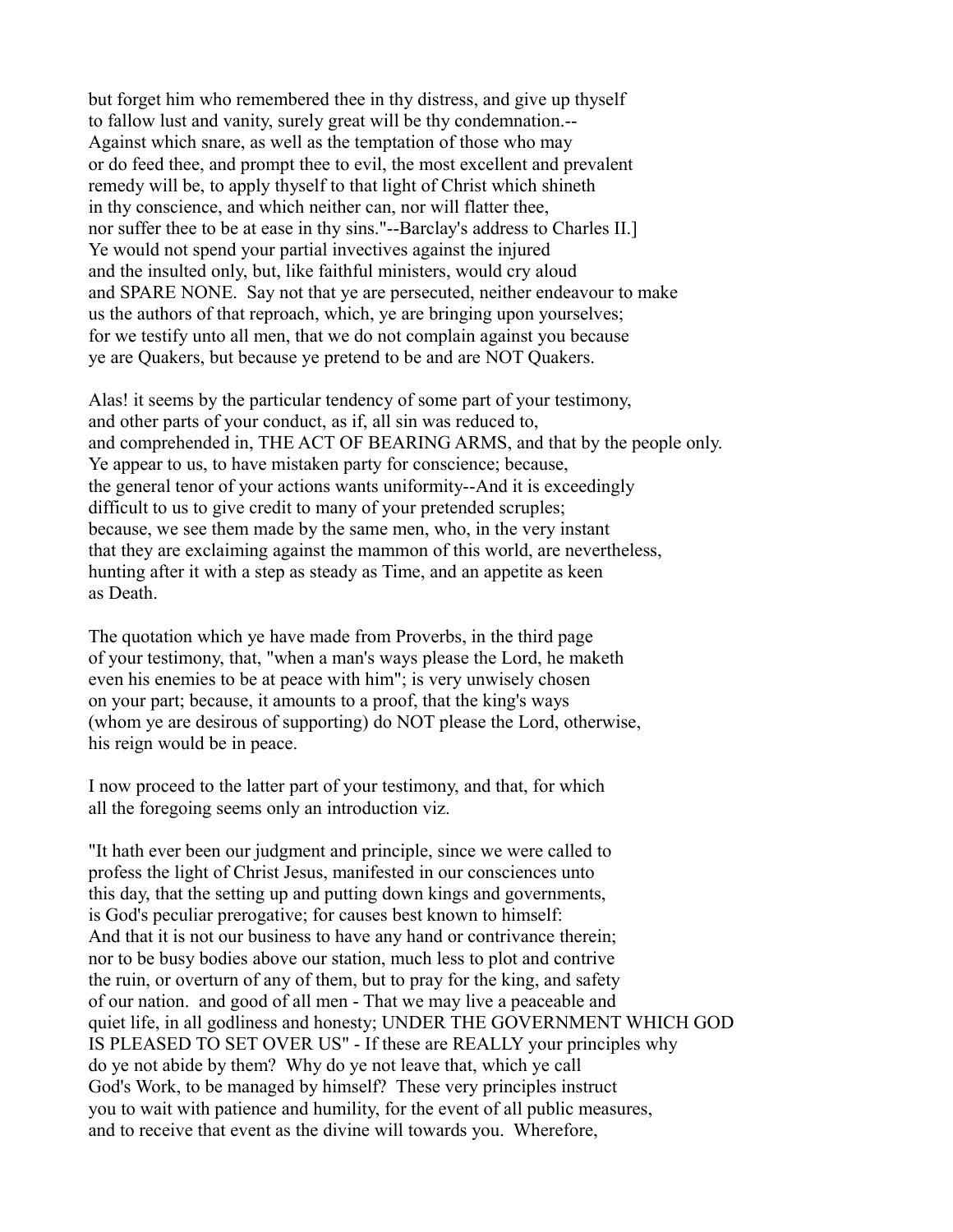what occasion is there for your POLITICAL TESTIMONY if you fully believe what it contains? And the very publishing it proves, that either, ye do not believe what ye profess, or have not virtue enough to practise what ye believe.

The principles of Quakerism have a direct tendency to make a man the quiet and inoffensive subject of any, and every government WHICH IS SET OVER HIM. And if the setting up and putting down of kings and governments is God's peculiar prerogative, he most certainly will not be robbed thereof by us: wherefore, the principle itself leads you to approve of every thing, which ever happened, or may happen to kings as being his work. OLIVER CROMWELL thanks you. CHARLES, then, died not by the hands of man; and should the present Proud Imitator of him, come to the same untimely end, the writers and publishers of the Testimony, are bound, by the doctrine it contains, to applaud the fact. Kings are not taken away by miracles, neither are changes in governments brought about by any other means than such as are common and human; and such as we are now using. Even the dispersion of the Jews, though foretold by our Saviour, was effected by arms. Wherefore, as ye refuse to be the means on one side, ye ought not to be meddlers on the other; but to wait the issue in silence; and unless ye can produce divine authority, to prove, that the Almighty who hath created and placed this new world, at the greatest distance it could possibly stand, east and west, from every part of the old, doth, nevertheless, disapprove of its being independent of the corrupt and abandoned court of Britain, unless I say, ye can shew this, how can ye on the ground of your principles, justify the exciting and stirring up the people "firmly to unite in the abhorrence of all such writings, and measures, as evidence a desire and design to break off the happy connexion we have hitherto enjoyed, with the kingdom of Great-Britain, and our just and necessary subordination to the king, and those who are lawfully placed in authority under him." What a slap of the face is here! the men, who in the very paragraph before, have quietly and passively resigned up the ordering, altering, and disposal of kings and governments, into the hands of God, are now, recalling their principles, and putting in for a share of the business. Is it possible, that the conclusion, which is here justly quoted, can any ways follow from the doctrine laid down? The inconsistency is too glaring not to be seen; the absurdity too great not to be laughed at; and such as could only have been made by those, whose understandings were darkened by the narrow and crabby spirit of a despairing political party; for ye are not to be considered as the whole body of the Quakers but only as a factional and fractional part thereof.

Here ends the examination of your testimony; (which I call upon no man to abhor, as ye have done, but only to read and judge of fairly;) to which I subjoin the following remark; "That the setting up and putting down of kings," most certainly mean, the making him a king, who is yet not so, and the making him no king who is already one. And pray what hath this to do in the present case? We neither mean to set up nor to pull down,